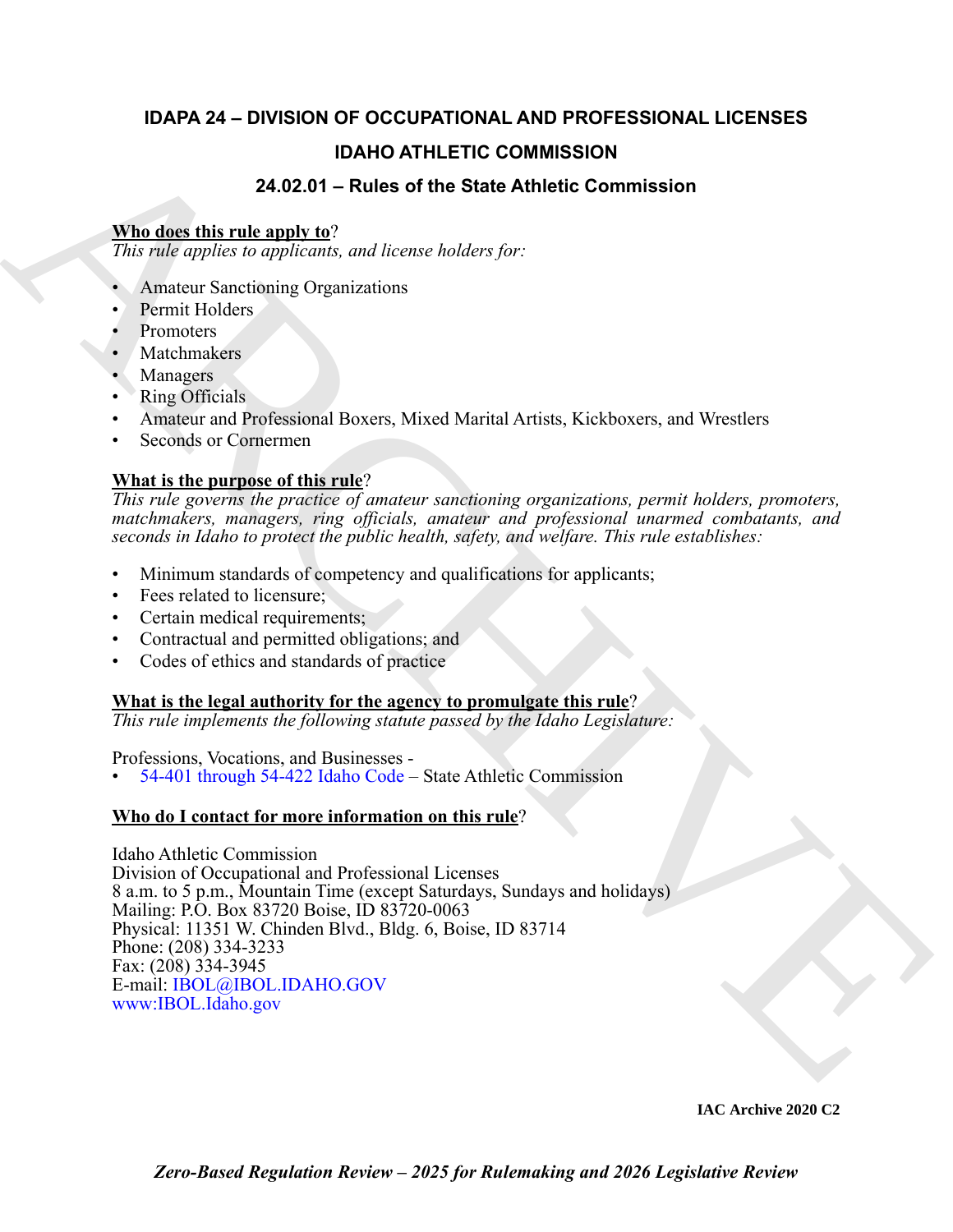# **Table of Contents**

|  | 24.02.01 - Rules of the State Athletic Commission                         |  |
|--|---------------------------------------------------------------------------|--|
|  |                                                                           |  |
|  |                                                                           |  |
|  |                                                                           |  |
|  |                                                                           |  |
|  |                                                                           |  |
|  |                                                                           |  |
|  |                                                                           |  |
|  |                                                                           |  |
|  |                                                                           |  |
|  | 103. Honoring Actions Of Regulatory Agencies In Other Jurisdictions. 7    |  |
|  |                                                                           |  |
|  |                                                                           |  |
|  |                                                                           |  |
|  |                                                                           |  |
|  |                                                                           |  |
|  |                                                                           |  |
|  |                                                                           |  |
|  |                                                                           |  |
|  |                                                                           |  |
|  |                                                                           |  |
|  |                                                                           |  |
|  |                                                                           |  |
|  |                                                                           |  |
|  |                                                                           |  |
|  | 118. Penalties For Certain Violations - Review By Commission.  11         |  |
|  |                                                                           |  |
|  |                                                                           |  |
|  |                                                                           |  |
|  | 201. Physician's Determination Of Fitness Of Combatants And Referee -     |  |
|  |                                                                           |  |
|  | 202. Combatant's Report Of Own Illness Or Injury - Examination - Fee.  12 |  |
|  |                                                                           |  |
|  |                                                                           |  |
|  |                                                                           |  |
|  |                                                                           |  |
|  |                                                                           |  |
|  |                                                                           |  |
|  | 209. Combatant Not To Have Promoter Or Certain Others Act As Manager      |  |
|  |                                                                           |  |
|  |                                                                           |  |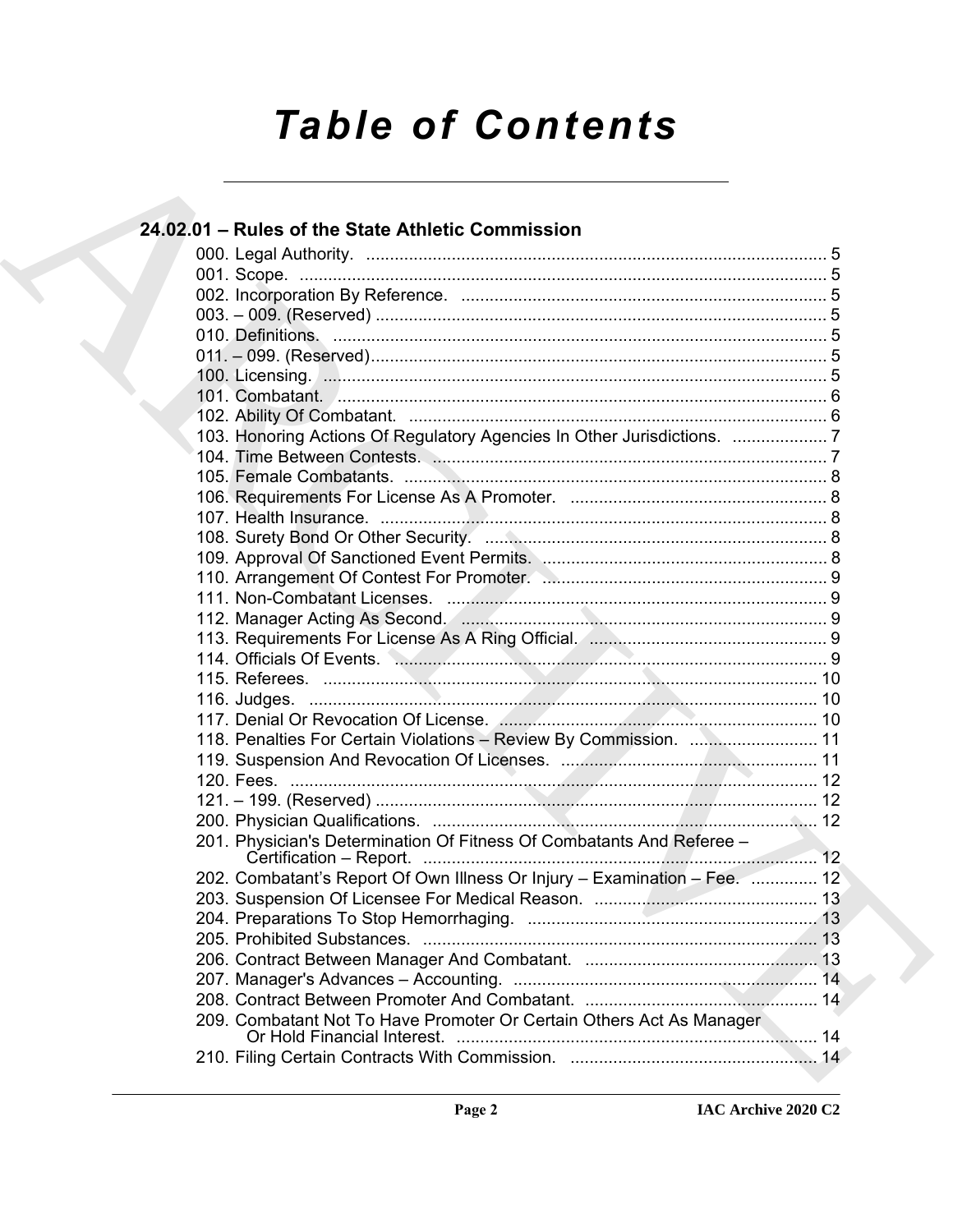| 212. Promoter's Advances To Combatant Or Manager Or Occurrence Of          |  |
|----------------------------------------------------------------------------|--|
|                                                                            |  |
|                                                                            |  |
|                                                                            |  |
| 216. Retaining Portion Of Purse Pending Determination Of Whether           |  |
|                                                                            |  |
|                                                                            |  |
|                                                                            |  |
|                                                                            |  |
|                                                                            |  |
|                                                                            |  |
|                                                                            |  |
|                                                                            |  |
|                                                                            |  |
|                                                                            |  |
|                                                                            |  |
| 405. Provisions Of Tickets Without Charge Or At Reduced Rates.  18         |  |
|                                                                            |  |
|                                                                            |  |
| 415. Tickets - Removal And Retention After Match - Destruction.  19        |  |
|                                                                            |  |
|                                                                            |  |
| 501. Payment Of Fee To Official Designated By Commission.  19              |  |
|                                                                            |  |
| 503. Required Number Of Ambulances - Notice To Ambulance Service           |  |
|                                                                            |  |
|                                                                            |  |
|                                                                            |  |
|                                                                            |  |
|                                                                            |  |
|                                                                            |  |
|                                                                            |  |
| 600. Advance Appearance Of Combatant Scheduled To Fight In Main Event.  21 |  |
|                                                                            |  |
|                                                                            |  |
|                                                                            |  |
|                                                                            |  |
| 605. Physician - Suitable Place To Examine Combatant - Fee -               |  |
|                                                                            |  |
|                                                                            |  |
|                                                                            |  |
|                                                                            |  |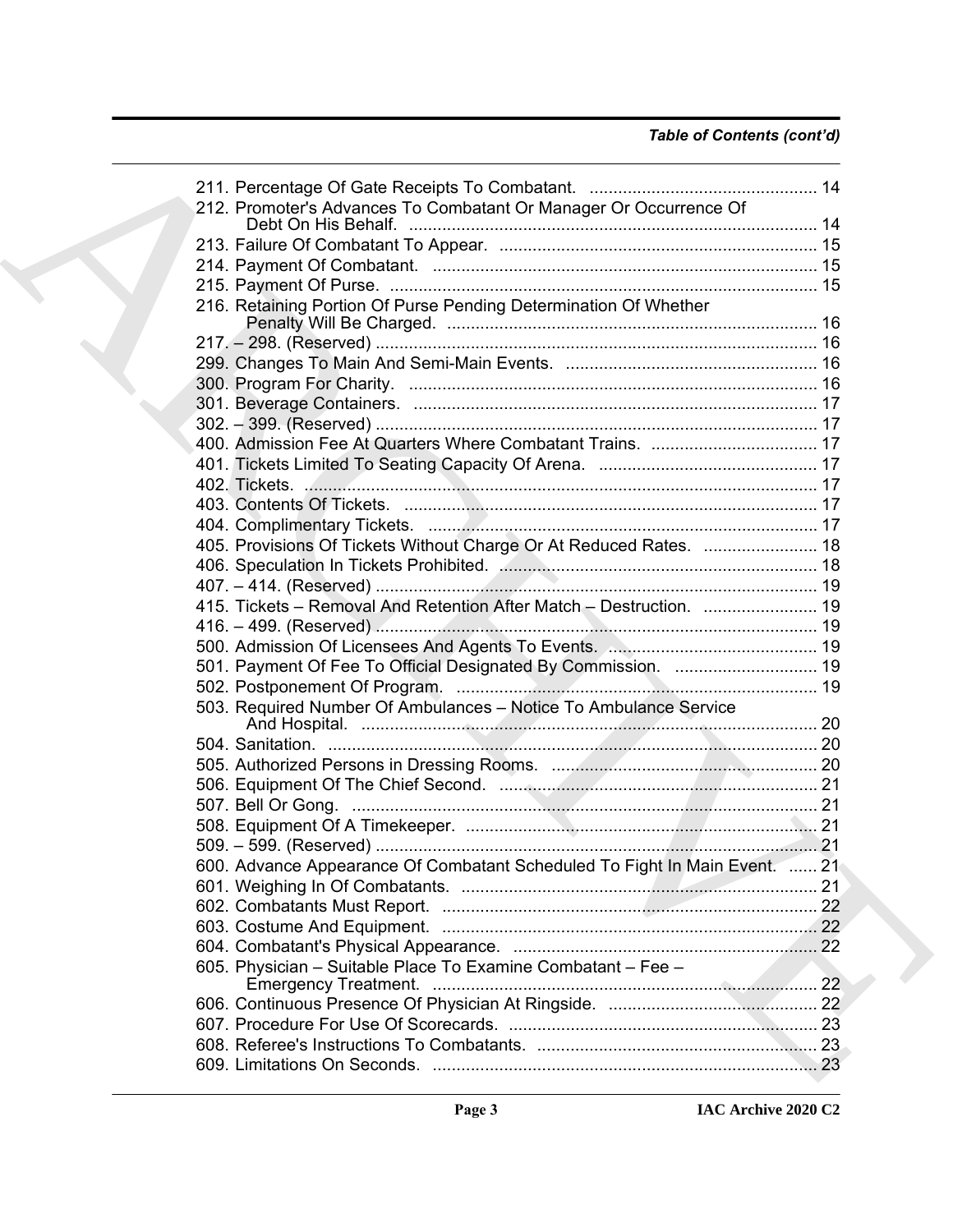# *Table of Contents (cont'd)*

| 613. Stopping Of Contest - One-Sided Contest - Risk Of Injury -  |  |
|------------------------------------------------------------------|--|
|                                                                  |  |
| 614. Stopping Of Contest - Combatant Not Honestly Competing.  24 |  |
|                                                                  |  |
|                                                                  |  |
|                                                                  |  |
|                                                                  |  |
|                                                                  |  |
|                                                                  |  |
|                                                                  |  |
|                                                                  |  |
|                                                                  |  |
|                                                                  |  |
|                                                                  |  |
|                                                                  |  |
|                                                                  |  |
|                                                                  |  |
| 802. Knockdown Of Boxing Combatant - Procedure For Counting.  30 |  |
|                                                                  |  |
| 804. When Boxing Combatant Falls From Ring During Round.  31     |  |
|                                                                  |  |
|                                                                  |  |
|                                                                  |  |
|                                                                  |  |
|                                                                  |  |
|                                                                  |  |
|                                                                  |  |
|                                                                  |  |
|                                                                  |  |
|                                                                  |  |
|                                                                  |  |
|                                                                  |  |
|                                                                  |  |
|                                                                  |  |
|                                                                  |  |
|                                                                  |  |
|                                                                  |  |
|                                                                  |  |
|                                                                  |  |
|                                                                  |  |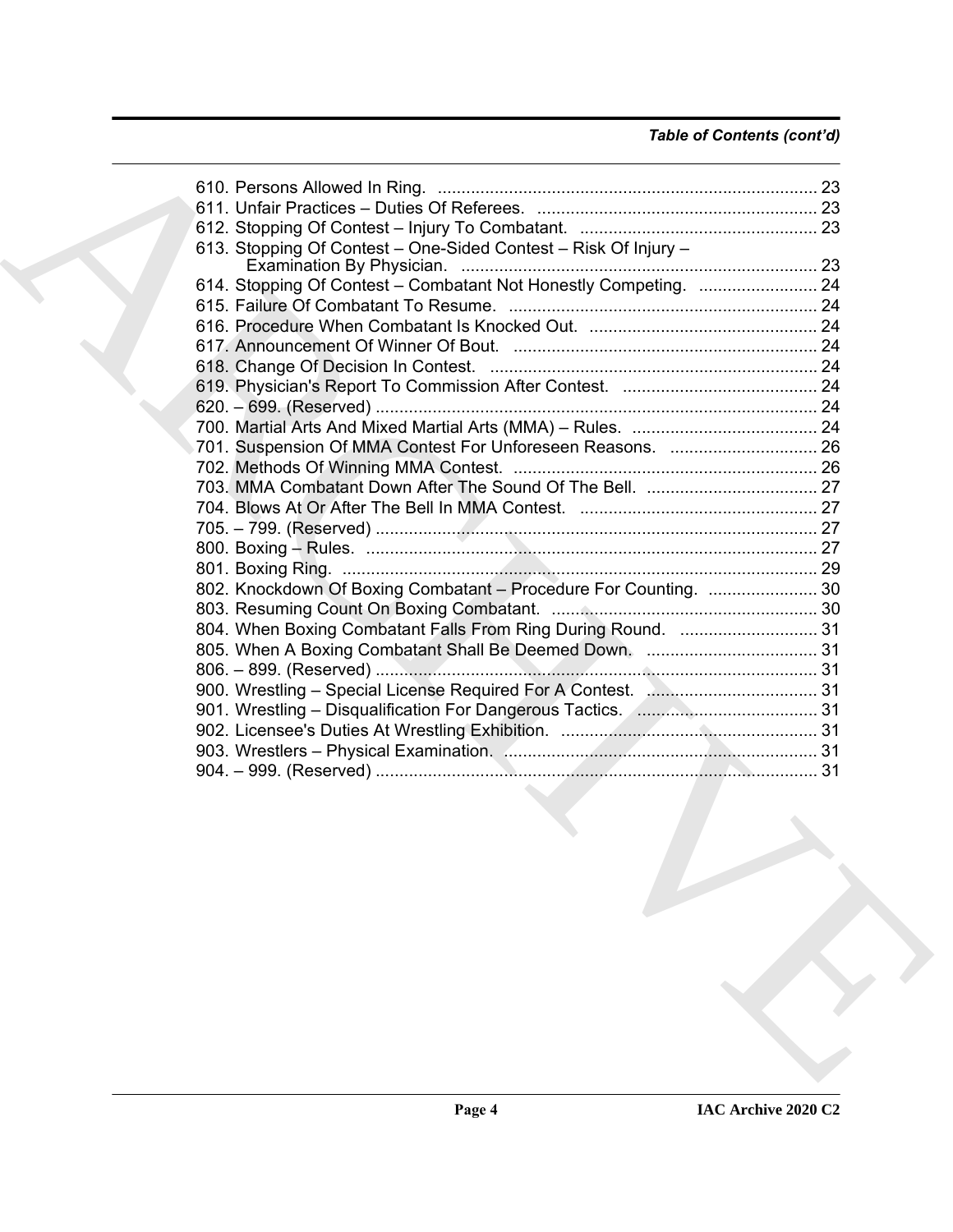#### **24.02.01 – RULES OF THE STATE ATHLETIC COMMISSION**

<span id="page-4-17"></span><span id="page-4-1"></span><span id="page-4-0"></span>

| 000. | LEGAL AUTHORITY.                                                         |             |
|------|--------------------------------------------------------------------------|-------------|
|      | These rules are promulgated pursuant to Title 54, Chapter 4, Idaho Code. | $(7-1-21)T$ |

#### <span id="page-4-20"></span><span id="page-4-2"></span>**001. SCOPE.**

#### <span id="page-4-15"></span><span id="page-4-14"></span><span id="page-4-3"></span>**002. INCORPORATION BY REFERENCE.**

#### <span id="page-4-16"></span><span id="page-4-4"></span>**003. – 009. (RESERVED)**

#### <span id="page-4-8"></span><span id="page-4-5"></span>**010. DEFINITIONS.**

<span id="page-4-10"></span><span id="page-4-9"></span>

|       | <b>Combatant.</b> Any boxer, kickboxer, martial artist, or wrestler who takes part as a competitor in an |
|-------|----------------------------------------------------------------------------------------------------------|
| event | $(7-1-21)T$                                                                                              |

#### <span id="page-4-13"></span><span id="page-4-12"></span><span id="page-4-11"></span><span id="page-4-6"></span>**011. – 099. (RESERVED)**

#### <span id="page-4-19"></span><span id="page-4-18"></span><span id="page-4-7"></span>**100. LICENSING.**

|        |                            | These rules are promulgated pursuant to Title 54, Chapter 4, Idaho Code.                                                                                                                                                                                                                                      | $(7-1-21)T$ |
|--------|----------------------------|---------------------------------------------------------------------------------------------------------------------------------------------------------------------------------------------------------------------------------------------------------------------------------------------------------------|-------------|
| 001.   | <b>SCOPE.</b>              | These rules are intended to provide clarification on the methods and restrictions of unarmed combat in Idaho.                                                                                                                                                                                                 | $(7-1-21)T$ |
| 002.   |                            | <b>INCORPORATION BY REFERENCE.</b><br>The following documents are incorporated by reference into these rules:                                                                                                                                                                                                 | $(7-1-21)T$ |
|        | 01.                        | Association of Boxing Commissions and Combative Sports Unified Rules of Boxing<br>Amended 2016. This document can be accessed online here: https://www.abcboxing.com/unified-rules-boxing/.                                                                                                                   | $(7-1-21)T$ |
|        | 02.                        | Association of Boxing Commissions and Combative Sports Unified Rules of Mixed Martial<br>Arts as of 2019. This document can be accessed online here: https://www.abcboxing.com/wp-content/uploads/2020/<br>02/unified-rules-mma-2019.pdf.                                                                     | $(7-1-21)T$ |
|        | 03.                        | Athlete Guide to the 2020 Prohibited List. Published by the United States Anti-Doping Agency<br>(USADA). Copyright date 2019. Referenced in Section 200. This document can be accessed online here: https://<br>www.usada.org/athletes/substances/prohibited-list/athlete-guide-to-the-2020-prohibited-list/. | $(7-1-21)T$ |
|        |                            | $003. - 009.$ (RESERVED)                                                                                                                                                                                                                                                                                      |             |
| 010.   |                            | DEFINITIONS.                                                                                                                                                                                                                                                                                                  |             |
| event. | 01.                        | Combatant. Any boxer, kickboxer, martial artist, or wrestler who takes part as a competitor in an                                                                                                                                                                                                             | $(7-1-21)T$ |
|        | 02.                        | Event. A program of one (1) or more unarmed combat contests or exhibitions.                                                                                                                                                                                                                                   | $(7-1-21)T$ |
|        | a.                         | An "amateur event" is an event in which the only combatants are amateur combatants.                                                                                                                                                                                                                           | $(7-1-21)T$ |
|        | b.                         | A "professional event" is an event in which the only combatants are professional combatants.                                                                                                                                                                                                                  | $(7-1-21)T$ |
|        | c.                         | A "pro-am" is an event in which combatants include professional combatants and amateur<br>combatants. Professional combatants may not compete against amateur combatants in "pro-am" events.                                                                                                                  | $(7-1-21)T$ |
| 21)T   | 03.                        | <b>Main Event</b> . The headline or marquee contest or exhibition scheduled to occur at an event. (7-1-                                                                                                                                                                                                       |             |
|        | 04.                        | Mixed Martial Arts (MMA). A full contact sport that allows a wide variety of unarmed combat<br>techniques from a mixture of martial arts traditions to be used in competitions.                                                                                                                               | $(7-1-21)T$ |
|        | 05.                        | Ticket. That document issued by the promoter allowing a person's entrance and attendance at an<br>event and may include that part of the ticket retained by the promoter documenting a person's entrance to an event.                                                                                         | $(7-1-21)T$ |
|        |                            | 011. - 099. (RESERVED)                                                                                                                                                                                                                                                                                        |             |
| 100.   | LICENSING.                 |                                                                                                                                                                                                                                                                                                               |             |
|        | 01.<br>following licenses: | Application for License. Applicants will submit a complete, Commission-approved application<br>verified under oath, including the fee and any necessary supporting documentation to the Division for each of the                                                                                              | $(7-1-21)T$ |
|        | a.                         | Combatant;                                                                                                                                                                                                                                                                                                    | $(7-1-21)T$ |
|        | b.                         | Promoter;                                                                                                                                                                                                                                                                                                     | $(7-1-21)T$ |
|        |                            |                                                                                                                                                                                                                                                                                                               |             |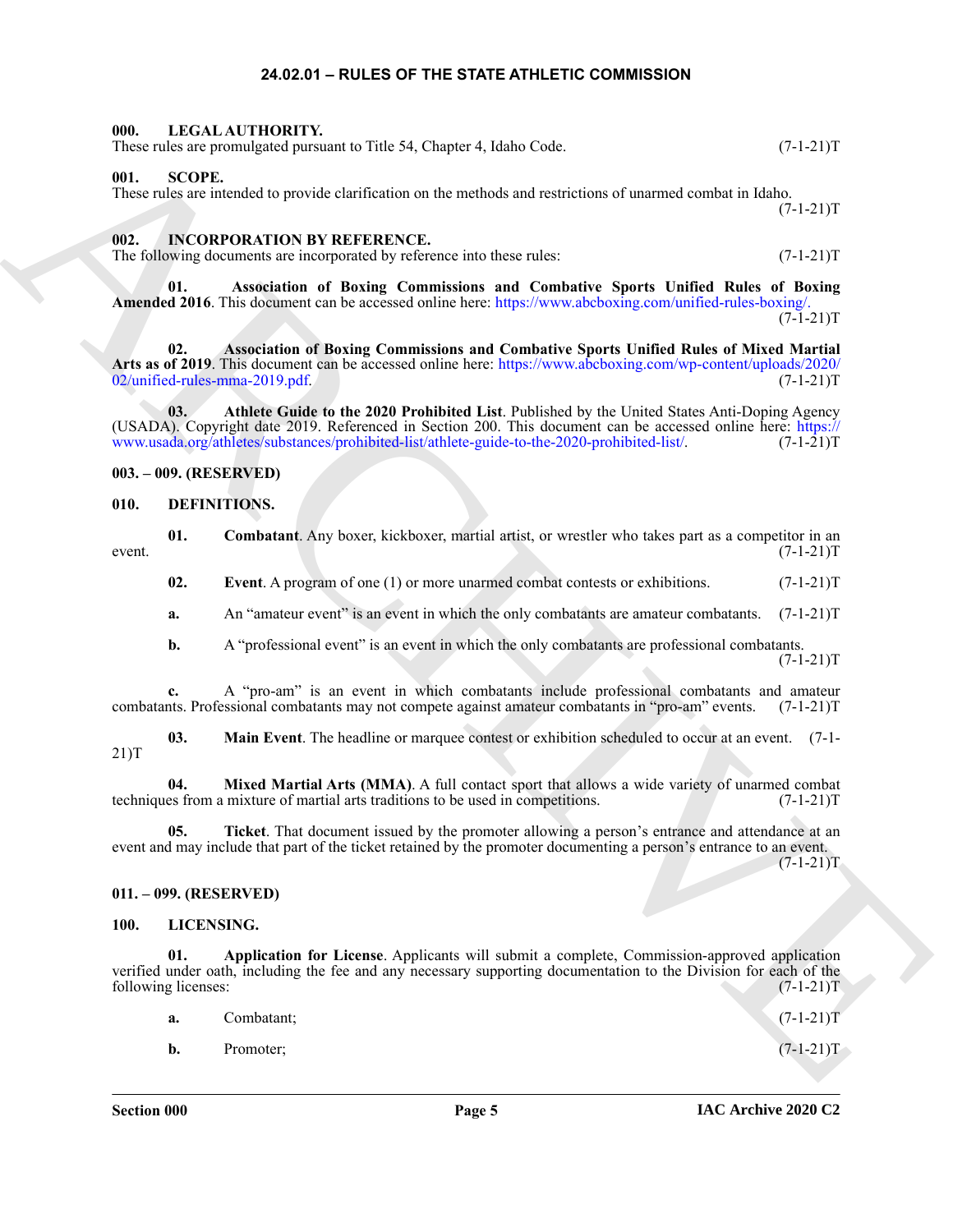|              |     | <b>Division of Occupational &amp; Professional Licenses</b>                                                        | <b>Rules of the State Athletic Commission</b>                                                                                                                                                                                                                                                                                                                                                                                                                                                                                                                                                                                                                                                                                                                                                                                                                                                                                                                                     |
|--------------|-----|--------------------------------------------------------------------------------------------------------------------|-----------------------------------------------------------------------------------------------------------------------------------------------------------------------------------------------------------------------------------------------------------------------------------------------------------------------------------------------------------------------------------------------------------------------------------------------------------------------------------------------------------------------------------------------------------------------------------------------------------------------------------------------------------------------------------------------------------------------------------------------------------------------------------------------------------------------------------------------------------------------------------------------------------------------------------------------------------------------------------|
|              | c.  | Matchmaker;                                                                                                        | $(7-1-21)T$                                                                                                                                                                                                                                                                                                                                                                                                                                                                                                                                                                                                                                                                                                                                                                                                                                                                                                                                                                       |
|              | d.  | Manager;                                                                                                           | $(7-1-21)T$                                                                                                                                                                                                                                                                                                                                                                                                                                                                                                                                                                                                                                                                                                                                                                                                                                                                                                                                                                       |
|              | e.  | Second, including a trainer;                                                                                       | $(7-1-21)T$                                                                                                                                                                                                                                                                                                                                                                                                                                                                                                                                                                                                                                                                                                                                                                                                                                                                                                                                                                       |
|              | f.  | Ring Official; or                                                                                                  | $(7-1-21)T$                                                                                                                                                                                                                                                                                                                                                                                                                                                                                                                                                                                                                                                                                                                                                                                                                                                                                                                                                                       |
|              | g.  | Sanctioning permit for an event.                                                                                   | $(7-1-21)T$                                                                                                                                                                                                                                                                                                                                                                                                                                                                                                                                                                                                                                                                                                                                                                                                                                                                                                                                                                       |
| 101.         |     | <b>COMBATANT.</b>                                                                                                  |                                                                                                                                                                                                                                                                                                                                                                                                                                                                                                                                                                                                                                                                                                                                                                                                                                                                                                                                                                                   |
|              | 01. | so that the applicant's experience and fitness may be considered before a license is issued, if the applicant has: | Age of Combatant. The Commission will review all complete applications for a combatant license<br>$(7-1-21)T$                                                                                                                                                                                                                                                                                                                                                                                                                                                                                                                                                                                                                                                                                                                                                                                                                                                                     |
|              | a.  | Not reached eighteen (18) years of age; or                                                                         | $(7-1-21)T$                                                                                                                                                                                                                                                                                                                                                                                                                                                                                                                                                                                                                                                                                                                                                                                                                                                                                                                                                                       |
|              | b.  | Reached thirty-six (36) years of age.                                                                              | $(7-1-21)T$                                                                                                                                                                                                                                                                                                                                                                                                                                                                                                                                                                                                                                                                                                                                                                                                                                                                                                                                                                       |
| competition. | 02. |                                                                                                                    | <b>Examination by Physician.</b> Any combatant who has applied for a license or renewal of his license<br>must be examined by a physician. The physician will establish the combatant's physical and mental fitness for<br>$(7-1-21)T$                                                                                                                                                                                                                                                                                                                                                                                                                                                                                                                                                                                                                                                                                                                                            |
|              |     | recommends that no license be granted. No exceptions will be made.                                                 | Poor Vision. The Commission will not issue a license to engage in unarmed combat to any<br>applicant who is found to be blind in one $(1)$ eye or whose vision in one $(1)$ eye is so poor that a physician<br>$(7-1-21)T$                                                                                                                                                                                                                                                                                                                                                                                                                                                                                                                                                                                                                                                                                                                                                        |
| license.     | b.  |                                                                                                                    | Cerebral Hemorrhage. Any person who has suffered a cerebral hemorrhage will not be issued a<br>$(7-1-21)T$                                                                                                                                                                                                                                                                                                                                                                                                                                                                                                                                                                                                                                                                                                                                                                                                                                                                        |
|              | c.  | a serious head injury before a license is issued to that person.                                                   | Serious Head Injuries. The Commission will review the application of any person who has suffered<br>$(7-1-21)T$                                                                                                                                                                                                                                                                                                                                                                                                                                                                                                                                                                                                                                                                                                                                                                                                                                                                   |
| Idaho.       | 03. |                                                                                                                    | Additional Examination. Any licensed combatant who participates in a contest outside of the state<br>of Idaho, or in an unsanctioned contest will need to take this examination again before being allowed to compete in<br>$(7-1-21)T$                                                                                                                                                                                                                                                                                                                                                                                                                                                                                                                                                                                                                                                                                                                                           |
|              | 04. | immediately preceding the event. The Commission may, in its discretion, request addition blood tests.              | <b>Blood Testing.</b> The Commission will not issue a license to or allow an athlete to compete in an<br>event, if the athlete, within the six (6) months immediately preceding the application for licensure or the event at<br>which the licensee wishes to compete, has tested positive for the HIV virus, Hepatitis B Surface Antigen and<br>Hepatitis C Antibody, or illegal drugs or other substances. Upon application for a license, the athlete will submit with<br>the application a blood test report from a blood test conducted within the six (6) months preceding the application<br>date. The blood test must have tested the athlete for HIV virus, Hepatitis B Surface Antigent, Hepatitis C Antibody,<br>and illegal drugs and substances. Additionally, each combatant who is to compete in an event will, at the start of the<br>event, provide the Commission with a blood test report from a blood test conducted within the six (6) months<br>$(7-1-21)T$ |
| urinalysis.  | 05. |                                                                                                                    | <b>Drug Abuse</b> . The Commission will not issue a license to an athlete who has a recent history of<br>drug abuse, without proof of participation in a recognized drug rehabilitation program and/or submission to<br>$(7-1-21)T$                                                                                                                                                                                                                                                                                                                                                                                                                                                                                                                                                                                                                                                                                                                                               |
| percentages. | 06. |                                                                                                                    | Blood Testing and Five Panel Drug Test Results. Results must show blood concentrate<br>$(7-1-21)T$                                                                                                                                                                                                                                                                                                                                                                                                                                                                                                                                                                                                                                                                                                                                                                                                                                                                                |
|              |     |                                                                                                                    |                                                                                                                                                                                                                                                                                                                                                                                                                                                                                                                                                                                                                                                                                                                                                                                                                                                                                                                                                                                   |

#### <span id="page-5-3"></span><span id="page-5-0"></span>**101. COMBATANT.**

<span id="page-5-9"></span><span id="page-5-5"></span><span id="page-5-4"></span>

| a. | Not reached eighteen (18) years of age; or | $(7-1-21)T$ |
|----|--------------------------------------------|-------------|
|    | Reached thirty-six (36) years of age.      | $(7-1-21)T$ |

#### <span id="page-5-8"></span><span id="page-5-7"></span><span id="page-5-6"></span><span id="page-5-2"></span><span id="page-5-1"></span>**102. ABILITY OF COMBATANT.**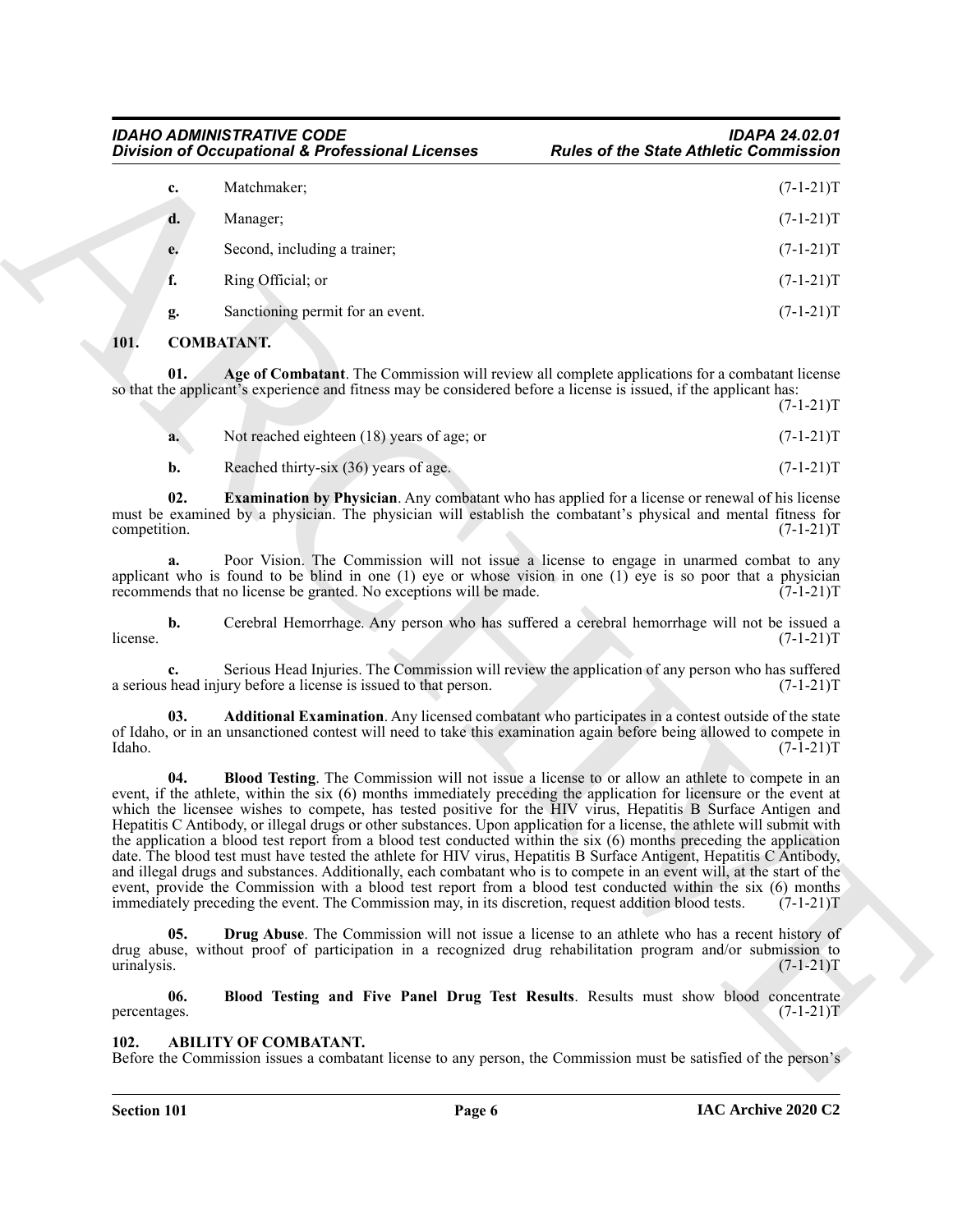<span id="page-6-2"></span>

|     | ability to compete. |                                                                                                                                                 | $(7-1-21)T$ |
|-----|---------------------|-------------------------------------------------------------------------------------------------------------------------------------------------|-------------|
|     | 01.                 | <b>Questioned Ability.</b> If a combatant's ability to perform is questioned for any reason, the<br>Commission may hold a hearing to determine: | $(7-1-21)T$ |
|     | a.                  | Whether the person's license should be revoked; or                                                                                              | $(7-1-21)T$ |
|     | b.                  | Whether the person should be granted a license.                                                                                                 | $(7-1-21)T$ |
| 102 |                     |                                                                                                                                                 |             |

#### <span id="page-6-4"></span><span id="page-6-3"></span><span id="page-6-0"></span>**103. HONORING ACTIONS OF REGULATORY AGENCIES IN OTHER JURISDICTIONS.**

|                                                                                                                                                                                                                                                        | <b>Division of Occupational &amp; Professional Licenses</b>                                                                                                                                                                                                                                                                                                                                                                                                                                                                                                                   |                              | <b>Rules of the State Athletic Commission</b>    |                            |  |  |
|--------------------------------------------------------------------------------------------------------------------------------------------------------------------------------------------------------------------------------------------------------|-------------------------------------------------------------------------------------------------------------------------------------------------------------------------------------------------------------------------------------------------------------------------------------------------------------------------------------------------------------------------------------------------------------------------------------------------------------------------------------------------------------------------------------------------------------------------------|------------------------------|--------------------------------------------------|----------------------------|--|--|
| ability to compete.<br>$(7-1-21)T$                                                                                                                                                                                                                     |                                                                                                                                                                                                                                                                                                                                                                                                                                                                                                                                                                               |                              |                                                  |                            |  |  |
| 01.                                                                                                                                                                                                                                                    | <b>Questioned Ability.</b> If a combatant's ability to perform is questioned for any reason, the<br>Commission may hold a hearing to determine:                                                                                                                                                                                                                                                                                                                                                                                                                               |                              |                                                  | $(7-1-21)T$                |  |  |
| a.                                                                                                                                                                                                                                                     | Whether the person's license should be revoked; or                                                                                                                                                                                                                                                                                                                                                                                                                                                                                                                            |                              |                                                  | $(7-1-21)T$                |  |  |
| b.                                                                                                                                                                                                                                                     | Whether the person should be granted a license.                                                                                                                                                                                                                                                                                                                                                                                                                                                                                                                               |                              |                                                  | $(7-1-21)T$                |  |  |
| HONORING ACTIONS OF REGULATORY AGENCIES IN OTHER JURISDICTIONS.<br>103.<br>The Commission may honor the following actions of agencies in other jurisdictions which regulate boxing, wrestling,<br>martial arts, or combination thereof:<br>$(7-1-21)T$ |                                                                                                                                                                                                                                                                                                                                                                                                                                                                                                                                                                               |                              |                                                  |                            |  |  |
| 01.                                                                                                                                                                                                                                                    | Suspension. A suspension of a combatant ordered for:                                                                                                                                                                                                                                                                                                                                                                                                                                                                                                                          |                              |                                                  | $(7-1-21)T$                |  |  |
|                                                                                                                                                                                                                                                        | Medical Safety. The following suspensions are a guideline for ringside physicians. A ringside<br>physician may additionally require proof of medical clearance for release of suspension:<br><b>Technical Knockout (TKO)</b>                                                                                                                                                                                                                                                                                                                                                  | <b>Loss of Consciousness</b> | <b>Suspension</b>                                |                            |  |  |
|                                                                                                                                                                                                                                                        | <b>Occurrence</b>                                                                                                                                                                                                                                                                                                                                                                                                                                                                                                                                                             |                              |                                                  |                            |  |  |
|                                                                                                                                                                                                                                                        |                                                                                                                                                                                                                                                                                                                                                                                                                                                                                                                                                                               | None                         | 30 Days                                          |                            |  |  |
|                                                                                                                                                                                                                                                        |                                                                                                                                                                                                                                                                                                                                                                                                                                                                                                                                                                               | Less than one minute         | 90 Days                                          |                            |  |  |
|                                                                                                                                                                                                                                                        |                                                                                                                                                                                                                                                                                                                                                                                                                                                                                                                                                                               | Greater than one minute      | 180 Days                                         |                            |  |  |
|                                                                                                                                                                                                                                                        | 2 in 90 days                                                                                                                                                                                                                                                                                                                                                                                                                                                                                                                                                                  | None                         | 90 Days                                          |                            |  |  |
|                                                                                                                                                                                                                                                        | 2 in 90 days                                                                                                                                                                                                                                                                                                                                                                                                                                                                                                                                                                  | Less than one minute         | 180 Days                                         |                            |  |  |
|                                                                                                                                                                                                                                                        | 2 in 90 days                                                                                                                                                                                                                                                                                                                                                                                                                                                                                                                                                                  | Greater than one minute      | 360 Days                                         |                            |  |  |
|                                                                                                                                                                                                                                                        | 3 in 365 days                                                                                                                                                                                                                                                                                                                                                                                                                                                                                                                                                                 | None                         | 12 Months                                        |                            |  |  |
|                                                                                                                                                                                                                                                        | 3 in 365 days                                                                                                                                                                                                                                                                                                                                                                                                                                                                                                                                                                 | Regardless of time           | 18 Months                                        | $(7-1-21)T$                |  |  |
| b.<br>also exists in this state; or<br>104.                                                                                                                                                                                                            | A violation of a law or rule governing boxing, wrestling, martial arts, or combination thereof which<br>Any other conduct which discredits boxing, wrestling, martial arts, or combination thereof as<br>determined by the Commission.<br>TIME BETWEEN CONTESTS.<br>In no case may a combatant (excluding wrestlers) participate in more than one (1) contest or exhibition in any twenty-<br>four (24) hour period. Without the special permission of the Commission, a combatant may not compete in this state<br>until after time has elapsed in the following increments: |                              |                                                  | $(7-1-21)T$<br>$(7-1-21)T$ |  |  |
|                                                                                                                                                                                                                                                        | <b>Number of Rounds for Contest</b>                                                                                                                                                                                                                                                                                                                                                                                                                                                                                                                                           |                              | Days Elapsed Since Last Contest to Compete Again |                            |  |  |
|                                                                                                                                                                                                                                                        | Not More than Four (4) Rounds                                                                                                                                                                                                                                                                                                                                                                                                                                                                                                                                                 | Four (4) Days                |                                                  |                            |  |  |
|                                                                                                                                                                                                                                                        | Five (5) or Six (6) Rounds                                                                                                                                                                                                                                                                                                                                                                                                                                                                                                                                                    | Seven (7) Days               |                                                  |                            |  |  |
|                                                                                                                                                                                                                                                        | Seven (7) or Eight (8) Rounds                                                                                                                                                                                                                                                                                                                                                                                                                                                                                                                                                 | Fourteen (14) Days           |                                                  |                            |  |  |
|                                                                                                                                                                                                                                                        |                                                                                                                                                                                                                                                                                                                                                                                                                                                                                                                                                                               |                              |                                                  |                            |  |  |
|                                                                                                                                                                                                                                                        | Nine (9) or Ten (10) Rounds                                                                                                                                                                                                                                                                                                                                                                                                                                                                                                                                                   | Twenty-one (21) Days         |                                                  |                            |  |  |

#### $(7-1-21)T$

#### <span id="page-6-5"></span><span id="page-6-1"></span>**104. TIME BETWEEN CONTESTS.**

| <b>Number of Rounds for Contest</b> | Days Elapsed Since Last Contest to Compete Again |
|-------------------------------------|--------------------------------------------------|
| Not More than Four (4) Rounds       | Four (4) Days                                    |
| Five (5) or Six (6) Rounds          | Seven (7) Days                                   |
| Seven (7) or Eight (8) Rounds       | Fourteen (14) Days                               |
| Nine (9) or Ten (10) Rounds         | Twenty-one (21) Days                             |
| Eleven (11) or Twelve (12) Rounds   | Forty-Five (45) Days                             |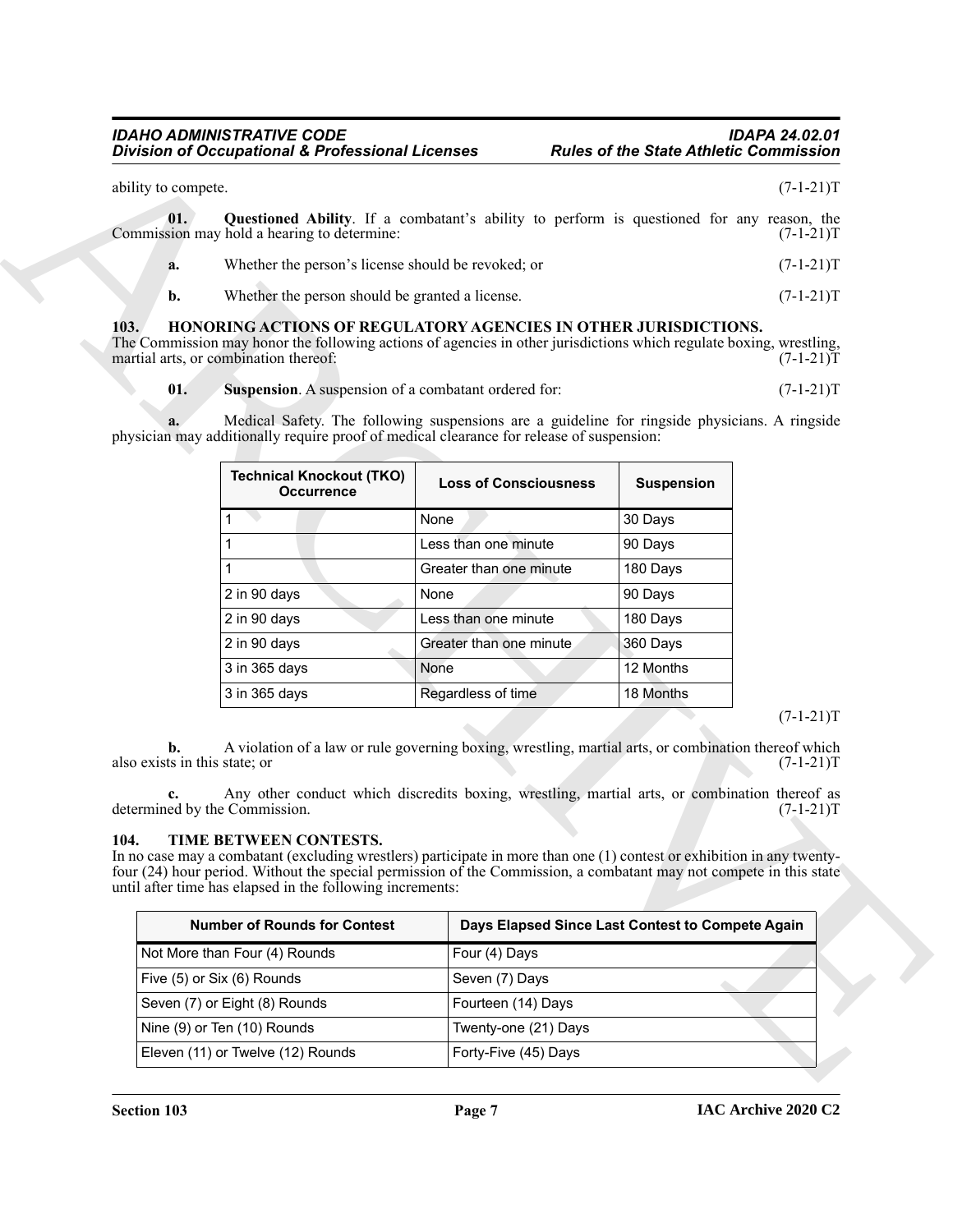$(7-1-21)T$ 

### <span id="page-7-0"></span>**105. FEMALE COMBATANTS.**

<span id="page-7-10"></span><span id="page-7-9"></span><span id="page-7-8"></span><span id="page-7-7"></span>**01.** Limitation. A female combatant will not engage in a contest with a male combatant. (7-1-21)T

**02. General Requirements**. In addition to meeting such requirements of this chapter as are applicable to combatants generally, a female applicant will submit to pregnancy test within fourteen (14) days of the contest.

 $(7-1-21)T$ 

**03. Addendum Requirement**. A female combatant will, in addition to signing the contract, sign an addendum certifying that the combatant is not pregnant and that the contest will not take place during a menstrual period.  $(7-1-21)T$ period. (7-1-21)T

#### <span id="page-7-12"></span><span id="page-7-1"></span>**106. REQUIREMENTS FOR LICENSE AS A PROMOTER.**

Any person applying for a license as a promoter may need to appear before the Commission and prove their preparations to successfully promote a sanctioned event and pay all obligations. (7-1-21) preparations to successfully promote a sanctioned event and pay all obligations.

#### <span id="page-7-11"></span><span id="page-7-2"></span>**107. HEALTH INSURANCE.**

Division of Comparisonal & Professional Licenses<br>
Fig. 54 MM F. COMBATANTS,<br>
1978. F. F. MAI F. COMBATANTS,<br>
1978. F. E. Comparisonal A. General Requirements. In addition to sumpre in a comparison with a male combon one o An event promoter will obtain health insurance sufficient to cover the medical, surgical, and hospital care of all event participants, other than the promoter, for injuries sustained while participating in the event. The insurance shall provide primary coverage for each such participant, and the minimum amount coverage per participant will be ten thousand dollars (\$10,000). The participant may not be required to pay a deductible associated with care provided under this insurance. If a participant pays for the medical, surgical or hospital care, the insurance proceeds must be paid to the participant or the participant's beneficiaries for reimbursement for the payment. (7-1-21)T

#### <span id="page-7-14"></span><span id="page-7-13"></span><span id="page-7-3"></span>**108. SURETY BOND OR OTHER SECURITY.**

**01. Requirement**. Every promoter who applies for a sanctioning permit shall furnish a surety bond or other form of financial security to the Commission consistent with Section 54-408, Idaho Code. The bond or other form of financial security will be in an amount deemed by the Commission to be adequate to guarantee payment of all taxes, fees, fines, and other moneys due and payable under Title 54, Chapter 4, Idaho Code and the Commission's rules, including reimbursement to the purchasers of tickets for the event. (7-1-21)T

<span id="page-7-17"></span>**02. Various Locations**. The promoter may apply one (1) bond or other form of financial security to multiple locations if only one (1) of the covered locations is scheduled for an event on any given calendar date.

 $(7-1-21)T$ 

<span id="page-7-16"></span>**03. Total Sum**. Each bond or other form of financial security must be conditioned for the payment to mission of a sum equivalent to the total sale of tickets:  $(7-1-21)$ the Commission of a sum equivalent to the total sale of tickets:

**a.** If the main event is not held on the date advertised, unless the event is subsequently held on a date fixed by the Commission; and (7-1-21)T

**b.** If the main event is neither held on the original date advertised nor on a subsequent date fixed by mission.  $(7-1-21)T$ the Commission.

<span id="page-7-15"></span>**04. Sum Due**. The sum is due within fifteen (15) days after default, to ensure reimbursement to the purchasers of tickets for the event, if the reimbursement of ticket holders is ordered by the Commission. (7-1-21)T

### <span id="page-7-5"></span><span id="page-7-4"></span>**109. APPROVAL OF SANCTIONED EVENT PERMITS.**

<span id="page-7-6"></span>**01. Prior Approval**. No contest will be held without the prior approval of the Commission. A promoter will submit a completed application on a form provided by the Division for a sanctioning permit to hold an event on a specific date, and a permit must be issued by the Commission before the event may be announced or advertised. (7-1-21)T advertised. (7-1-21)T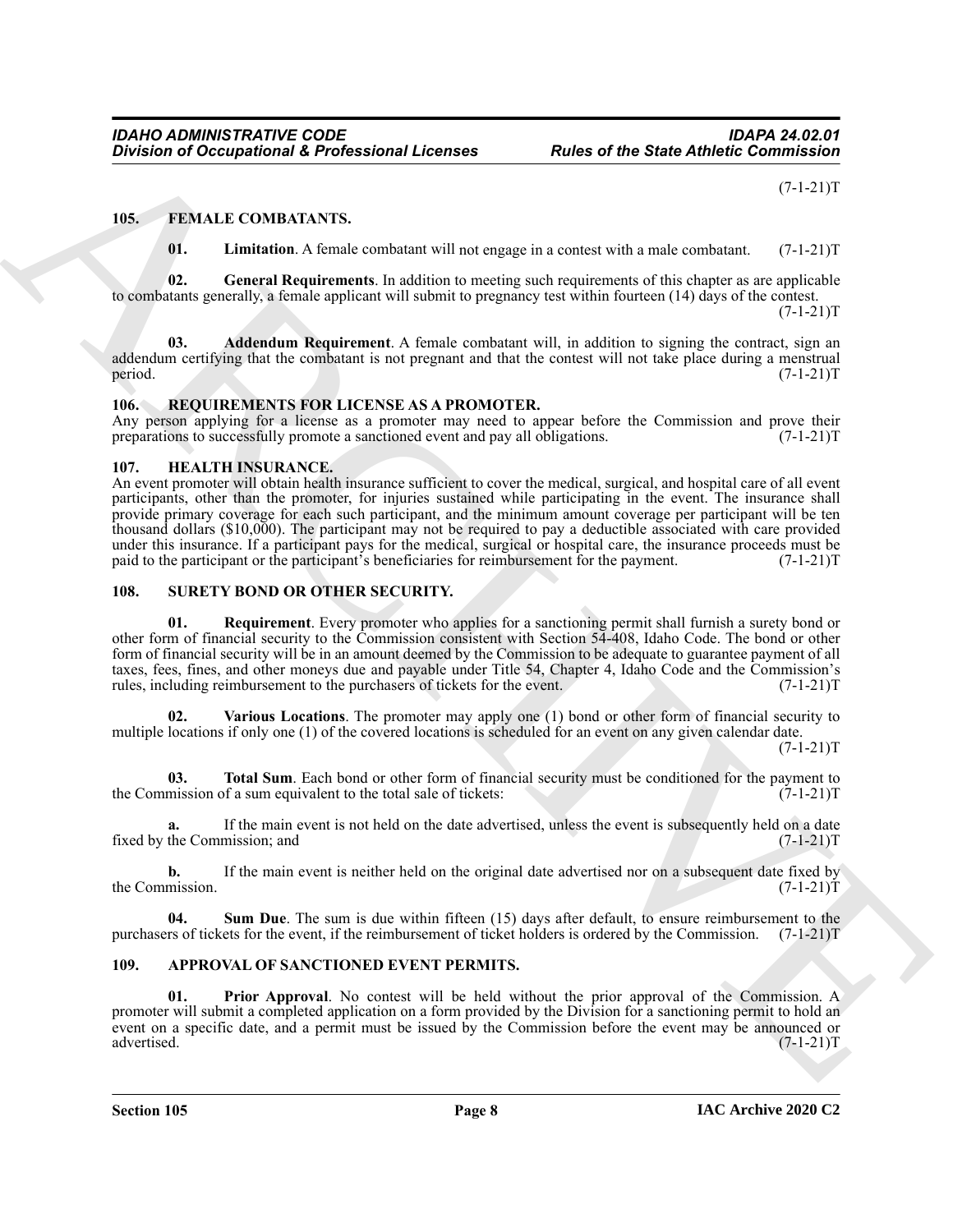### <span id="page-8-7"></span><span id="page-8-6"></span><span id="page-8-5"></span><span id="page-8-0"></span>**110. ARRANGEMENT OF CONTEST FOR PROMOTER.**

### <span id="page-8-13"></span><span id="page-8-10"></span><span id="page-8-9"></span><span id="page-8-1"></span>**111. NON-COMBATANT LICENSES.**

| 02.<br><b>Deadline</b> . A complete application together with application fees, applicable bond amount, proof of<br>insurance, and information regarding the combatants named in the main and semi-main contest must be received by<br>the Commission no less than thirty (30) days prior to the date requested for the event named in the application.<br>Combatants named in contests may be changed at the discretion of the Commission.<br>03.<br><b>Cancellation</b> . The failure of the promoter to notify the Commission of a cancellation at least seven<br>(7) calendar days before the date for the program will result in the forfeiture of all fees and will be grounds for<br>disciplinary action.<br>ARRANGEMENT OF CONTEST FOR PROMOTER.<br>110.<br>A Contest may not be arranged on behalf of a promoter except by a licensed matchmaker.<br>NON-COMBATANT LICENSES.<br>111.<br>No person will be retained for any of the following positions unless currently licensed by the Commission: $(7-1-21)$ T<br>Second.<br>01.<br>02.<br>Combatant.<br>03.<br>Matchmaker.<br>04.<br><b>Ring Official.</b><br>112.<br><b>MANAGER ACTING AS SECOND.</b><br>A manager licensed by the Commission may act as a second without having a second's license.<br>REQUIREMENTS FOR LICENSE AS A RING OFFICIAL.<br>113.<br>Ring official is any individual who performs an official function during the progress of a regulated contest or<br>exhibition including, but not limited to, time keepers, judges, referees and attending physicians.<br>01.<br><b>Qualifications.</b> To qualify for a license as a ring official of contests, an applicant will: |             |
|----------------------------------------------------------------------------------------------------------------------------------------------------------------------------------------------------------------------------------------------------------------------------------------------------------------------------------------------------------------------------------------------------------------------------------------------------------------------------------------------------------------------------------------------------------------------------------------------------------------------------------------------------------------------------------------------------------------------------------------------------------------------------------------------------------------------------------------------------------------------------------------------------------------------------------------------------------------------------------------------------------------------------------------------------------------------------------------------------------------------------------------------------------------------------------------------------------------------------------------------------------------------------------------------------------------------------------------------------------------------------------------------------------------------------------------------------------------------------------------------------------------------------------------------------------------------------------------------------------------------------------------------------------------|-------------|
|                                                                                                                                                                                                                                                                                                                                                                                                                                                                                                                                                                                                                                                                                                                                                                                                                                                                                                                                                                                                                                                                                                                                                                                                                                                                                                                                                                                                                                                                                                                                                                                                                                                                | $(7-1-21)T$ |
|                                                                                                                                                                                                                                                                                                                                                                                                                                                                                                                                                                                                                                                                                                                                                                                                                                                                                                                                                                                                                                                                                                                                                                                                                                                                                                                                                                                                                                                                                                                                                                                                                                                                | $(7-1-21)T$ |
|                                                                                                                                                                                                                                                                                                                                                                                                                                                                                                                                                                                                                                                                                                                                                                                                                                                                                                                                                                                                                                                                                                                                                                                                                                                                                                                                                                                                                                                                                                                                                                                                                                                                | $(7-1-21)T$ |
|                                                                                                                                                                                                                                                                                                                                                                                                                                                                                                                                                                                                                                                                                                                                                                                                                                                                                                                                                                                                                                                                                                                                                                                                                                                                                                                                                                                                                                                                                                                                                                                                                                                                |             |
|                                                                                                                                                                                                                                                                                                                                                                                                                                                                                                                                                                                                                                                                                                                                                                                                                                                                                                                                                                                                                                                                                                                                                                                                                                                                                                                                                                                                                                                                                                                                                                                                                                                                | $(7-1-21)T$ |
|                                                                                                                                                                                                                                                                                                                                                                                                                                                                                                                                                                                                                                                                                                                                                                                                                                                                                                                                                                                                                                                                                                                                                                                                                                                                                                                                                                                                                                                                                                                                                                                                                                                                | $(7-1-21)T$ |
|                                                                                                                                                                                                                                                                                                                                                                                                                                                                                                                                                                                                                                                                                                                                                                                                                                                                                                                                                                                                                                                                                                                                                                                                                                                                                                                                                                                                                                                                                                                                                                                                                                                                | $(7-1-21)T$ |
|                                                                                                                                                                                                                                                                                                                                                                                                                                                                                                                                                                                                                                                                                                                                                                                                                                                                                                                                                                                                                                                                                                                                                                                                                                                                                                                                                                                                                                                                                                                                                                                                                                                                | $(7-1-21)T$ |
|                                                                                                                                                                                                                                                                                                                                                                                                                                                                                                                                                                                                                                                                                                                                                                                                                                                                                                                                                                                                                                                                                                                                                                                                                                                                                                                                                                                                                                                                                                                                                                                                                                                                | $(7-1-21)T$ |
|                                                                                                                                                                                                                                                                                                                                                                                                                                                                                                                                                                                                                                                                                                                                                                                                                                                                                                                                                                                                                                                                                                                                                                                                                                                                                                                                                                                                                                                                                                                                                                                                                                                                | $(7-1-21)T$ |
|                                                                                                                                                                                                                                                                                                                                                                                                                                                                                                                                                                                                                                                                                                                                                                                                                                                                                                                                                                                                                                                                                                                                                                                                                                                                                                                                                                                                                                                                                                                                                                                                                                                                | $(7-1-21)T$ |
| Be at least twenty-one (21) years of age. The Commission may, for good cause shown, lower the<br>a.<br>minimum age limit for a particular applicant to eighteen $(18)$ years of age;                                                                                                                                                                                                                                                                                                                                                                                                                                                                                                                                                                                                                                                                                                                                                                                                                                                                                                                                                                                                                                                                                                                                                                                                                                                                                                                                                                                                                                                                           | $(7-1-21)T$ |
| Submit a record of conviction of a crime for Commission review in compliance with Section 67-<br>b.<br>9411, Idaho Code;                                                                                                                                                                                                                                                                                                                                                                                                                                                                                                                                                                                                                                                                                                                                                                                                                                                                                                                                                                                                                                                                                                                                                                                                                                                                                                                                                                                                                                                                                                                                       | $(7-1-21)T$ |
| Have had at least one (1) year experience in amateur or professional contest as a ring official;<br>c.                                                                                                                                                                                                                                                                                                                                                                                                                                                                                                                                                                                                                                                                                                                                                                                                                                                                                                                                                                                                                                                                                                                                                                                                                                                                                                                                                                                                                                                                                                                                                         | $(7-1-21)T$ |
| Submit verifications from two (2) persons of proficiency as a ring official; and<br>d.                                                                                                                                                                                                                                                                                                                                                                                                                                                                                                                                                                                                                                                                                                                                                                                                                                                                                                                                                                                                                                                                                                                                                                                                                                                                                                                                                                                                                                                                                                                                                                         | $(7-1-21)T$ |
| Each referee licensed by the Commission will be required to undergo an eye examination<br>e.<br>conducted by an optometrist or ophthalmologist. The Commission may request the licensee to produce all records of<br>the examination. The Commission may require each referee license by the Commission to submit to a pre-fight<br>physical.                                                                                                                                                                                                                                                                                                                                                                                                                                                                                                                                                                                                                                                                                                                                                                                                                                                                                                                                                                                                                                                                                                                                                                                                                                                                                                                  | $(7-1-21)T$ |
| Equivalent Qualifications. In lieu of the above qualifications, the Commission may accept<br>02.<br>satisfactory evidence of equivalent qualifications possessed by an applicant who is currently licensed in another state<br>or country.                                                                                                                                                                                                                                                                                                                                                                                                                                                                                                                                                                                                                                                                                                                                                                                                                                                                                                                                                                                                                                                                                                                                                                                                                                                                                                                                                                                                                     | $(7-1-21)T$ |
| 114.<br><b>OFFICIALS OF EVENTS.</b>                                                                                                                                                                                                                                                                                                                                                                                                                                                                                                                                                                                                                                                                                                                                                                                                                                                                                                                                                                                                                                                                                                                                                                                                                                                                                                                                                                                                                                                                                                                                                                                                                            |             |
| 01.<br><b>Officials Described</b> . The officials of events are the referee, judges, timekeeper, physician, and the<br>Commission's agents.                                                                                                                                                                                                                                                                                                                                                                                                                                                                                                                                                                                                                                                                                                                                                                                                                                                                                                                                                                                                                                                                                                                                                                                                                                                                                                                                                                                                                                                                                                                    |             |
|                                                                                                                                                                                                                                                                                                                                                                                                                                                                                                                                                                                                                                                                                                                                                                                                                                                                                                                                                                                                                                                                                                                                                                                                                                                                                                                                                                                                                                                                                                                                                                                                                                                                | $(7-1-21)T$ |

#### <span id="page-8-12"></span><span id="page-8-11"></span><span id="page-8-8"></span><span id="page-8-2"></span>**112. MANAGER ACTING AS SECOND.**

#### <span id="page-8-18"></span><span id="page-8-16"></span><span id="page-8-3"></span>**113. REQUIREMENTS FOR LICENSE AS A RING OFFICIAL.**

#### <span id="page-8-17"></span><span id="page-8-15"></span><span id="page-8-14"></span><span id="page-8-4"></span>**114. OFFICIALS OF EVENTS.**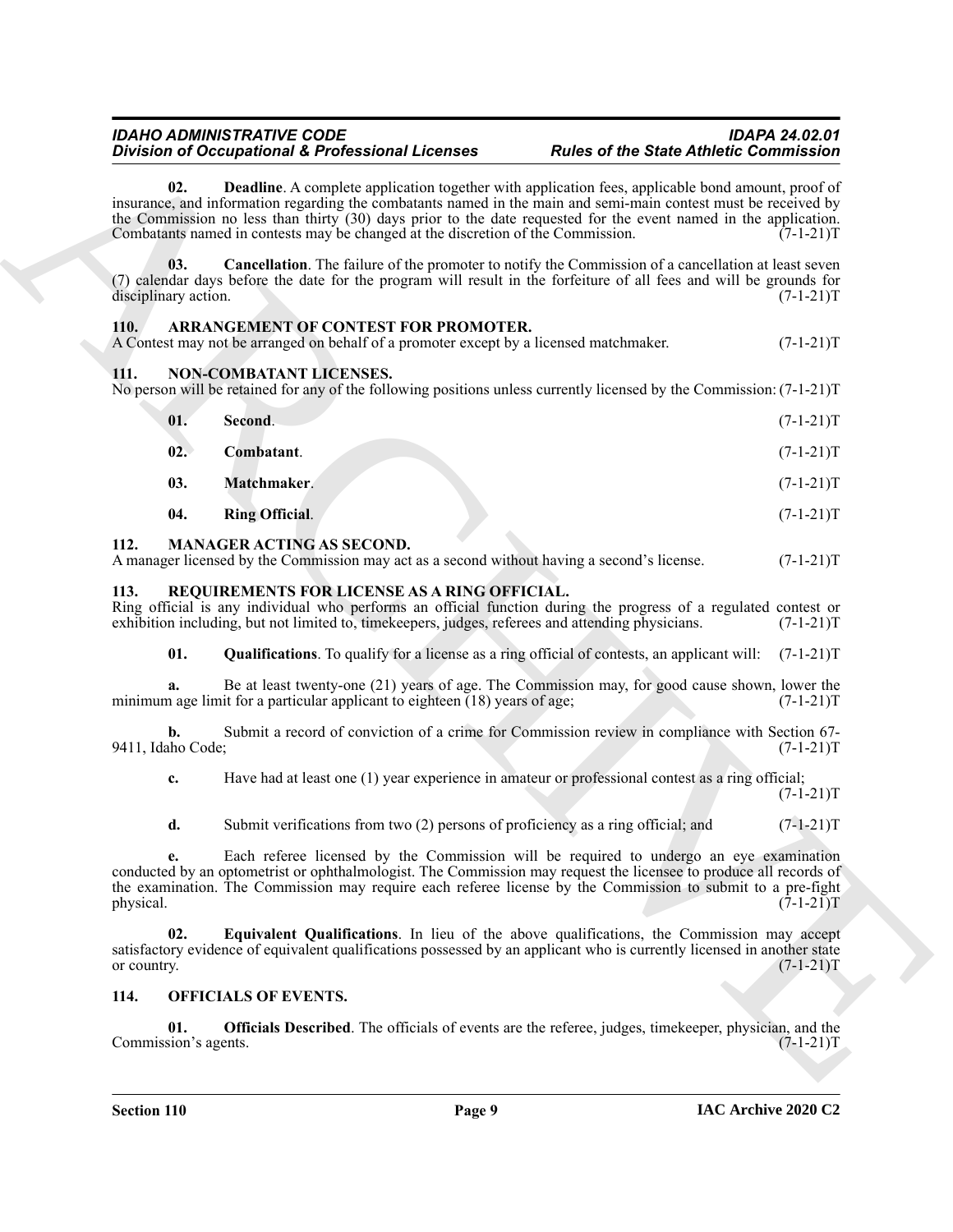#### <span id="page-9-13"></span><span id="page-9-12"></span><span id="page-9-11"></span><span id="page-9-10"></span><span id="page-9-0"></span>**115. REFEREES.**

#### <span id="page-9-8"></span><span id="page-9-7"></span><span id="page-9-5"></span><span id="page-9-4"></span><span id="page-9-1"></span>**116. JUDGES.**

#### <span id="page-9-9"></span><span id="page-9-6"></span><span id="page-9-3"></span><span id="page-9-2"></span>**117. DENIAL OR REVOCATION OF LICENSE.**

|                       | <b>Division of Occupational &amp; Professional Licenses</b>                                                                                                                                                                                                                                            | <b>Rules of the State Athletic Commission</b>                                                                        |
|-----------------------|--------------------------------------------------------------------------------------------------------------------------------------------------------------------------------------------------------------------------------------------------------------------------------------------------------|----------------------------------------------------------------------------------------------------------------------|
|                       | 02.<br>promoter may select the announcer, subject to the Commission's approval.                                                                                                                                                                                                                        | <b>Commission Involvement</b> . The Commission will approve and assign all the officials. The<br>$(7-1-21)T$         |
| 115.                  | <b>REFEREES.</b>                                                                                                                                                                                                                                                                                       |                                                                                                                      |
|                       | 01.<br>for events that the Commission considers to be special events. The Commission will set the fee and reasonable<br>expenses the referee is entitled to receive for an event.                                                                                                                      | Selection. The Commission will select the referee for the main event in championship events and<br>$(7-1-21)T$       |
|                       | 02.<br>licensee will be given a hearing by the Commission if time permits. If time does not permit, the matter will be heard<br>by two (2) Commissioners in order to make such disposition of the protest as the facts may justify. Protests not made<br>in a timely manner may be summarily rejected. | Protests. If any licensee of the Commission protests the assignment of a referee, the protesting<br>$(7-1-21)T$      |
| 116.                  | <b>JUDGES.</b>                                                                                                                                                                                                                                                                                         |                                                                                                                      |
|                       | 01.<br>for any other events which the Commission considers to be special events.                                                                                                                                                                                                                       | Selection. The Commission will select the judges for the main event in championship events and<br>$(7-1-21)T$        |
|                       | 02.<br>license will be given a hearing by the Commission if time permits. If time does not permit, the matter will be heard by<br>two (2) Commissioners in order to make such disposition of the protest as the facts may justify. Protests not made in<br>a timely manner may be summarily rejected.  | <b>Protests.</b> If any licensee of the Commission protests the assignment of a judge, the protesting<br>$(7-1-21)T$ |
| receive for an event. | 03.                                                                                                                                                                                                                                                                                                    | Fees. The Commission will set the fee and reasonable expenses which the judges are entitled to<br>$(7-1-21)T$        |
|                       | Station of Judges. Judges will be stationed ringside at places designated by the Commission.<br>04.                                                                                                                                                                                                    | $(7-1-21)T$                                                                                                          |
|                       | 05.<br>provide proof of a complete physical examination, including an eye examination.                                                                                                                                                                                                                 | Physical Examination. Each judge licensed by the Commission may be required to submit to or<br>$(7-1-21)T$           |
| 117.                  | DENIAL OR REVOCATION OF LICENSE.                                                                                                                                                                                                                                                                       |                                                                                                                      |
|                       | 01.<br>other disciplinary action deemed appropriate if it finds that the applicant or licensee or any partner, officer, director,<br>stockholder, or employee of the applicant or licensee has:                                                                                                        | Grounds. The Commission may deny an application or suspend or revoke a license, or take such<br>$(7-1-21)T$          |
| a.                    |                                                                                                                                                                                                                                                                                                        | Performed any act which constitutes a violation of the laws or rules of the Commission. (7-1-21)T                    |
| b.                    | Has been convicted of a felony relevant to licensure with the Commission;                                                                                                                                                                                                                              | $(7-1-21)T$                                                                                                          |
| c.                    | Engages in illegal bookmaking;                                                                                                                                                                                                                                                                         | $(7-1-21)T$                                                                                                          |
| d.                    | Engages in any illegal gambling activity;                                                                                                                                                                                                                                                              | $(7-1-21)T$                                                                                                          |
| e.                    | Engages in any fraud or misrepresentation in the application process;                                                                                                                                                                                                                                  | $(7-1-21)T$                                                                                                          |
| f.                    |                                                                                                                                                                                                                                                                                                        | Has a recent history of drug abuse or fails a drug test or refuses to submit to a drug test; $(7-1-21)$ T            |
| g.                    | Is under suspension from any other commission;                                                                                                                                                                                                                                                         | $(7-1-21)T$                                                                                                          |
| h.<br>honestly; or    |                                                                                                                                                                                                                                                                                                        | Failure to report to the Commission a request or suggestion that a contest not be conducted<br>$(7-1-21)T$           |
| i.                    |                                                                                                                                                                                                                                                                                                        | Is engaged in any activity or practice which is detrimental to the best interests of a contest regulated             |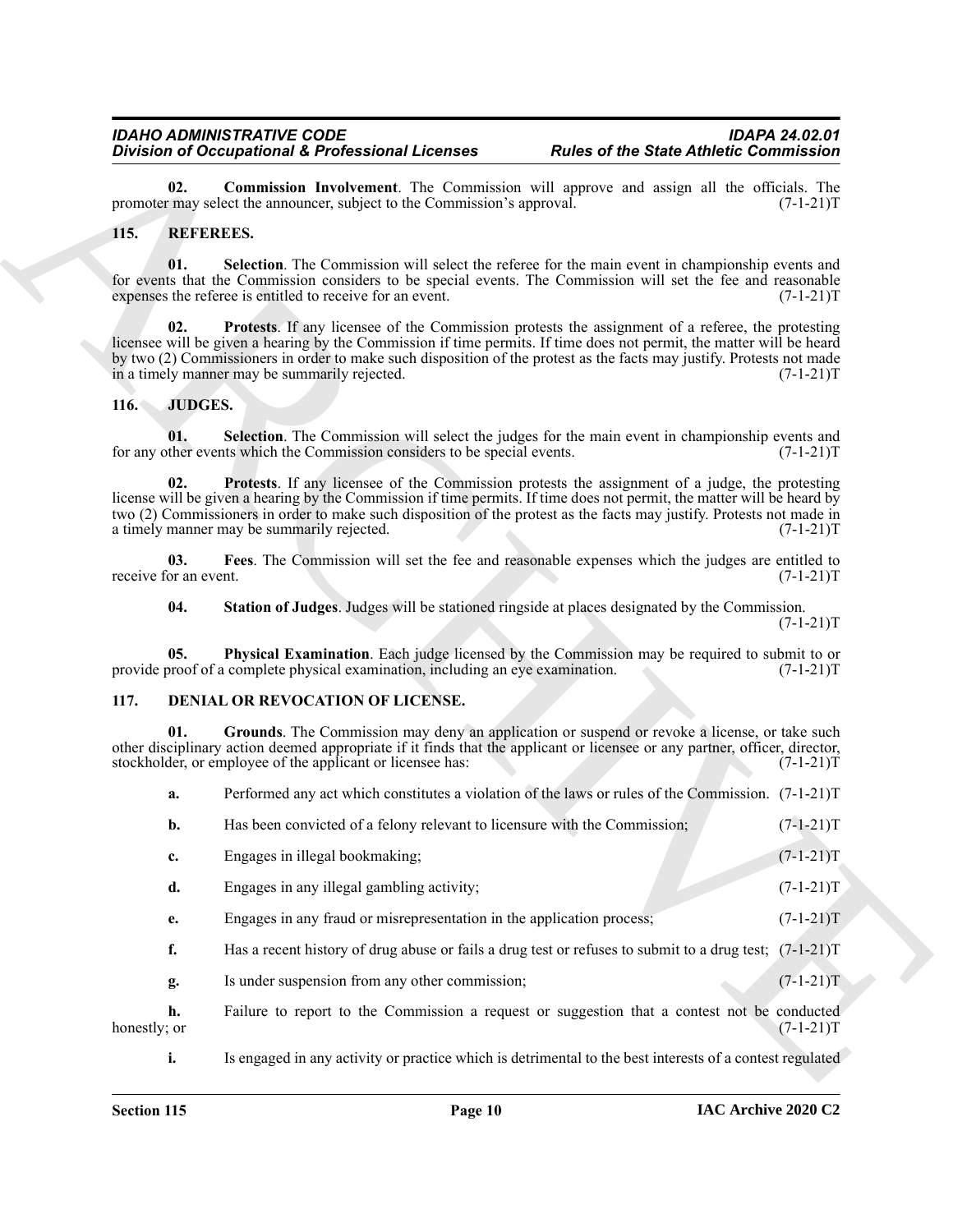by the Commission. (7-1-21) T

# <span id="page-10-2"></span><span id="page-10-0"></span>**118. PENALTIES FOR CERTAIN VIOLATIONS – REVIEW BY COMMISSION.**

<span id="page-10-4"></span>**01.** Penalties General. Except as otherwise provided in this chapter, the Commission may charge a not to exceed twenty-five thousand dollars (\$25,000) for:  $(7-1-21)$ penalty not to exceed twenty-five thousand dollars  $(\$25,000)$  for:

**a.** Any violation of the provisions of these rules (IDAPA 24.02.01, "Rules of the State Athletic sion"); or  $(7-1-21)$ Commission"); or

<span id="page-10-3"></span>**b.** Being late or failing to appear for a weigh-in or contest.  $(7-1-21)$ T

**02.** Later Review. Any disciplinary action taken pursuant to these rules may be reviewed at a later date ommission. (7-1-21) by the Commission.

#### <span id="page-10-5"></span><span id="page-10-1"></span>**119. SUSPENSION AND REVOCATION OF LICENSES.**

Every person whose license has been suspended or revoked by the Commission will refrain from participating in or matchmaking or holding contests during the period of suspension or after the revocation. (7-1-21)T matchmaking or holding contests during the period of suspension or after the revocation.

<span id="page-10-6"></span>**01. Comply with Suspensions**. Every promoter and matchmaker will take notice of the bulletins of suspension sent out by the Commission and will not permit any person under suspension to take any part as a participant or in arranging or conducting matches or exhibitions during the period of suspension.  $(7-1-21)$ T participant or in arranging or conducting matches or exhibitions during the period of suspension.

**02. Specific Actions**. Any person whose license has been suspended or revoked is barred from: (7-1- 21)T

- <span id="page-10-9"></span>**a.** The dressing rooms at the premises where any program of boxing is being held;  $(7-1-21)$ T
- **b.** Occupying any seat within six (6) rows of the ring platform;  $(7-1-21)$ T
- **c.** Approaching within six (6) rows of seats from the ring platform; and  $(7-1-21)$ T

**d.** Communicating in the arena or near the dressing rooms with any of the principals in the contests, their managers, their seconds, or the referee, whether directly or by a messenger, during any program. (7-1-21)T

**e.** Having any dealings related to mixed martial arts, boxing, or wrestling with any person whose ad been suspended or revoked by the Commission. (7-1-21) license had been suspended or revoked by the Commission.

**f.** Any person who violates a provision of Subsection 120.02 of this rule may be ejected from the arena or building where the program is being held, and the price paid for admission refunded upon presentation of the ticket stub at the box office. Thereafter, they are barred entirely from all premises used for contests or exhibitions while the programs are being held.  $(7-1-21)$ while the programs are being held.

<span id="page-10-10"></span><span id="page-10-8"></span>**03. Dishonest Methods**. If a license issued by the Commission has been suspended because the holder used dishonest methods to affect the outcome of any contest or because of any conduct reflecting serious discredit upon the sport of boxing, the Commission will not reinstate the license for six (6) months in the case of first offense. In the case of a second offense, the holder's license will be revoked. (7-1-21)T

**Division of Occupational & Professional Licenses**<br> **Plus of the State Antifaction**<br>
THE FRAME TRISS FOR CERTAIN VIOLATIONS - REVIEW IN CONVINISION:<br>
THE FRAME TRISS FOR CERTAIN VIOLATIONS - REVIEW IN CONVINISION:<br>
THE FR **04. Temporary Suspension**. Any manager under temporary suspension is considered to have forfeited all rights in this state under the terms of any contract with a combatant licensed by the Commission. Any attempt by a suspended manager to exercise those contract rights will result in a permanent suspension of their license. A combatant, matchmaker, or promoter who continues to engage in any contractual relations with a manager whose license has been suspended by the Commission may be indefinitely suspended. (7-1-21)T

<span id="page-10-7"></span>**05. Continuation**. A combatant whose manager has been suspended may continue to compete independently during the term of that suspension, signing contracts for matches. Payment of a combatant's earnings may not be made by any promoter to a manager who is under suspension, or to a suspended manager's agent, but will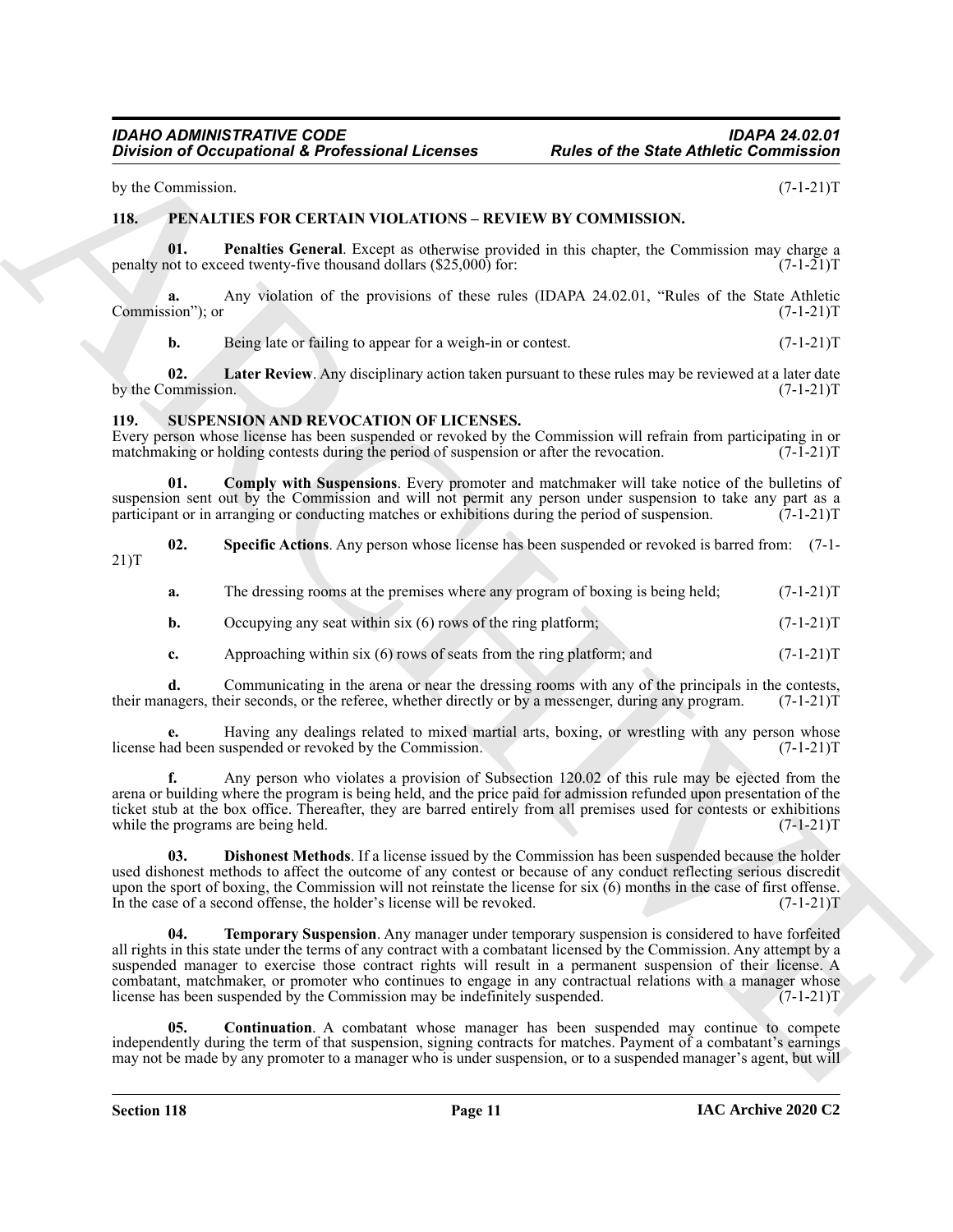#### <span id="page-11-13"></span><span id="page-11-7"></span><span id="page-11-0"></span>**120. FEES.**

| 06.<br>with other managers licensed by the Commission.<br>FEES.<br>120. |                                                                                              | Cancellation of Contract Rights. Revocation of a manager's license automatically cancels all<br>contract rights in this state under any contracts with combatants made under the authority of the Commission. If such<br>a revocation occurs, a combatant may operate independently and make contracts for matches or enter into contracts<br>$(7-1-21)T$ |
|-------------------------------------------------------------------------|----------------------------------------------------------------------------------------------|-----------------------------------------------------------------------------------------------------------------------------------------------------------------------------------------------------------------------------------------------------------------------------------------------------------------------------------------------------------|
| <b>FEE TYPE</b>                                                         | <b>AMOUNT</b><br>(Not to Exceed)                                                             | <b>RENEWAL</b><br>(Not to Exceed)                                                                                                                                                                                                                                                                                                                         |
| <b>Professional Combatant</b>                                           | \$150.00                                                                                     | \$150.00                                                                                                                                                                                                                                                                                                                                                  |
| <b>Amateur Combatant</b>                                                | \$100.00                                                                                     | \$100.00                                                                                                                                                                                                                                                                                                                                                  |
| Non-combatant                                                           | \$150.00                                                                                     | \$150.00                                                                                                                                                                                                                                                                                                                                                  |
| Matchmaker                                                              | \$250.00                                                                                     | \$250.00                                                                                                                                                                                                                                                                                                                                                  |
| Promoter                                                                | \$1,000.00                                                                                   | \$750.00                                                                                                                                                                                                                                                                                                                                                  |
| Sanction permit                                                         | \$200.00                                                                                     | \$200.00                                                                                                                                                                                                                                                                                                                                                  |
| Ring official                                                           | \$150.00                                                                                     | \$150.00                                                                                                                                                                                                                                                                                                                                                  |
| 121. – 199. (RESERVED)<br>PHYSICIAN QUALIFICATIONS.<br>200.             | osteopathic medicine. A physician will also have training or experience in combative sports. | $(7-1-21)T$<br>A physician is an individual licensed under the laws of this state to engage in the general practice of medicine or<br>$(7-1-21)T$                                                                                                                                                                                                         |
| 201.<br><b>CERTIFICATION - REPORT.</b><br>01.                           | must immediately report such finding to the promoter and the Commission if:                  | PHYSICIAN'S DETERMINATION OF FITNESS OF COMBATANTS AND REFEREE -<br>Determination of Physician. The physician who examines any combatant or referee who has<br>contracted to participate in an event will determine that a combatant or referee will not participate in the event and<br>$(7-1-21)T$                                                      |
| a.                                                                      | The combatant is unfit for competition; or                                                   | $(7-1-21)T$                                                                                                                                                                                                                                                                                                                                               |
| The referee is unfit for officiating.<br>b.                             |                                                                                              | $(7-1-21)T$                                                                                                                                                                                                                                                                                                                                               |
| 02.<br>those findings to the Commission.                                |                                                                                              | Written Certification. If the examining physician finds that the combatants and referees are in<br>good physical condition, the physician will, one (1) hour before the start of the event, give written certification of<br>$(7-1-21)T$                                                                                                                  |
| 03.<br>furnished by the Commission.                                     |                                                                                              | Physician's Written Report. Within twenty-four (24) hours after the event ends, the physician will<br>mail or deliver to the Commission his written report on every licensee he examined. The report will be on a form<br>$(7-1-21)T$                                                                                                                     |
| 202.                                                                    | <b>COMBATANT'S REPORT OF OWN ILLNESS OR INJURY - EXAMINATION - FEE.</b>                      |                                                                                                                                                                                                                                                                                                                                                           |

#### <span id="page-11-1"></span>**121. – 199. (RESERVED)**

#### <span id="page-11-8"></span><span id="page-11-2"></span>**200. PHYSICIAN QUALIFICATIONS.**

#### <span id="page-11-9"></span><span id="page-11-3"></span>**201. PHYSICIAN'S DETERMINATION OF FITNESS OF COMBATANTS AND REFEREE – CERTIFICATION – REPORT.**

<span id="page-11-12"></span><span id="page-11-11"></span><span id="page-11-10"></span>

| а. | The combatant is unfit for competition: or |  | $(7-1-21)T$ |
|----|--------------------------------------------|--|-------------|
|    |                                            |  |             |

#### <span id="page-11-6"></span><span id="page-11-5"></span><span id="page-11-4"></span>**202. COMBATANT'S REPORT OF OWN ILLNESS OR INJURY – EXAMINATION – FEE.**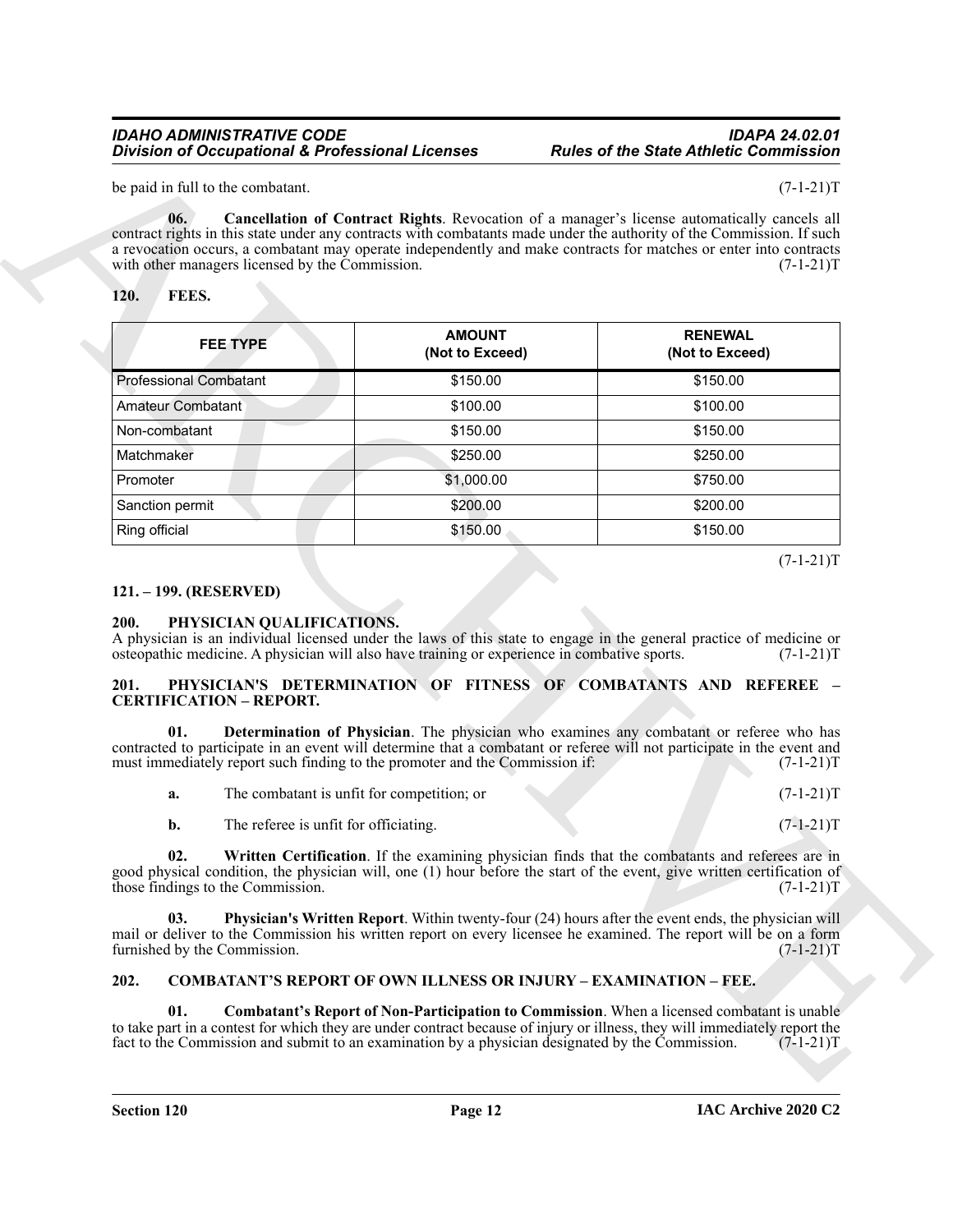<span id="page-12-4"></span>**02. Payment of Fees to Physician**. The fee for the physician's examination will be paid by the rif they have requested the examination, otherwise the fee will be paid by the combatant. (7-1-21) promoter if they have requested the examination, otherwise the fee will be paid by the combatant.

#### <span id="page-12-15"></span><span id="page-12-0"></span>**203. SUSPENSION OF LICENSEE FOR MEDICAL REASON.**

Any licensee who is determined to be unfit to compete or officiate will be suspended until it is shown that he is fit for further competition or officiating. (7-1-21)T

#### <span id="page-12-10"></span><span id="page-12-1"></span>**204. PREPARATIONS TO STOP HEMORRHAGING.**

The Commission will periodically review the preparations available to stop hemorrhaging. Avetine and Thrombin are the only Commission approved preparations to stop hemorrhaging. (7-1-21)T

#### <span id="page-12-11"></span><span id="page-12-2"></span>**205. PROHIBITED SUBSTANCES.**

The Commission adopts the Athletes Guide to the 2020 Prohibited List published by the United States Anti-Doping Agency © 2019. Prohibited substances are regulated by Commission in the following manor: (7-1-21)T

<span id="page-12-14"></span>**01.** Urinalysis. A combatant will submit to a urinalysis or chemical test before or after a contest if the sion directs him to do so.  $(7-1-21)T$ Commission directs him to do so.

**Suspension**. A Combatant who tests positive for a prohibited substance in quantities prohibited by locument will forfeit purse.  $(7-1-21)T$ the incorporated document will forfeit purse.

#### <span id="page-12-13"></span><span id="page-12-12"></span>**03. Procedure for Testing for Prohibited Substance(s)**. (7-1-21)T

**a.** The Commission reserves the right to conduct random drug testing. A combatant with a recent history of drug abuse may be specifically required to test. Both combatants in a title contest will be tested by urine specimen or blood test at the discretion of the Commission. (7-1-21) specimen or blood test at the discretion of the Commission.

Division of Occupational & Production Control is the state of the State formulation of the Control interaction of the state of the State formulation of the State of the State State State State State State State State Stat **b.** The combatant to be tested shall go directly to the dressing room after the end of the fight. Only water may be consumed until the test sample has been taken. The Commission's approved physician or agent will give each combatant the specimen container and observe the combatant give the specimen into the container. The container will be sealed and labeled by the physician or agent. The Chain of Custody Form is signed by the combatant, or manager, and the physician or agent will also sign and date the form. The physician or agent will transport the sample to the testing laboratory as selected by the Commission. Any other person taking custody of the sample will sign and date The Chain of Custody Form. After completion of the test, the Chain of Custody Form will<br>be returned to the Commission with the test results. (7-1-21)T be returned to the Commission with the test results.

#### <span id="page-12-5"></span><span id="page-12-3"></span>**206. CONTRACT BETWEEN MANAGER AND COMBATANT.**

<span id="page-12-8"></span>**01. Contractual Obligations**. The Commission may refuse to honor a contract between a manager and combatant unless it complies with the requirements Section 206 of this rule. A contract between a manager and a combatant will be for a term of not more than four (4) years. Such a contract may contain an option which permits the manager, at the expiration of the initial term, to renew the contract for an additional period of not more than two (2)  $years.$  (7-1-21)T

<span id="page-12-6"></span>**02. After Contract Services**. A manager may not contract to receive the services of a combatant under hagement for a match scheduled to take place after the expiration of the contract. (7-1-21) their management for a match scheduled to take place after the expiration of the contract.

<span id="page-12-9"></span>**Options**. A contract between a combatant and a manager may provide for voluntary binding arbitration of disputes by the Commission. If so agreed, the arbitration will be conducted by a member of the Commission mutually agreed upon by the two (2) parties or, if there is no agreement, by a member of the Commission appointed by the chairman. The arbitration will be conducted pursuant to generally accepted arbitration standards. (7-1-21)T

<span id="page-12-7"></span>**04. Contract Approval**. The Commission may approve a contract entered into in another jurisdiction by a person who is not a resident of Idaho if the terms of the contract comply with the requirements of this section. If the terms of the contract exceed the limitations contained in this section, the Commission may honor the contract to the extent of those limitations. (7-1-21)T the extent of those limitations.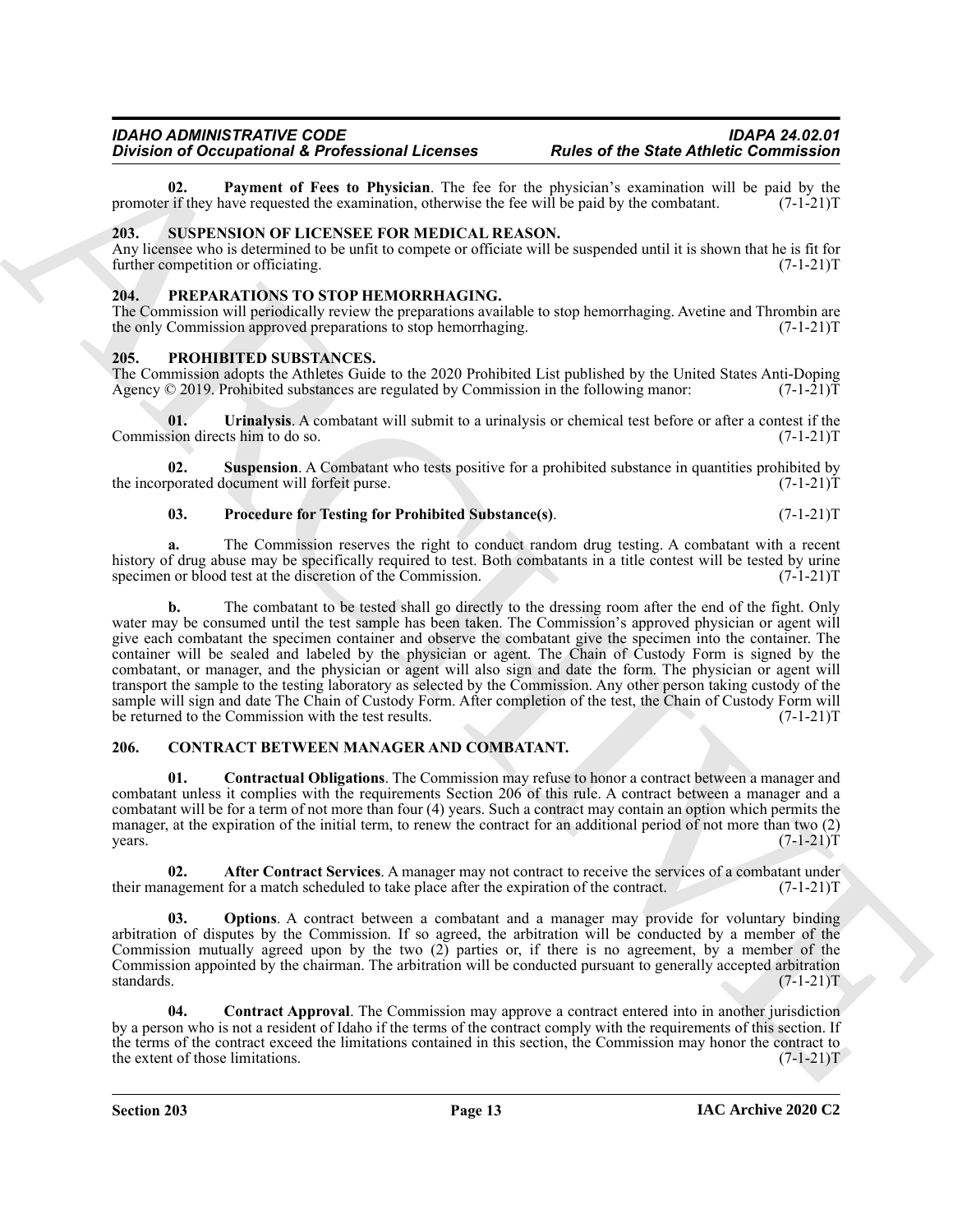<span id="page-13-7"></span>**05.** Manager Limitations. A manager may not negotiate or sign for matches for a combatant who is not under contract to him. Any combatant who does not have a contract with a licensed manager must sign for his own contest and sign the receipt for his own purse. A manager or managers may not participate separately or collectively in more than thirty-three and one-third percent (33 1/3%) of the combatant's earnings in the ring.

 $(7-1-21)T$ 

<span id="page-13-8"></span>**06. Manager Responsibilities**. If a manager signs only for a combatant's appearance at a contest, a copy of the manager's authorization to negotiate and sign for the combatant must accompany the contract which they concluded with the promoter. If the manager does not send a copy of his authorization, the Commission may deny any application received from the combatant or manager pending a hearing before the Commission. (7-1-21)T application received from the combatant or manager pending a hearing before the Commission.

#### <span id="page-13-17"></span><span id="page-13-0"></span>**207. MANAGER'S ADVANCES – ACCOUNTING.**

Any manager who advances or lends any money to any combatant or incurs indebtedness on behalf of a combatant will furnish an accounting in writing to the combatant every ninety (90) days. The accounting will be verified by the manager and set forth each item of indebtedness owed by the combatant, the date that the indebtedness occurred, the purpose of the indebtedness, and the name of the person to whom the debt is owed. (7-1-21) purpose of the indebtedness, and the name of the person to whom the debt is owed.

#### <span id="page-13-9"></span><span id="page-13-1"></span>**208. CONTRACT BETWEEN PROMOTER AND COMBATANT.**

<span id="page-13-11"></span>**01.** Gate Receipts. A promoter may not deduct any amount from the gate receipts, other than for any federal taxes and the fees prescribed herein until all combatants who are to be paid a percentage of the receipts have<br>been paid, unless the amount to be paid to the combatant is specified in the contract. (7-1-21) been paid, unless the amount to be paid to the combatant is specified in the contract.

<span id="page-13-10"></span>**02. Contract Prohibitions**. A contract which provides that a combatant fight exclusively for or at the fone (1) promoter or that a combatant is to pay for the services of an opponent is prohibited. (7-1-21)T option of one  $(1)$  promoter or that a combatant is to pay for the services of an opponent is prohibited.

#### <span id="page-13-6"></span><span id="page-13-2"></span>**209. COMBATANT NOT TO HAVE PROMOTER OR CERTAIN OTHERS ACT AS MANAGER OR HOLD FINANCIAL INTEREST.**

A combatant may not have a promoter or any of its members, stockholders, officials, matchmakers or assistant matchmakers act directly or indirectly as manager, or hold any financial interest in the management of the combatant's earnings. (7-1-21) combatant's earnings.

#### <span id="page-13-12"></span><span id="page-13-3"></span>**210. FILING CERTAIN CONTRACTS WITH COMMISSION.**

<span id="page-13-14"></span>**01. Main and Semi-Main Events**. A contract between a promoter and a combatant for the main and semi-main events of a program will be filed with the Commission at least seven (7) working days before the event unless the Commission gives special approval for filing the contract closer to the time of weighing in. (7-1-21)T

<span id="page-13-16"></span>**02. Other Combatants**. Contracts for all combatants who will be contending in the program will be ore the scheduled time for weighing in. filed before the scheduled time for weighing in.

<span id="page-13-15"></span><span id="page-13-13"></span>**03. Disciplinary Action**. A promoter or matchmaker who fails to file a contract for any participant ame is released to the news media is subject to disciplinary action. (7-1-21) whose name is released to the news media is subject to disciplinary action.

Division of Occupational & Professional Licenses<br>
Using of the Sate Antheir Commission<br>
Using the Sate Antheir Commission<br>
Source: Note that the Sate Anthen March 2013 (Note that the Sate Anthen March 2013)<br>
Source: Note **04. Media Contracts**. Any contract by the promoter for the sale, lease, or other use of rights to broadcast, televise including a right to make a closed-circuit telecast, or take motion pictures of a contest will be filed with the Commission at least five (5) working days before the event unless the promoter obtains special approval from the Commission for filing the contract at a time closer to the event. (7-1-21) from the Commission for filing the contract at a time closer to the event.

#### <span id="page-13-18"></span><span id="page-13-4"></span>**211. PERCENTAGE OF GATE RECEIPTS TO COMBATANT.**

Each combatant working on a percentage basis will be paid on the basis of the net receipts of each exhibition after state and federal taxes, ring expenses, and the price of complimentary tickets upon which a price is specified, have been deducted. (7-1-21)T

#### <span id="page-13-19"></span><span id="page-13-5"></span>**212. PROMOTER'S ADVANCES TO COMBATANT OR MANAGER OR OCCURRENCE OF DEBT ON HIS BEHALF.**

**Section 207 Page 14**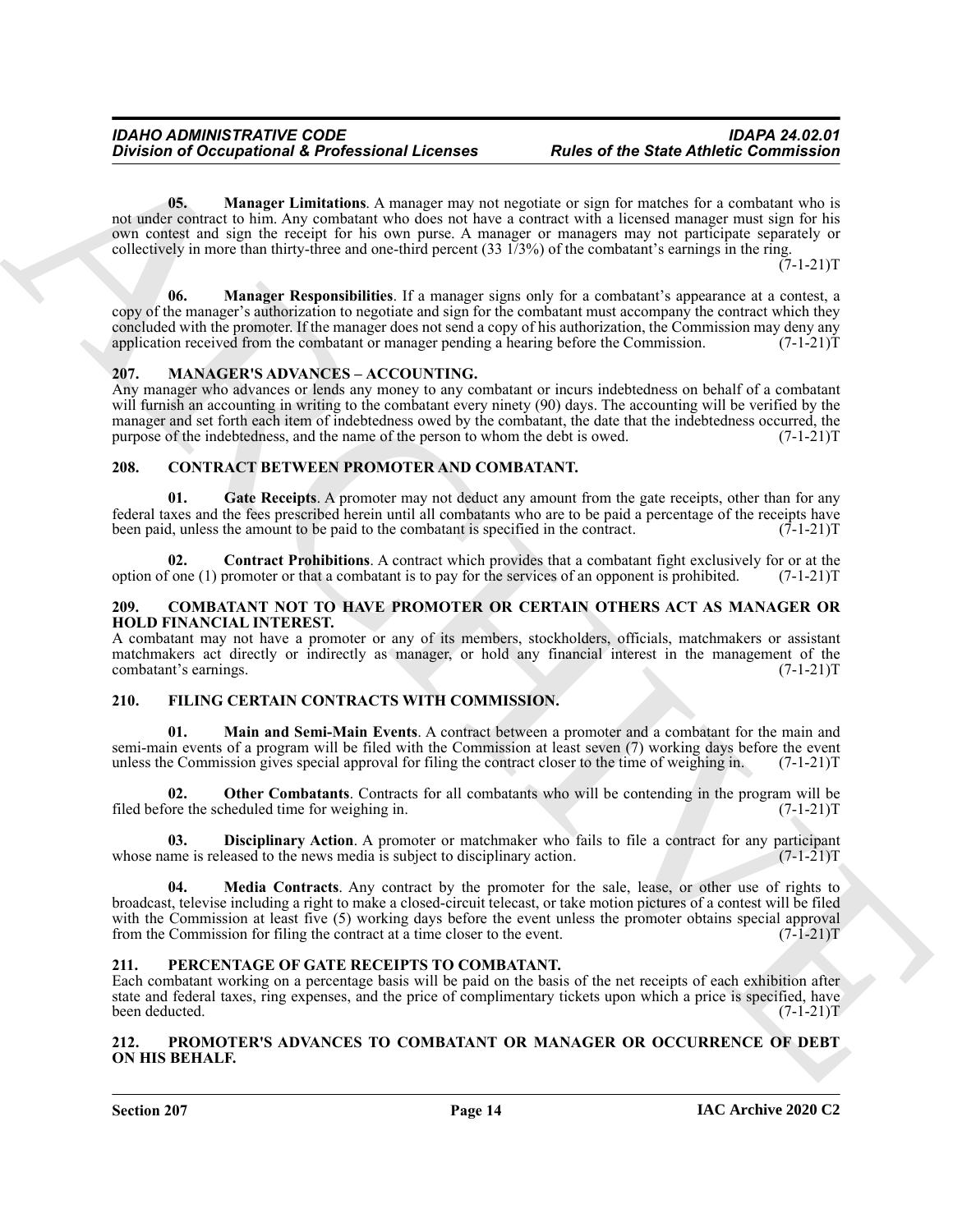<span id="page-14-14"></span>**01. Restrictions**. A promoter licensed by the Commission will not directly or indirectly make any loan ce to any combatant or manager.  $(7-1-21)T$ or advance to any combatant or manager.

<span id="page-14-13"></span>**02.** Any Indebtedness Restricted. A promoter will not, directly or indirectly, create any indebtedness which becomes the obligation of a combatant or manager unless the promoter has the express written permission of the Commission for that action. (7-1-21) the Commission for that action.

#### <span id="page-14-3"></span><span id="page-14-0"></span>**213. FAILURE OF COMBATANT TO APPEAR.**

Division of Occupational & Professional Licenses<br>
Units of the State Antheir Commission<br>
Units Relation Approximation Approximation will not discuss be interesting to the state of the state of the state<br>
with the commissi Any combatant who fails to appear in an event in which the combatant signed a contract to appear, without a written excuse determined to be valid by the Commission or a certificate from a physician designated by the Commission in advance in case of physical disability, is subject to disciplinary action. Any combatant who files a certificate from a physician designated by the Commission stating that he is unable to fulfill a contract because of physical disability must, on being restored to the eligible list, fulfill his contract with the same opponent or a suitable substitute specified in the contract within a reasonable time, that period to be set by the Commission, unless the combatant is released from the contract by mutual agreement. (7-1-21) from the contract by mutual agreement.

#### <span id="page-14-4"></span><span id="page-14-1"></span>**214. PAYMENT OF COMBATANT.**

<span id="page-14-6"></span>**01. Payment in Full**. Every combatant will be paid in full according to the combatant's contract, and no part of the combatant's remuneration may be withheld except by order of the Commission, nor may any part of the combatant's remuneration be returned through arrangement with the combatant's manager to any matchmaker or promoter, except as otherwise provided in this section. (7-1-21) promoter, except as otherwise provided in this section.

<span id="page-14-9"></span>**02. Prior Written Commitments**. With the prior written permission of a member of the Commission, a promoter may withhold from the purse of a combatant money advanced to the combatant for transportation and maintenance in preparation for a contest, if their agreement so provides. (7-1-21) maintenance in preparation for a contest, if their agreement so provides.

<span id="page-14-5"></span>**03. Manager's Share**. A manager's share of the purse may be deducted and paid directly to the if the contract so specifies. (7-1-21)T manager if the contract so specifies.

**04. Pending Action**. If arbitration of a contract entered into by a manager and combatant is pending before the Commission or if the contract is in litigation in a court of competent jurisdiction, the Commission may:  $(7-1-21)T$ 

<span id="page-14-7"></span>**a.** Withhold the amount in dispute in the Commission's trust fund until resolution of the dispute; or  $(7-1-21)T$ 

<span id="page-14-8"></span>**b.** Pay the disputed amount to the clerk of the court in which the litigation is pending. (7-1-21)T

**05. Prior Approval of Commission**. Neither a combatant nor his manager may assign their share of the purse, or any portion thereof, without the approval of the Commission. If a combatant or manager wants to assign their share of the purse, they must file a written request with the Commission at least seven (7) working days before the contest. (7-1-21)T the contest.  $(7-1-21)T$ 

#### <span id="page-14-2"></span>**215. PAYMENT OF PURSE.**

<span id="page-14-11"></span><span id="page-14-10"></span>

| 01. | <b>Payment Made.</b> All payment of purses will be made: | $(7-1-21)T$ |
|-----|----------------------------------------------------------|-------------|
|     | Immediately after the contest or exhibition; or          | $(7-1-21)T$ |

**b.** If the combatant is to receive a percentage of the net receipts, immediately after that percentage is ed by a person designated by the Commission, unless otherwise ordered by the Commission. (7-1-21)T determined by a person designated by the Commission, unless otherwise ordered by the Commission.

<span id="page-14-12"></span>**02. Signatures**. Immediately after the contest or exhibition, the Commission designated person will release the checks or cash to the entitled persons and will obtain their signatures on a list in which they acknowledge the payment. (7-1-21) the payment.  $(7-1-21)T$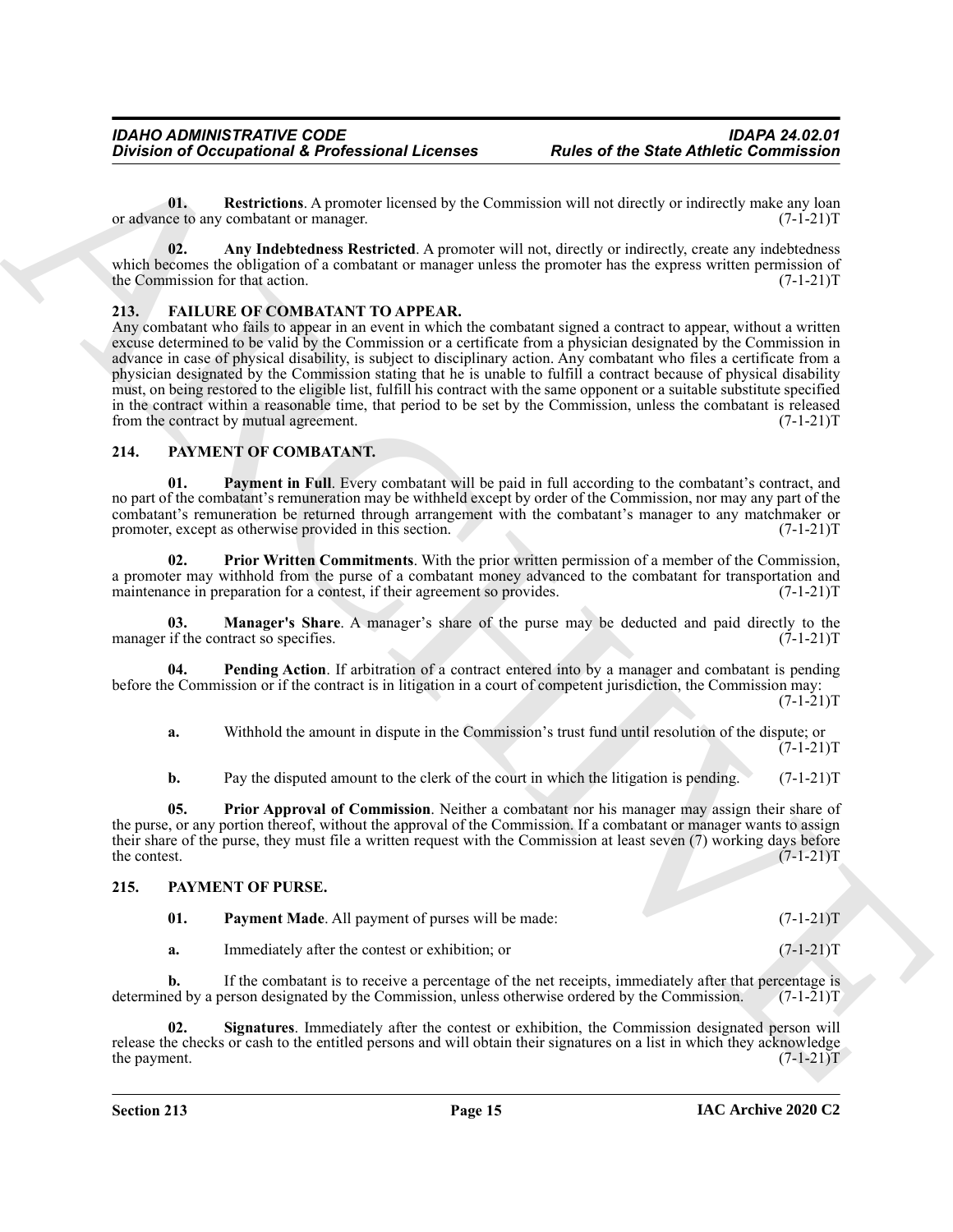Division of Occupational A Professional Licenses<br>
(a) Regional A Professional Licenses<br>
(a) Regional A Professional Accords and the alternative of the space and (10%) of the space of the space of the space of the space of **03. Reconciliation**. The promoter may withhold an amount of not more than ten percent (10%) of the purse for payment of expenses incurred by the combatant. A reconciliation of those expenses and payment of the undistributed portion of the purse will be made to the Commission on the Commission's form within seven (7) working days after the contest. The reconciliation must bear written approval of the combatant before it is submitted. If good cause is shown, the chairman of the Commission may grant an extension of the date for reconciliation for a period not to exceed thirty (30) days after the contest. (7-1-21) period not to exceed thirty  $(30)$  days after the contest.

<span id="page-15-10"></span>**04. Alternative Payment**. The Commission may permit a form of payment other than those specified in this section. A promoter who wishes to pay the purse by an alternative method of payment will:  $(7-1-21)T$ 

- <span id="page-15-8"></span>**a.** Submit a written request to the Commission at least thirty (30) days before the contest. (7-1-21)T
- **b.** Describe in detail the alternative method of payment contemplated. (7-1-21)T
- **c.** Show good cause for a waiver of the provisions as outlined in Section 215 of this rule. (7-1-21)T
- **d.** Comply with all requirements of the Commission regarding the production of relevant information.  $(7-1-21)T$
- <span id="page-15-9"></span>**e.** Follow the procedural directives of the Commission if the request is granted. (7-1-21)T

**05. Non-Payment of Amateurs**. Consistent with Section 54-402, Idaho Code, a promoter may not compensate any amateur for participating in or being associated in any way with the promoter's event. This ban absolutely bars a promoter from paying an amateur to sell tickets or merchandise or provide services related to an event. (7-1-21) event.  $(7-1-21)T$ 

#### <span id="page-15-13"></span><span id="page-15-0"></span>**216. RETAINING PORTION OF PURSE PENDING DETERMINATION OF WHETHER PENALTY WILL BE CHARGED.**

At any time before the award of a purse to a combatant, the Commission may specify any amount not to exceed twenty-five thousand dollars (\$25,000) to be retained from the combatant's purse and transferred from the promoter to the Commission. The money will not be given to the combatant until the Commission determines that no penalty in lieu of revoking the combatant's license will be charged for any action or condition of the combatant. Any amount so specified is not a limitation upon the amount of a penalty which may be charged.  $(7-1-21)$ T

### <span id="page-15-1"></span>**217. – 298. (RESERVED)**

### <span id="page-15-4"></span><span id="page-15-2"></span>**299. CHANGES TO MAIN AND SEMI-MAIN EVENTS.**

<span id="page-15-5"></span>**01. Notice**. The promoter must request Commission approval of any change in an announced or advertised program for the main and semi-main events at least one (1) week before the event. Notice of any change or substitution must also be conspicuously posted at the box office of the premises where the program is to be held and announced from the ring before the opening contest. (7-1-21)T

<span id="page-15-6"></span>**02. Refunds**. If such change to the main or semi-main events occur and any patron desires a refund of the ticket price, the promoter will provide a refund upon presentation of the ticket or the ticket stub at the box office before the event is scheduled to begin. The box office must remain open a reasonable length of time to redeem such tickets. (7-1-21)T

<span id="page-15-7"></span>**03.** Substitutions. A combatant may not substitute for another combatant in a contest which is the substitution. (7-1-21)T main and semi-main events unless the Commission approves the substitution.

#### <span id="page-15-11"></span><span id="page-15-3"></span>**300. PROGRAM FOR CHARITY.**

<span id="page-15-12"></span>**01. Application**. A person who wishes to present a program or event under the jurisdiction of the Commission for charitable purposes will submit a sanction application to present the program. The application will contain the name of the charity, charitable fund or organization which is to benefit from the program and the amount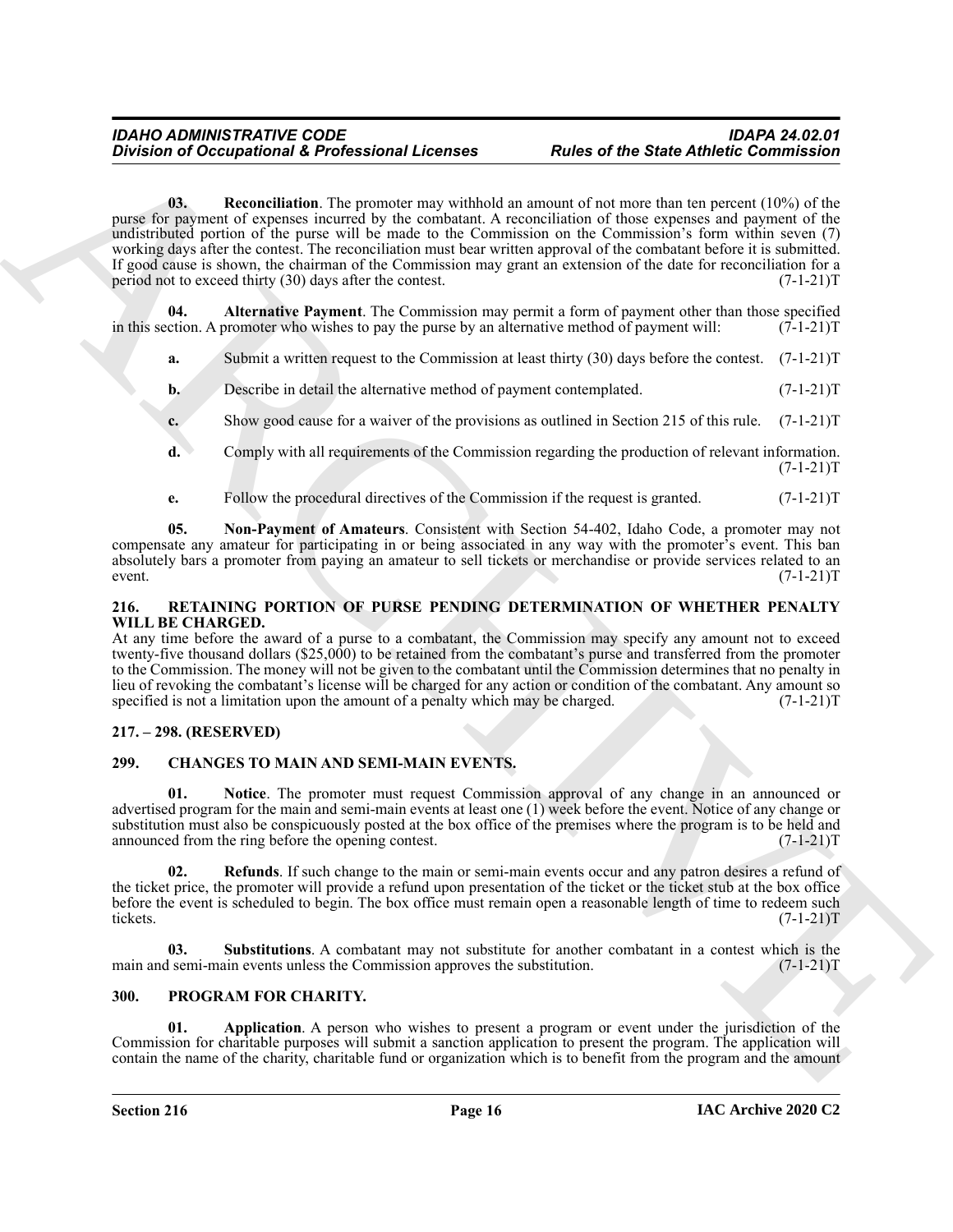<span id="page-16-18"></span>

|                                 | <b>Division of Occupational &amp; Professional Licenses</b>                                                                                                                                                                                                                                                                                                                                            | <b>Rules of the State Athletic Commission</b> |             |
|---------------------------------|--------------------------------------------------------------------------------------------------------------------------------------------------------------------------------------------------------------------------------------------------------------------------------------------------------------------------------------------------------------------------------------------------------|-----------------------------------------------|-------------|
|                                 | or percentage of the receipts of the program to be paid to the charity.                                                                                                                                                                                                                                                                                                                                |                                               | $(7-1-21)T$ |
| 02.                             | Certified, Itemized Statement. Within seventy-two (72) hours after such a program is held, the<br>promoter will furnish to the Commission a certified itemized statement of the receipts and expenditures in connection<br>with the program and the net amount paid to the charitable fund or organization. If the promoter fails to file the<br>statement within the prescribed time, the Commission: |                                               | $(7-1-21)T$ |
| a.                              | May suspend or revoke the promoter's license; and                                                                                                                                                                                                                                                                                                                                                      |                                               | $(7-1-21)T$ |
| b.                              | May prohibit the promoter from holding any program for charitable purposes.                                                                                                                                                                                                                                                                                                                            |                                               | $(7-1-21)T$ |
| 301.                            | <b>BEVERAGE CONTAINERS.</b><br>All drinks at an event will be dispensed in paper or plastic cups.                                                                                                                                                                                                                                                                                                      |                                               | $(7-1-21)T$ |
| 302. – 399. (RESERVED)          |                                                                                                                                                                                                                                                                                                                                                                                                        |                                               |             |
| 400.                            | ADMISSION FEE AT QUARTERS WHERE COMBATANT TRAINS.                                                                                                                                                                                                                                                                                                                                                      |                                               |             |
| 01.                             | Fee. An admission fee may not be charged to enter the quarters where a combatant is training<br>unless the Commission has authorized the charging of admission. Where such an admission fee is charged, the<br>Commission will consider the charge to be for the privilege of seeing an exhibition.                                                                                                    |                                               | $(7-1-21)T$ |
| 02.                             | State Fee. The state fee on those gross receipts, exclusive of any federal taxes paid thereon, will be<br>sent to the Commission with the report.                                                                                                                                                                                                                                                      |                                               | $(7-1-21)T$ |
| 401.                            | TICKETS LIMITED TO SEATING CAPACITY OF ARENA.<br>The sale of tickets for an event may not exceed the seating capacity of an indoor arena and no ticket may be issued for<br>standing room. A person may not be sold the right of admission without a ticket.                                                                                                                                           |                                               | $(7-1-21)T$ |
| 402.                            | TICKETS.                                                                                                                                                                                                                                                                                                                                                                                               |                                               |             |
| 01.                             | Inventory. The ticket outlet shall report to the Commission an inventory, which they affirm under<br>oath to be correct, of all the tickets issued.                                                                                                                                                                                                                                                    |                                               | $(7-1-21)T$ |
| 02.                             | <b>Notification</b> . The promoter will notify the ticket outlet of the requirements of this section.                                                                                                                                                                                                                                                                                                  |                                               | $(7-1-21)T$ |
| 403.                            | <b>CONTENTS OF TICKETS.</b>                                                                                                                                                                                                                                                                                                                                                                            |                                               |             |
| 01.<br>it.                      | General. Every ticket will have the price, name of the promoter, and date of the program plainly on                                                                                                                                                                                                                                                                                                    |                                               | $(7-1-21)T$ |
| 02.<br>Commission for approval. | Changes. Requests for changes in ticket prices or dates of programs will be made in writing to the                                                                                                                                                                                                                                                                                                     |                                               | $(7-1-21)T$ |
| 03.                             | License to Sell. Tickets may not be sold by any person except through an agency holding a license<br>to sell the tickets unless the sale is first approved by the Commission.                                                                                                                                                                                                                          |                                               | $(7-1-21)T$ |
| 404.                            | <b>COMPLIMENTARY TICKETS.</b>                                                                                                                                                                                                                                                                                                                                                                          |                                               |             |
| 01.                             | <b>Limitation.</b> A promoter may not issue complimentary tickets for more than two percent $(2\%)$ of<br>the seats in the arena without the Commission's written authorization. Complimentary tickets authorized under this<br>section do not constitute part of the total gross receipts from admission fees for the purposes of calculating the                                                     |                                               | $(7-1-21)T$ |
| Commission taxes.               |                                                                                                                                                                                                                                                                                                                                                                                                        |                                               |             |

#### <span id="page-16-10"></span><span id="page-16-1"></span><span id="page-16-0"></span>**302. – 399. (RESERVED)**

#### <span id="page-16-8"></span><span id="page-16-7"></span><span id="page-16-2"></span>**400. ADMISSION FEE AT QUARTERS WHERE COMBATANT TRAINS.**

#### <span id="page-16-22"></span><span id="page-16-9"></span><span id="page-16-3"></span>**401. TICKETS LIMITED TO SEATING CAPACITY OF ARENA.**

#### <span id="page-16-20"></span><span id="page-16-19"></span><span id="page-16-4"></span>**402. TICKETS.**

#### <span id="page-16-21"></span><span id="page-16-16"></span><span id="page-16-15"></span><span id="page-16-14"></span><span id="page-16-5"></span>**403. CONTENTS OF TICKETS.**

#### <span id="page-16-17"></span><span id="page-16-13"></span><span id="page-16-12"></span><span id="page-16-11"></span><span id="page-16-6"></span>**404. COMPLIMENTARY TICKETS.**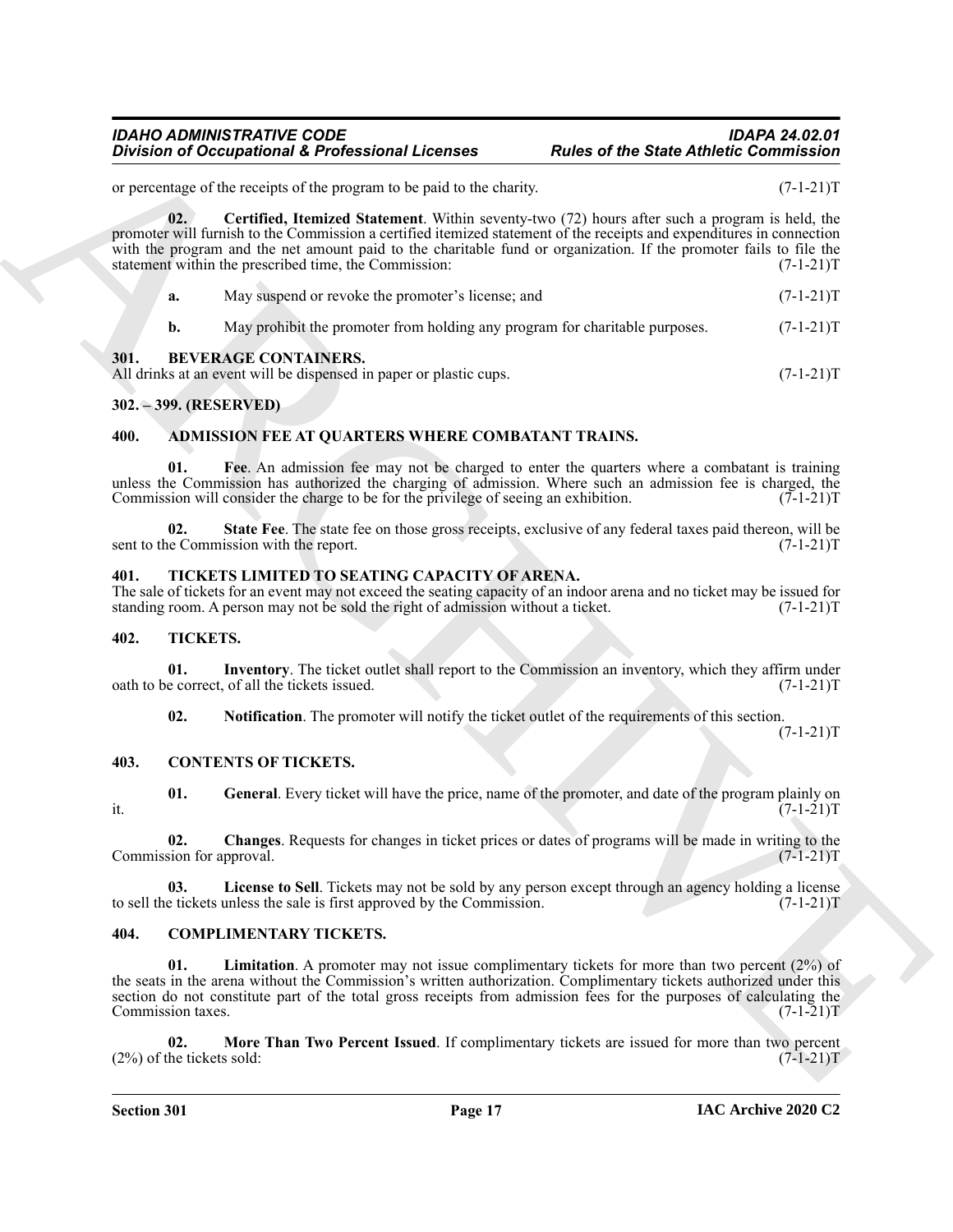Division of Comparisonal & Professional Licenses<br>
Alter of the State Arthuric Commission<br>
Alternative interactions in the property of the particular state of the state of the state of the state of the state<br>
Alternative i **a.** Each combatant who is working on a percentage will be paid their percentage of the normal price of all complimentary tickets in excess of two percent (2%) of the tickets sold unless the contract between the combatant and the promoter provides otherwise and stipulates the number of complimentary tickets which will be issued; and  $(7-1-21)T$ 

**b.** If a service charge is made for complimentary tickets, the combatant is entitled to be paid their ge of that service charge, less any deduction for federal taxes and fees.  $(7-1-21)$ percentage of that service charge, less any deduction for federal taxes and fees.

### <span id="page-17-2"></span><span id="page-17-0"></span>**405. PROVISIONS OF TICKETS WITHOUT CHARGE OR AT REDUCED RATES.**

**01.** No Fees. Persons who receive tickets pursuant to this section are not liable for the payment of any those tickets.  $(7-1-21)T$ fees for those tickets.

<span id="page-17-7"></span><span id="page-17-6"></span>**02. Optional Charges**. Each promoter may provide tickets without charge or at a reduced rate to:

 $(7-1-21)T$ 

**a.** Any employees, and if the promoter is a corporation, to a director or officer, who is regularly employed or engaged in promoting such programs, whether or not their duties require them to be admitted to the particular program and whether or not he is on duty at the time of that program; (7-1-21)T

**b.** A journalist performing their duties as such; and  $(7-1-21)$ T

<span id="page-17-4"></span>**c.** A fireman or police officer performing their duties as such. (7-1-21)T

**03.** Duties Required. Each promoter will perform the following duties in relation to the issuance of entary tickets issued:  $(7-1-21)T$ complimentary tickets issued:

Each ticket issued to a journalist will be clearly marked "PRESS." No more tickets may be issued will permit comfortable seating in the press area. (7-1-21)<sup>T</sup> to journalists than will permit comfortable seating in the press area.

**b.** The promoter may allocate seats for the media, subject to the Commission's final approval of the allocation. Seating at the press tables or in the press area will be limited to journalists who are actually covering the contest and to other persons designated by the Commission.  $(7-1-21)$ contest and to other persons designated by the Commission.

**c.** A list of passes issued to journalists must be submitted to the Commission. (7-1-21) T

**d.** Only one (1) complimentary ticket may be issued to any one (1) manager, second, combatant, or son licensed by the Commission. (7-1-21)T other person licensed by the Commission.

**e.** The Commission will approve in advance any credential issued by the promoter which allows an admission to the event without a ticket. Requests for the issuance of such credentials must be made at least five (5) hours before the first contest on the program. (7-1-21)T

<span id="page-17-3"></span>**04. Admission Criteria**. Admission of any person who does not hold a ticket or who is not specifically exempted pursuant to this section is grounds for suspension or revocation of the promoter's license or the assessment of a penalty.  $(7-1-21)T$ 

<span id="page-17-5"></span>**05. Fees**. The Commission will collect all fees and taxes due on any ticket which is not specifically exempt pursuant to this section, and for any person who is admitted without a ticket in violation of this section.

 $(7-1-21)T$ 

#### <span id="page-17-8"></span><span id="page-17-1"></span>**406. SPECULATION IN TICKETS PROHIBITED.**

<span id="page-17-9"></span>**01.** Prevent Speculation. A promoter who holds programs or events under the jurisdiction of the sion shall exercise extraordinary caution to prevent speculation in tickets. (7-1-21) Commission shall exercise extraordinary caution to prevent speculation in tickets.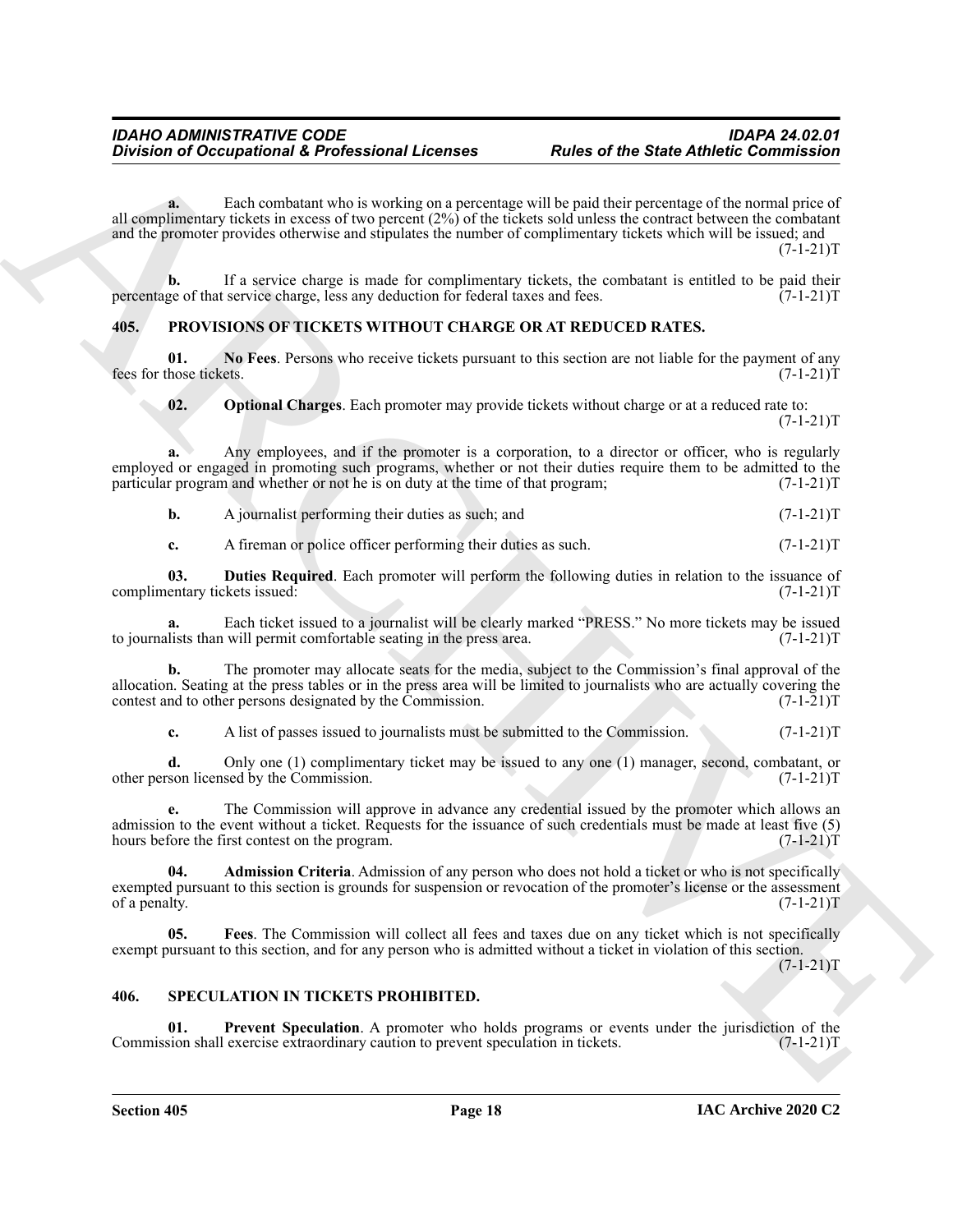<span id="page-18-13"></span>**02.** No Other Price. The promoter may not sell any tickets for a price other than the price printed  $(7-1-21)T$ thereon.  $(7-1-21)T$ 

**a.** The promoter may not, without the Commission's written permission, change the price of tickets at any time after they have been placed on sale or sell them at any time during the program for a different price than tickets for the same seats were offered or sold before the program commenced. (7-1-21)T

**b.** Any ticket sold for other than the price printed on the ticket will be over stamped with the actual price charged. The over stamp must be placed on the printed face of the ticket as well as the stub retained by the holder of the ticket. (7-1-21)T

**03.** Exchange. A person may only exchange tickets at the box office. A ticket may not be redeemed after the show has taken place. Tickets that have not sold will be returned to the box office not later than one (1) hour before the show is scheduled to begin. (7-1-21)T

<span id="page-18-14"></span><span id="page-18-12"></span>**04. Removal and Possession of Stub**. A holder of a ticket for a program or event will not be allowed:  $(7-1-21)T$ 

**a.** To pass through the gate of the premises where the program is being held unless their ticket has eemed.  $(7-1-21)T$ been redeemed.

<span id="page-18-15"></span>**b.** To occupy a seat unless in possession of proof of purchase of a ticket for that seat.  $(7-1-21)T$ 

**05. Tickets for Readmission**. A promoter may not issue a ticket to any person for the purpose of readmission due to leaving the arena and later reentering the arena, unless the promoter has obtained the Commission's written permission for such an issuance. (7-1-21) Commission's written permission for such an issuance.

#### <span id="page-18-0"></span>**407. – 414. (RESERVED)**

#### <span id="page-18-16"></span><span id="page-18-1"></span>**415. TICKETS – REMOVAL AND RETENTION AFTER MATCH – DESTRUCTION.**

Division of Occupations 2 Professional Licenses<br>
Material and the State Anthelic Commission<br>
Archives and the Representation of the State Anthelic Commission<br>
Archives and the Presenct and the State Commission of the Stat After the tickets and stubs have been held for at least fifteen (15) days by the Commission, the Commission will destroy them. If the tickets are not taken by the Commission, they must be retained by the promoters for at least six (6) months. Those tickets may be destroyed after they have been held for at least thirty (30) days and written permission has been granted by the Commission for the destruction of such tickets. Tickets need to be kept in separate packages for each show so that the Commission may, at any time, conduct an audit. (7-1-21) packages for each show so that the Commission may, at any time, conduct an audit.

#### <span id="page-18-2"></span>**416. – 499. (RESERVED)**

#### <span id="page-18-6"></span><span id="page-18-3"></span>**500. ADMISSION OF LICENSEES AND AGENTS TO EVENTS.**

The promoter of any event under the jurisdiction of the Commission will admit the following to said event without a ticket:<br>(7-1-21)T ticket: (7-1-21)T

<span id="page-18-8"></span>**01. Participants**. Any individual who is licensed by the Commission and who has been authorized by the Commission to participate in said event upon such individual<sup>5</sup> presentation of a current and valid license issued<br>by the Commission.  $(7-1-21)T$ by the Commission.

<span id="page-18-7"></span>**02. Commissioner or Agent**. The Athletic Commissioner, any Deputy Commissioner, and any agent of the Division upon presentation of valid identification that identifies the holder as a member of the Commission or<br>(7-1-21)T an agent of the Division.

#### <span id="page-18-9"></span><span id="page-18-4"></span>**501. PAYMENT OF FEE TO OFFICIAL DESIGNATED BY COMMISSION.**

A promoter will pay the fee and reasonable expenses set by the Commission to any person directed by the Commission to officiate in an event promoted by that promoter. (7-1-21) Commission to officiate in an event promoted by that promoter.

#### <span id="page-18-5"></span>**502. POSTPONEMENT OF PROGRAM.**

<span id="page-18-11"></span><span id="page-18-10"></span>**01.** Prior Approval. A promoter may only postpone a sanctioned event with approval from the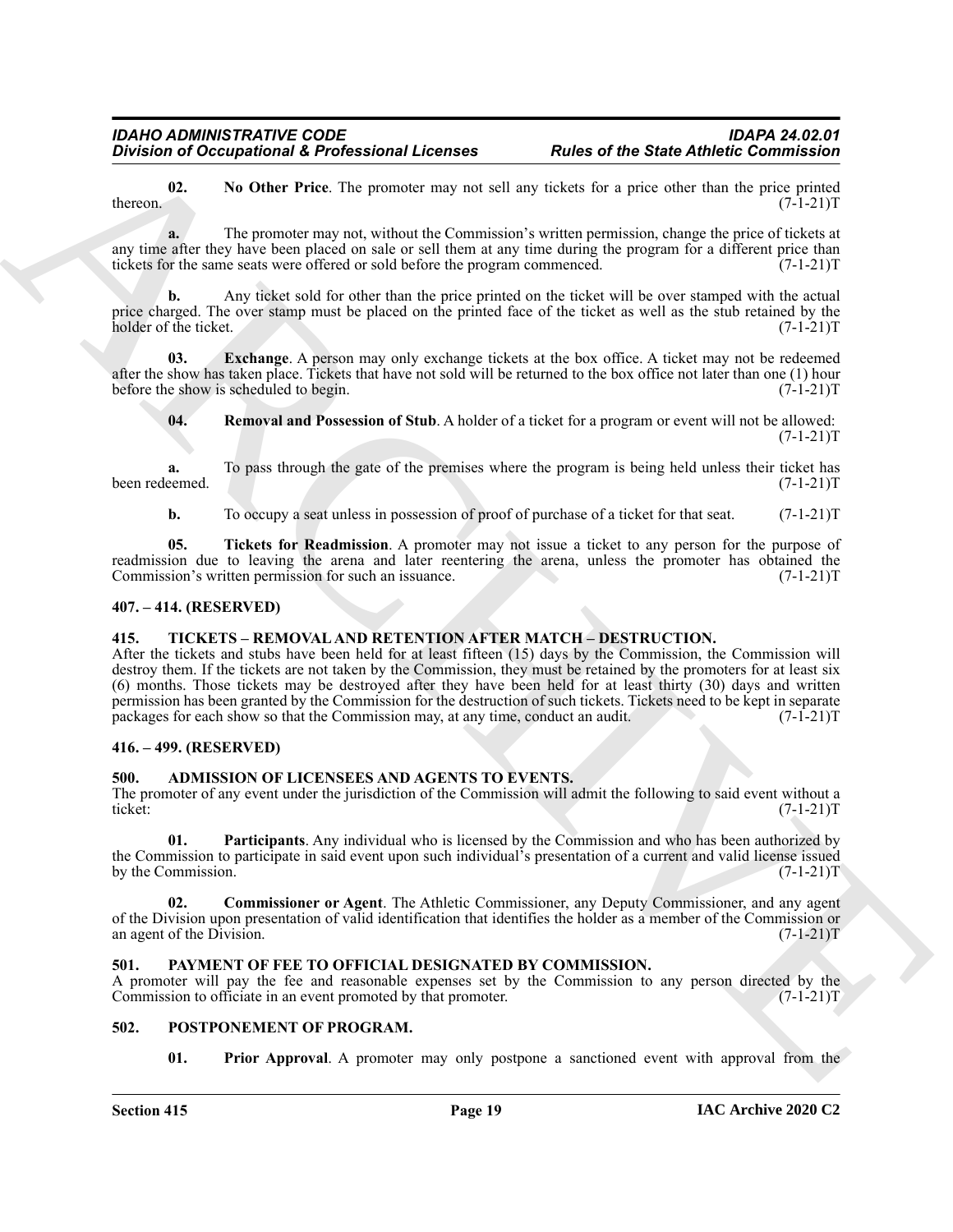#### <span id="page-19-9"></span><span id="page-19-8"></span><span id="page-19-7"></span><span id="page-19-6"></span><span id="page-19-5"></span><span id="page-19-4"></span><span id="page-19-0"></span>**503. REQUIRED NUMBER OF AMBULANCES – NOTICE TO AMBULANCE SERVICE AND HOSPITAL.**

#### <span id="page-19-12"></span><span id="page-19-10"></span><span id="page-19-1"></span>**504. SANITATION.**

#### <span id="page-19-11"></span><span id="page-19-3"></span><span id="page-19-2"></span>**505. AUTHORIZED PERSONS IN DRESSING ROOMS.**

|                                      | <b>Division of Occupational &amp; Professional Licenses</b>                                        | <b>Rules of the State Athletic Commission</b>                                                                                                                                                                                             |
|--------------------------------------|----------------------------------------------------------------------------------------------------|-------------------------------------------------------------------------------------------------------------------------------------------------------------------------------------------------------------------------------------------|
| Commission.                          |                                                                                                    | $(7-1-21)T$                                                                                                                                                                                                                               |
| 02.                                  | fault of the promoter, the Commission will grant an extension of the contracts and set a new date. | No Fault Postponement. If a postponement of a sanctioned event becomes necessary through no<br>$(7-1-21)T$                                                                                                                                |
| 03.                                  | not expressed in this chapter except as approved by the Commission.                                | Limitations on Postponement. A small advance sale is not a legitimate reason for postponement.<br>Indoor boxing and wrestling programs may not be called off or canceled on account of storms or for any other reason<br>$(7-1-21)T$      |
| 04.                                  | written approval of the Commission.                                                                | <b>Advance Notice.</b> A promoter may not call off a sanctioned event without one (1) week prior<br>$(7-1-21)T$                                                                                                                           |
| 503.<br><b>HOSPITAL.</b>             |                                                                                                    | REQUIRED NUMBER OF AMBULANCES - NOTICE TO AMBULANCE SERVICE AND                                                                                                                                                                           |
| 01.                                  | site of any program or event under the jurisdiction of the Commission:                             | <b>Required Number of Ambulances</b> . The following number of ambulances must be present at the<br>$(7-1-21)T$                                                                                                                           |
| a.                                   | thousand $(8,000)$ persons, one $(1)$ ambulance.                                                   | Where the anticipated attendance is four thousand $(4,000)$ persons or more but less than eight<br>$(7-1-21)T$                                                                                                                            |
| b.                                   |                                                                                                    | Where the anticipated attendance is eight thousand $(8,000)$ persons or more, two $(2)$ ambulances.<br>$(7-1-21)T$                                                                                                                        |
| 02.<br>the anticipated attendance:   |                                                                                                    | Promoter Requirements. Each promoter of a program or event will, without regard to the size of<br>$(7-1-21)T$                                                                                                                             |
| a.                                   | for one $(1)$ of its ambulances to reach the site.                                                 | Give notice of the time, date and site of the program to the ambulance service or emergency<br>medical service which is located nearest to the site of the program and ascertain from the service the length of time<br>$(7-1-21)T$       |
| b.                                   | Give such a notice to the nearest hospital and the persons in charge of its emergency room.        | $(7-1-21)T$                                                                                                                                                                                                                               |
|                                      | requirements of this section have been met.                                                        | Before the start of the program or event, certify to a member of the Commission that the<br>$(7-1-21)T$                                                                                                                                   |
| 504.                                 | SANITATION.                                                                                        |                                                                                                                                                                                                                                           |
| 01.                                  | showers, water bottles, towels or other equipment.                                                 | Sanitary Conditions. Each promoter is responsible for and must correct any violation of the<br>regulations of the Commission or the public health district regarding the sanitary condition of dressing rooms,<br>$(7-1-21)T$             |
| 02.                                  | to the Commission immediately.                                                                     | Reporting. Physicians and the Commission or its agents will make a particular examination before<br>or during each program or event to discover any violation of such regulations, and any such violation will be reported<br>$(7-1-21)T$ |
| 505.                                 | <b>AUTHORIZED PERSONS IN DRESSING ROOMS.</b>                                                       |                                                                                                                                                                                                                                           |
| 01.<br>dressing room of a combatant: |                                                                                                    | Authorized Persons to Enter. On the day of a contest only the following people are allowed in the<br>$(7-1-21)T$                                                                                                                          |
| a.                                   | The combatant's manager;                                                                           | $(7-1-21)T$                                                                                                                                                                                                                               |
| b.                                   | The combatant's seconds;                                                                           | $(7-1-21)T$                                                                                                                                                                                                                               |
|                                      |                                                                                                    |                                                                                                                                                                                                                                           |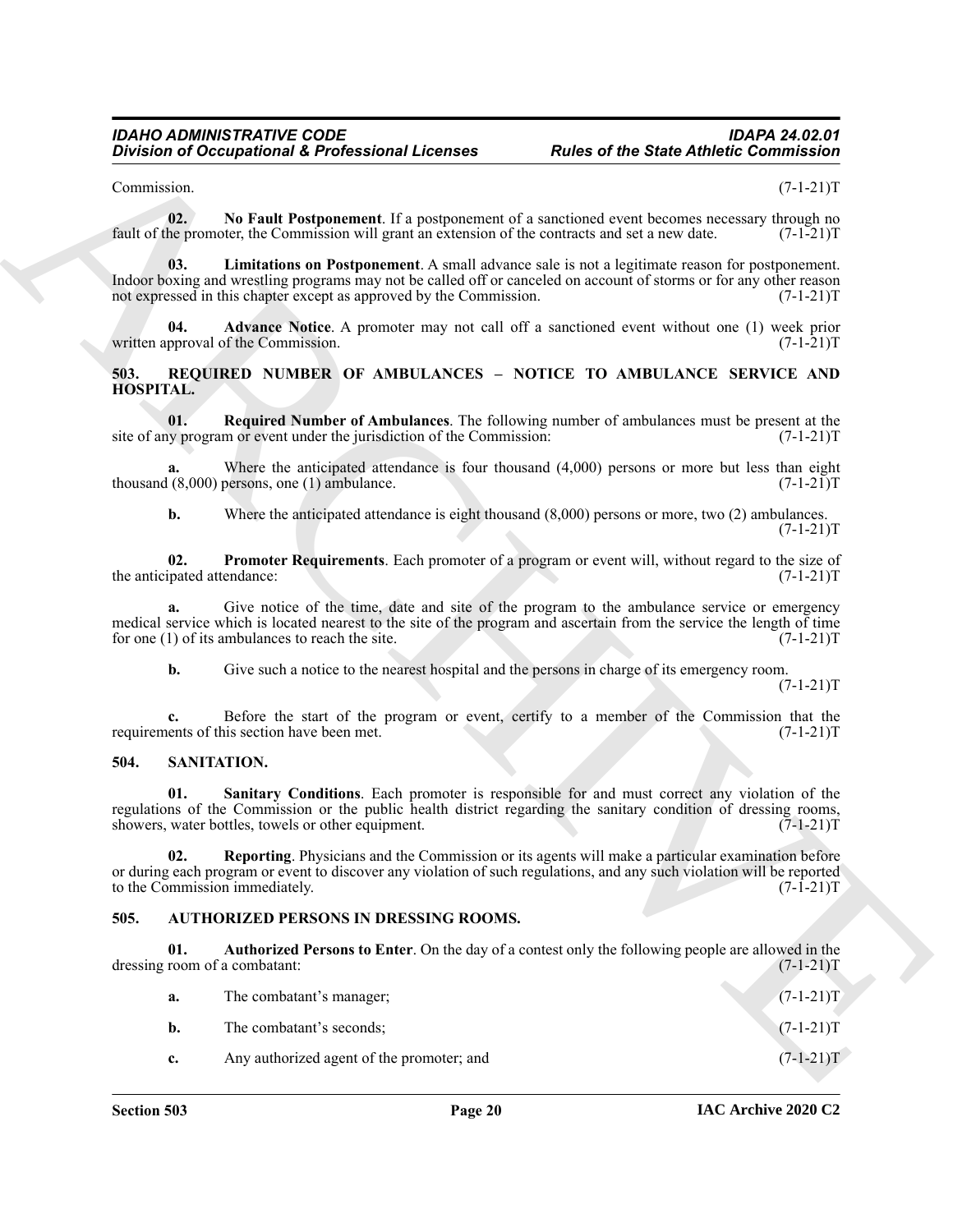<span id="page-20-13"></span><span id="page-20-11"></span><span id="page-20-0"></span>

|                                | <b>Division of Occupational &amp; Professional Licenses</b>                                                                                                                                                                                                                                                                                                                                                                                                    | <b>Rules of the State Athletic Commission</b> |             |
|--------------------------------|----------------------------------------------------------------------------------------------------------------------------------------------------------------------------------------------------------------------------------------------------------------------------------------------------------------------------------------------------------------------------------------------------------------------------------------------------------------|-----------------------------------------------|-------------|
| d.                             | Members of the Commission or its agent.                                                                                                                                                                                                                                                                                                                                                                                                                        |                                               | $(7-1-21)T$ |
| 02.                            | Other Persons. The promoter will furnish a doorman or doormen at the entrance to the dressing<br>rooms to enforce this section.                                                                                                                                                                                                                                                                                                                                |                                               | $(7-1-21)T$ |
| 506.                           | EQUIPMENT OF THE CHIEF SECOND.                                                                                                                                                                                                                                                                                                                                                                                                                                 |                                               |             |
| 01.                            | <b>Equipment.</b> The chief second will be equipped with:                                                                                                                                                                                                                                                                                                                                                                                                      |                                               | $(7-1-21)T$ |
| a.                             | A clear plastic water bottle;                                                                                                                                                                                                                                                                                                                                                                                                                                  |                                               | $(7-1-21)T$ |
| b.                             | A bucket containing ice;                                                                                                                                                                                                                                                                                                                                                                                                                                       |                                               | $(7-1-21)T$ |
| c.                             | A solution of a kind approved by the Commission for stopping hemorrhaging;                                                                                                                                                                                                                                                                                                                                                                                     |                                               | $(7-1-21)T$ |
| d.                             | Adhesive tape;                                                                                                                                                                                                                                                                                                                                                                                                                                                 |                                               | $(7-1-21)T$ |
| e.                             | Gauze;                                                                                                                                                                                                                                                                                                                                                                                                                                                         |                                               | $(7-1-21)T$ |
| f.                             | Scissors; and                                                                                                                                                                                                                                                                                                                                                                                                                                                  |                                               | $(7-1-21)T$ |
| g.                             | One (1) extra mouthpiece.                                                                                                                                                                                                                                                                                                                                                                                                                                      |                                               | $(7-1-21)T$ |
| 02.                            | Ammonia. No ammonia may be used in the ring.                                                                                                                                                                                                                                                                                                                                                                                                                   |                                               | $(7-1-21)T$ |
| 03.<br>second's first-aid kit. | Inspection. The ring physician or the Commission may at any time inspect the contents of the chief                                                                                                                                                                                                                                                                                                                                                             |                                               | $(7-1-21)T$ |
| 507.                           | <b>BELL OR GONG.</b><br>There will be a bell or gong at the ring no higher than the floor level of the ring. The bell or gong will produce a clear<br>tone easily heard by the combatants.                                                                                                                                                                                                                                                                     |                                               | $(7-1-21)T$ |
| 508.<br>Commission.            | <b>EQUIPMENT OF A TIMEKEEPER.</b><br>Every timekeeper will have the equipment prescribed by the Commission and will carry out the duties directed by the                                                                                                                                                                                                                                                                                                       |                                               | $(7-1-21)T$ |
| 509. – 599. (RESERVED)         |                                                                                                                                                                                                                                                                                                                                                                                                                                                                |                                               |             |
| 600.                           | ADVANCE APPEARANCE OF COMBATANT SCHEDULED TO FIGHT IN MAIN EVENT.                                                                                                                                                                                                                                                                                                                                                                                              |                                               |             |
| 01.                            | When to Appear. Each combatant who is scheduled to fight in a main event, except a combatant in<br>a regularly scheduled weekly contest, must be present in any place specified by the promoter at least three (3) days<br>before the scheduled day of the contest for the purpose of training, publicity, and whatever other purpose the<br>promoter may desire, unless the combatant has the Commission's express written approval to be absent. $(7-1-21)T$ |                                               |             |
| 02.                            | <b>Expenses.</b> Unless otherwise provided for in the contract, the combatant's expenses for this purpose<br>will be borne by the promoter. If a combatant fails to comply with this requirement, the promoter, subject to approval<br>of the Commission, may deduct ten percent (10%) of the offending combatant's purse.                                                                                                                                     |                                               | $(7-1-21)T$ |
| 601.                           | WEIGHING IN OF COMBATANTS.                                                                                                                                                                                                                                                                                                                                                                                                                                     |                                               |             |
| 01.                            | Attendees and Scales Used at Weigh-In. Each combatant will be weighed in the presence of the<br>public, the other combatant, the Commission and an official representing the promoter, on scales approved by the<br>Commission at any place designated by the Commission.                                                                                                                                                                                      |                                               | $(7-1-21)T$ |
| 02.                            | Attire. The combatant will have all weights stripped from his body before they are weighed in, but                                                                                                                                                                                                                                                                                                                                                             |                                               |             |

#### <span id="page-20-14"></span><span id="page-20-12"></span><span id="page-20-10"></span><span id="page-20-9"></span><span id="page-20-2"></span><span id="page-20-1"></span>**508. EQUIPMENT OF A TIMEKEEPER.**

#### <span id="page-20-3"></span>**509. – 599. (RESERVED)**

#### <span id="page-20-8"></span><span id="page-20-6"></span><span id="page-20-4"></span>**600. ADVANCE APPEARANCE OF COMBATANT SCHEDULED TO FIGHT IN MAIN EVENT.**

#### <span id="page-20-17"></span><span id="page-20-16"></span><span id="page-20-15"></span><span id="page-20-7"></span><span id="page-20-5"></span>**601. WEIGHING IN OF COMBATANTS.**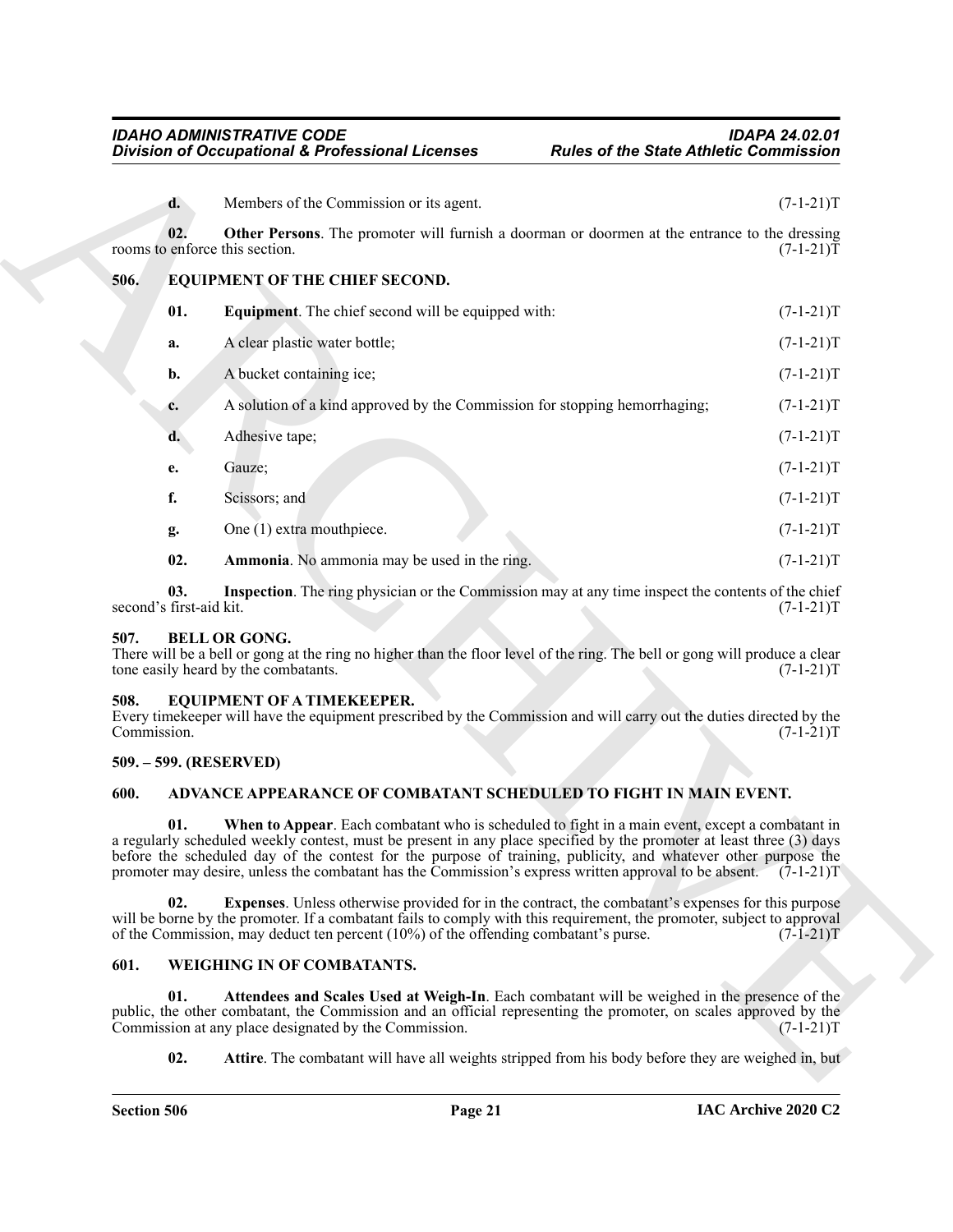<span id="page-21-19"></span>they may wear shorts. (7-1-21)T

**03. Press Attendance**. Press who provide official identification as such will be admitted to each veighing in of a combatant. (7-1-21) official weighing in of a combatant.

<span id="page-21-20"></span>**04.** Security. The owner or operator of the premises in which the weighing in is held will provide security for all those present. (7-1-21) adequate security for all those present.

<span id="page-21-22"></span><span id="page-21-21"></span>**05. Weigh-Ins on Day of Contest**. If a weigh-in is scheduled on the day of the contest, weight loss in excess of two (2) pounds after the time of the weigh-in is not permitted.  $(7-1-21)T$ 

Division of Occupational & Professional Licenses<br>
Rules of the State Antoine Connections<br>
they are Attentions Party who provide official distribution to the help is a division of the state of the state of the state of the **06. Weigh-in, Examination of Combatant May Be Ordered By the Commission**. Any combatant who has signed a contract to compete on a promoter's program is subject to an order by the Commission to appear at any time to be weighed or examined by any physician designated by the Commission.  $(7-1-21)$ T

#### <span id="page-21-8"></span><span id="page-21-0"></span>**602. COMBATANTS MUST REPORT.**

Each combatant will report to the Commission in the dressing rooms at least one (1) hour before their scheduled time of the first match. (7-1-21)T of the first match.

#### <span id="page-21-1"></span>**603. COSTUME AND EQUIPMENT.**

<span id="page-21-13"></span><span id="page-21-12"></span><span id="page-21-11"></span>**01. Costume**. Each combatant on a program will provide the Commission approved ring costume.  $(7-1-21)T$ 

|                                  |  |  |  |  | Fit. The trunks must be loose fitting and made of a lightweight cloth. The belt of the trunks must |  |             |  |
|----------------------------------|--|--|--|--|----------------------------------------------------------------------------------------------------|--|-------------|--|
| not extend above the waist line. |  |  |  |  |                                                                                                    |  | $(7-1-21)T$ |  |

<span id="page-21-14"></span>

|  | <b>Other Equipment.</b> Each combatant will wear: | $(7-1-21)T$ |
|--|---------------------------------------------------|-------------|
|--|---------------------------------------------------|-------------|

- **a.** A mouthpiece which has been individually fitted; and  $(7-1-21)$ T
- <span id="page-21-7"></span><span id="page-21-5"></span>**b.** An abdominal cup which will protect him against injury from a foul blow.  $(7-1-21)$ T

#### <span id="page-21-2"></span>**604. COMBATANT'S PHYSICAL APPEARANCE.**

**01. Grease or Foreign Substances**. The excessive use of grease or any other foreign substance may not be used on the face of a combatant. The referees or the Commission will cause any excessive grease or foreign substance to be removed.  $(7-1-21)$ T

<span id="page-21-6"></span>**02. Hair**. The Commission will determine whether head or facial hair presents any hazard to the safety mbatant or their opponent or will interfere with the supervision and conduct of the contest. (7-1-21) of the combatant or their opponent or will interfere with the supervision and conduct of the contest.

#### <span id="page-21-15"></span><span id="page-21-3"></span>**605. PHYSICIAN – SUITABLE PLACE TO EXAMINE COMBATANT – FEE – EMERGENCY TREATMENT.**

**01.** Suitable Examination Place. The promoter will provide the physician designated by the sion a suitable place to examine each combatant. (7-1-21) Commission a suitable place to examine each combatant.

<span id="page-21-18"></span><span id="page-21-17"></span><span id="page-21-16"></span><span id="page-21-10"></span>**02. Fees**. The physician is entitled to receive a fee for their services at a bout. (7-1-21)T

**03. Emergency Treatment**. The physician will give any injured combatant temporary or emergency treatment in the arena or dressing room and no additional fee may be charged.  $(7-1-21)$ T

#### <span id="page-21-9"></span><span id="page-21-4"></span>**606. CONTINUOUS PRESENCE OF PHYSICIAN AT RINGSIDE.**

**01. Presence of Physician at Ringside**. The physician designated by the Commission will sit at the immediate ringside at every event. A contest may not proceed unless the physician is seated at ringside. The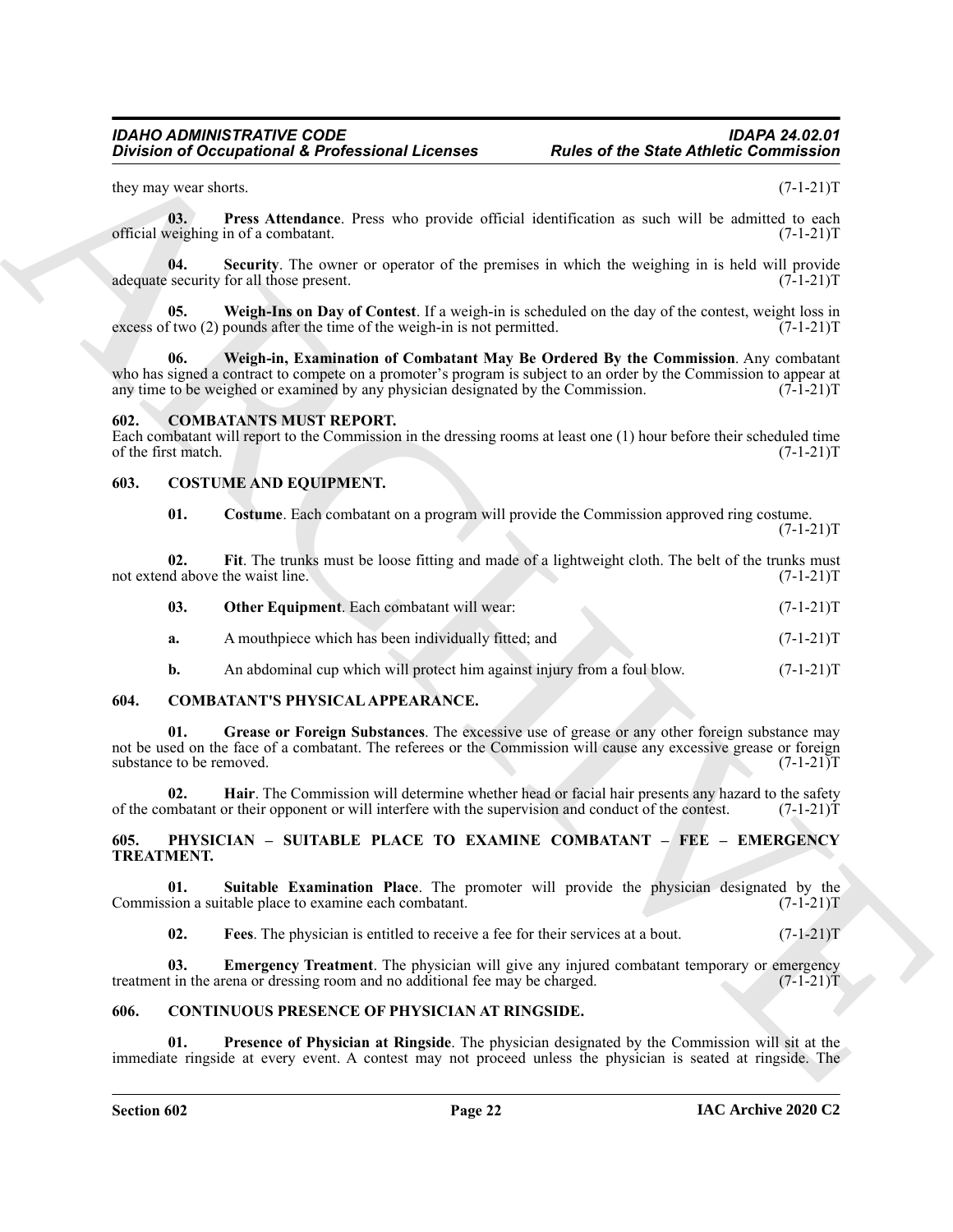<span id="page-22-7"></span>physician must not leave until released by the Commission. (7-1-21)T

Division of Occupational & Professional Licenses<br>
Spherical division of Division of the Street, and the spherical division of the spherical division of the spherical division of the spherical division of the spherical div **02. Injury to Combatant During Round**. When a combatant appears to have been injured during the course of a round, their manager or second cannot attempt to render aid before the physician has had an opportunity to examine them.  $(7-1-21)T$ 

### <span id="page-22-0"></span>**607. PROCEDURE FOR USE OF SCORECARDS.**

<span id="page-22-17"></span><span id="page-22-16"></span><span id="page-22-14"></span><span id="page-22-12"></span>**01. Scorecards**. The Commission will give scorecards to each judge before the start of the contest.  $(7-1-21)T$ 

**02. Scoring by Judges**. The judges will score each round of the contest on an individual scorecard and sign it. The referee will pick up the scorecard from each judge and turn in the scorecards at the Commission's desk before the start of each round. (7-1-21)T

**03. Presentation of Scorecards to Press After Contest**. The Commission may show the scorecards to depresentatives of the press after the completion of the contest. (7-1-21) accredited representatives of the press after the completion of the contest.

**04. Delivery of Scorecards to Commission**. The Commission will mail or deliver the scorecards with required reports regarding the contest to the Division. (7-1-21) together with required reports regarding the contest to the Division.

<span id="page-22-18"></span><span id="page-22-15"></span><span id="page-22-13"></span>**05. Report of Each Contest**. Reports of each contest will be kept on file in the office of the Division.  $(7-1-21)T$ 

#### <span id="page-22-1"></span>**608. REFEREE'S INSTRUCTIONS TO COMBATANTS.**

The referee will, before starting a contest, ascertain from each combatant the name of their chief second, who will be responsible for the conduct of the assistant seconds during the progress of the contest. The referee will call combatants together before each contest for final instructions, accompanied only by their chief second. (7-1-21 combatants together before each contest for final instructions, accompanied only by their chief second.

#### <span id="page-22-8"></span><span id="page-22-2"></span>**609. LIMITATIONS ON SECONDS.**

<span id="page-22-10"></span>**01. Number of Seconds**. No combatant will have more than three (3) seconds except that in a contest definition that in a contest definition may authorize four (4) seconds. for a world title the Commission may authorize four  $(4)$  seconds.

<span id="page-22-9"></span>**02. Excessive Use of Water**. Any excessive or undue spraying or throwing of water on any combatant ond between rounds is prohibited. (7-1-21) by a second between rounds is prohibited.

#### <span id="page-22-11"></span><span id="page-22-3"></span>**610. PERSONS ALLOWED IN RING.**

No persons other than the combatants and the referee may be in the ring during the progress of a round. (7-1-21)T

#### <span id="page-22-21"></span><span id="page-22-4"></span>**611. UNFAIR PRACTICES – DUTIES OF REFEREES.**

**01. Enforcing the Rules**. A referee is responsible for enforcing the rules of the contest and cannot infair practices that may cause injury to a combatant. (7-1-21) permit unfair practices that may cause injury to a combatant.

<span id="page-22-24"></span><span id="page-22-23"></span><span id="page-22-22"></span>**02.** Warnings. Referees will warn the combatants whenever they are committing fouls. (7-1-21)T.

**03. Deducting Points**. If a combatant persists in committing fouls after a warning, the referee will points from or disqualify them.  $(7-1-21)T$ deduct points from or disqualify them.

#### <span id="page-22-19"></span><span id="page-22-5"></span>**612. STOPPING OF CONTEST – INJURY TO COMBATANT.**

The referee, in consultation with the ring physician, will determine whether a contest should be stopped because of an injury to a combatant. (7-1-21)T

#### <span id="page-22-20"></span><span id="page-22-6"></span>**613. STOPPING OF CONTEST – ONE-SIDED CONTEST – RISK OF INJURY – EXAMINATION BY PHYSICIAN.**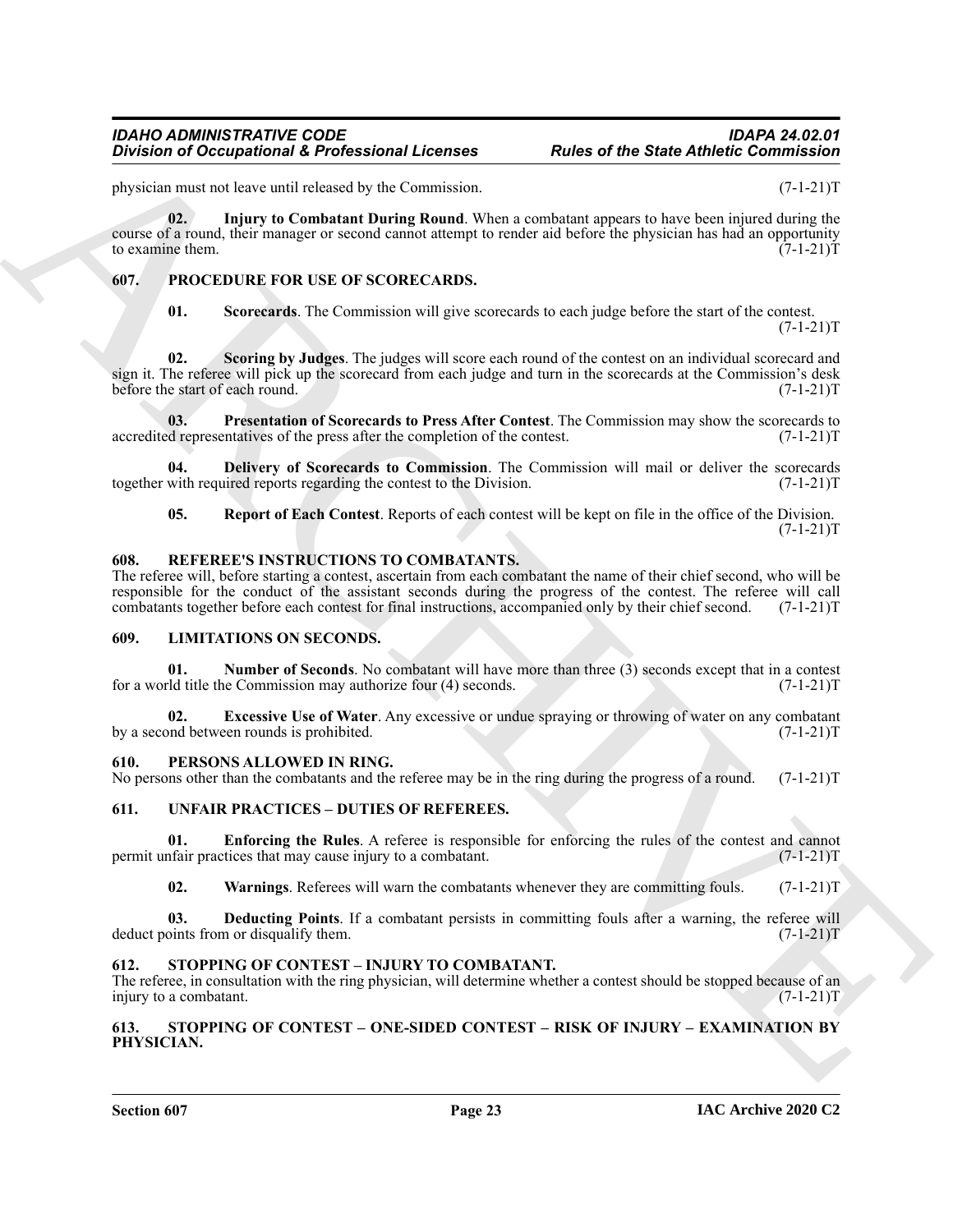**01.** One-Sided Contested. The referee may stop a contest at any stage if they consider it too one-sided er combatant is in such a condition that to continue might subject him to serious injury. (7-1-21) or if either combatant is in such a condition that to continue might subject him to serious injury.

**02. Risk of Injury and Examination by Physician**. If a combatant sustains any injury which the referee believes may incapacitate them, the referee will call the physician into the ring to examine the combatant. The physician will give their opinion to the referee before the referee renders a decision in the matter. (7-1-21)T

#### <span id="page-23-19"></span><span id="page-23-0"></span>**614. STOPPING OF CONTEST – COMBATANT NOT HONESTLY COMPETING.**

If the referee decides a combatant is not honestly competing, they may stop the contest before its scheduled completion, disqualify the combatant and recommend the purse of that combatant be held pending investigation by the Commission. The announcer will then inform the audience that no decision has been rendered. (7-1-21) the Commission. The announcer will then inform the audience that no decision has been rendered.

#### <span id="page-23-14"></span><span id="page-23-1"></span>**615. FAILURE OF COMBATANT TO RESUME.**

Bowledge and the state of the state of the state of the state of the State Labelin Column and  $\theta$ .<br>
The control of the state of the state of the state of the state of the state of the state of the state of the state of t A combatant may not leave the ring during any one (1) minute rest period between rounds. If any combatant fails or refuses to resume the contest when the bell sounds signaling the commencement of the next round, the referee will award a decision of technical knockout to their opponent as of the round which has last been finished, unless the circumstances indicate to the referee the need for investigation or punitive action, in which event the referee will not give a decision and will recommend the purse or purses of either or both combatants to be withheld. ( give a decision and will recommend the purse or purses of either or both combatants to be withheld.

#### <span id="page-23-18"></span><span id="page-23-2"></span>**616. PROCEDURE WHEN COMBATANT IS KNOCKED OUT.**

A combatant who has been knocked out will be kept in a prone position until they have recovered. Except for the referee or chief second who may remove the mouthpiece, no one may touch them until the ring physician enters the ring and attends to them. (7-1-21) ring and attends to them.

#### <span id="page-23-8"></span><span id="page-23-3"></span>**617. ANNOUNCEMENT OF WINNER OF BOUT.**

At the termination of each boxing bout the announcer will announce the winner and the referee will raise the winner's hand.  $(7-1-21)$ T  $h$ and.  $(7-1-21)$ T

#### <span id="page-23-9"></span><span id="page-23-4"></span>**618. CHANGE OF DECISION IN CONTEST.**

The Commission will not change a decision rendered at the end of any contest unless:  $(7-1-21)$ T

<span id="page-23-12"></span><span id="page-23-10"></span>**01. Collusion**. The Commission determines that there was collusion affecting the result of the contest.  $(7-1-21)T$ 

**02. Error in Scoring**. The compilation of scorecards of the judges discloses an error which shows that ion was given to the wrong combatant. (7-1-21) the decision was given to the wrong combatant.

**03. Error in Interpretation of Rules**. As a result of an error in interpreting a provision of this chapter, ee has rendered an incorrect decision. (7-1-21) the referee has rendered an incorrect decision.

<span id="page-23-17"></span><span id="page-23-13"></span><span id="page-23-11"></span>**04. Failure of Drug Test**. The Commission determines that there was a violation of Section 205.

 $(7-1-21)T$ 

#### <span id="page-23-5"></span>**619. PHYSICIAN'S REPORT TO COMMISSION AFTER CONTEST.**

On the report which the Commission-designated physician files after a contest, they shall list each case in which a combatant was injured during the contest, or applied for medical aid after the contest.  $(7-1-21)T$ combatant was injured during the contest, or applied for medical aid after the contest.

#### <span id="page-23-6"></span>**620. – 699. (RESERVED)**

#### <span id="page-23-15"></span><span id="page-23-7"></span>**700. MARTIAL ARTS AND MIXED MARTIAL ARTS (MMA) – RULES.**

A Licensed Combatant in an MMA contest must adhere to the rules of the Association of Boxing Commissions and Combative Sports Unified Rules of Mixed Martial Arts. (7-1-21)T

<span id="page-23-16"></span>**01. Regulation of Marital Arts and MMA**. Except to the extent set forth under Sections 700-799 of these rules, all requirements and the limitations relating to combatants and licenses (as set forth within Title 54, Chapter 4, Idaho Code, and in the remaining rules of the Commission) will apply to all martial arts and MMA contests and exhibitions. Notwithstanding the foregoing, at its sole discretion, the Commission may, by specific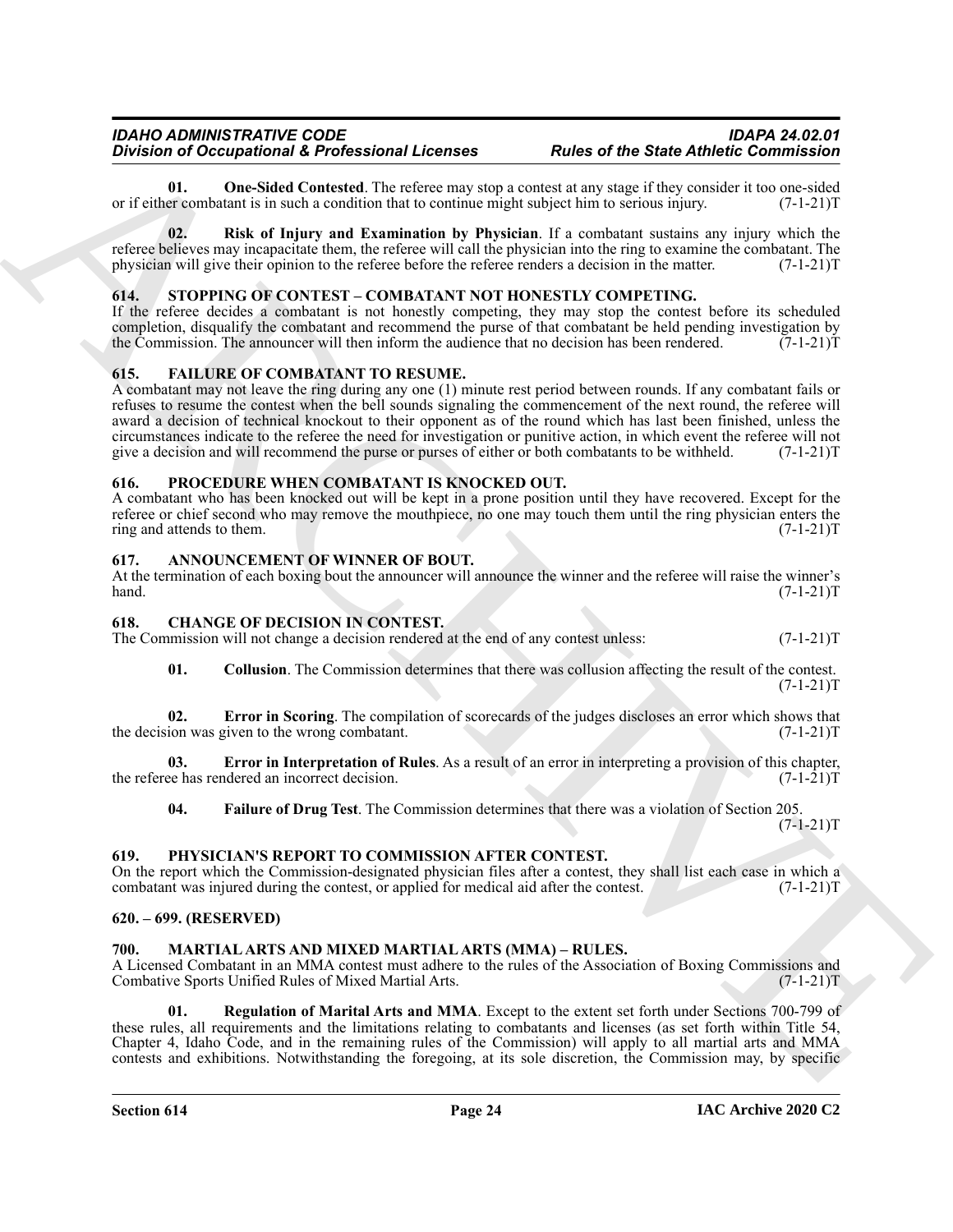#### <span id="page-24-6"></span><span id="page-24-5"></span><span id="page-24-2"></span><span id="page-24-1"></span><span id="page-24-0"></span>**08. Commission Approved Attire**. (7-1-21)T

<span id="page-24-4"></span><span id="page-24-3"></span>

|                              | <b>Division of Occupational &amp; Professional Licenses</b>                                                                                                                                                                                                                                                                                                                                                                                                                                                                                                                              | <b>Rules of the State Athletic Commission</b> |             |
|------------------------------|------------------------------------------------------------------------------------------------------------------------------------------------------------------------------------------------------------------------------------------------------------------------------------------------------------------------------------------------------------------------------------------------------------------------------------------------------------------------------------------------------------------------------------------------------------------------------------------|-----------------------------------------------|-------------|
| contest or exhibition.       | reference in the sanctioning permit, allow the use of other requirements and limitations during a particular martial arts                                                                                                                                                                                                                                                                                                                                                                                                                                                                |                                               | $(7-1-21)T$ |
| 02.                          | The Association of Boxing Commissions and Combative Sports. The Commission adopts the<br>Unified Rules of Mixed Martial Arts of the Association of Boxing Commissions and Combative Sports as the official<br>Rules of the Idaho Athletic Commission for Mixed Martial Arts.                                                                                                                                                                                                                                                                                                             |                                               | $(7-1-21)T$ |
| 03.                          | MMA Weight Classes. The Commission adopts the Unified Rules of Mixed Martial Arts weight<br>classes as listed in the Association of Boxing Commissions and Combative Sports Unified Rules for Mixed Martial<br>Arts incorporated by reference in Section 002 of these rules.                                                                                                                                                                                                                                                                                                             |                                               | $(7-1-21)T$ |
| 04.                          | Practices, Belt Promotion Testing, and Non-Contact Demonstrations. Martial arts practices,<br>belt promotion testing and demonstrations (as used herein the term demonstrations means displays that do not involve<br>combative contact between combatants or between participants) conducted by martial arts schools are not considered<br>to be boxing. Such practices, testing, and demonstrations are exempt from the licensing requirements of Title 54,<br>Chapter 4, Idaho Code, and persons do not need a license to participate in such practices, testing, and demonstrations. |                                               | $(7-1-21)T$ |
| 05.                          | Licensing Exemption. Martial arts schools that meet the conditions set forth within Section 54-<br>406(3)(b), Idaho Code, may apply to the Commission for exemption from licensing and sanctioning permit<br>requirements relating to exhibitions and contests.                                                                                                                                                                                                                                                                                                                          |                                               | $(7-1-21)T$ |
| 06.                          | Use of Official Rules for Art. Martial arts contests and exhibitions will be conducted pursuant to<br>the official rules of the particular art. The sponsoring organization or promoter must file a copy of the official rules<br>with the Commission before the Commission will issue a sanctioning permit for the contest or exhibition. $(7-1-21)$ T                                                                                                                                                                                                                                  |                                               |             |
| 07.                          | Gloves. The requirement set forth in Section 54-414, Idaho Code, of wearing boxing gloves applies<br>to kickboxing but will not apply to any other form of martial art unless the use of boxing gloves is required by the<br>official rules of that particular art. Any gloves utilized must be in good condition as approved by the commission. For<br>main and semi main events, gloves will be in new condition and of the same brand for combatants.                                                                                                                                 |                                               | $(7-1-21)T$ |
| 08.                          | <b>Commission Approved Attire.</b>                                                                                                                                                                                                                                                                                                                                                                                                                                                                                                                                                       |                                               | $(7-1-21)T$ |
| a.                           | Each combatant will wear a foul-proof groin protector.                                                                                                                                                                                                                                                                                                                                                                                                                                                                                                                                   |                                               | $(7-1-21)T$ |
| b.                           | Each female combatant will wear Commission-approved form fitting breast support protection.<br>Supports may not have brace, metal or hard material of any kind.                                                                                                                                                                                                                                                                                                                                                                                                                          |                                               | $(7-1-21)T$ |
| c.<br>shorts and rash guard. | For male combatants, no body shirts or pants are allowed. Female combatants will wear fighting                                                                                                                                                                                                                                                                                                                                                                                                                                                                                           |                                               | $(7-1-21)T$ |
| d.                           | Combatant may only use soft materials to tie hair.                                                                                                                                                                                                                                                                                                                                                                                                                                                                                                                                       |                                               | $(7-1-21)T$ |
| 09.                          | <b>Prohibited Equipment and Attire.</b>                                                                                                                                                                                                                                                                                                                                                                                                                                                                                                                                                  |                                               | $(7-1-21)T$ |
| a.                           | The following equipment and attire are prohibited:                                                                                                                                                                                                                                                                                                                                                                                                                                                                                                                                       |                                               | $(7-1-21)T$ |
| i.                           | Shoes;                                                                                                                                                                                                                                                                                                                                                                                                                                                                                                                                                                                   |                                               | $(7-1-21)T$ |
| ii.                          | Facial hair, if determined by the Commission to pose a health, safety or sanitary issue;                                                                                                                                                                                                                                                                                                                                                                                                                                                                                                 |                                               | $(7-1-21)T$ |
|                              | Tar material on any part of the body;                                                                                                                                                                                                                                                                                                                                                                                                                                                                                                                                                    |                                               | $(7-1-21)T$ |
| iii.                         |                                                                                                                                                                                                                                                                                                                                                                                                                                                                                                                                                                                          |                                               |             |
| iv.                          | Henna-type tattoos;                                                                                                                                                                                                                                                                                                                                                                                                                                                                                                                                                                      |                                               | $(7-1-21)T$ |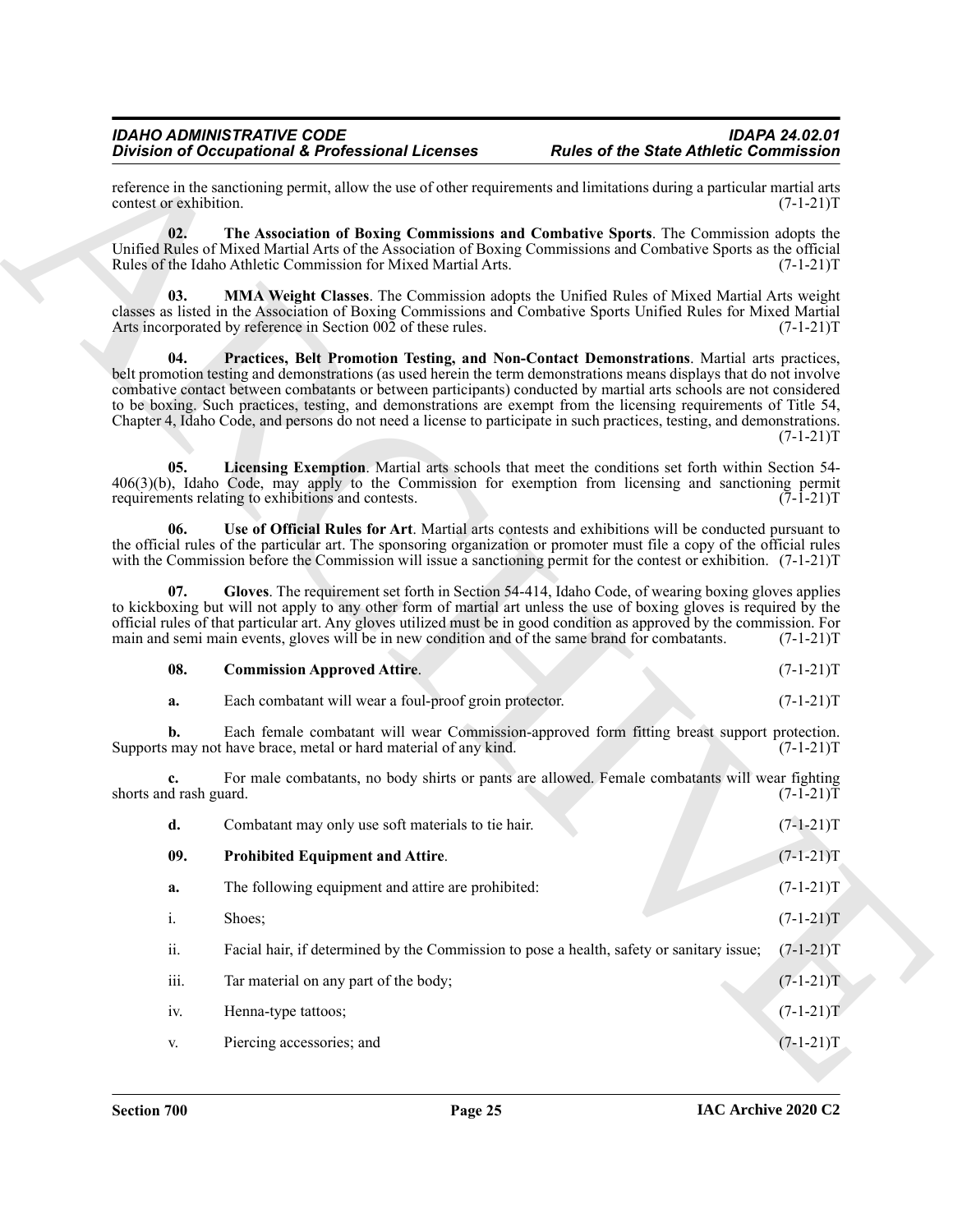| Makeup of any kind.                                                           | $(7-1-21)T$ |
|-------------------------------------------------------------------------------|-------------|
| Masks, costumes, and props must be approved by the Commission prior to usage. | $(7-1-21)T$ |

<span id="page-25-10"></span><span id="page-25-8"></span>**c.** Fingernails and toenails must be cut and trimmed prior to a contest.  $(7-1-21)$ T

#### <span id="page-25-0"></span>**701. SUSPENSION OF MMA CONTEST FOR UNFORESEEN REASONS.**

Division of Cocapations 3. Professional Licenses Radios of the State Antiotic Commission<br>
Maker Cocapations 3. Professional Licenses<br>
The Maker Assemble and Archivestrate approach by the Canonical State 2. (14-21)<br>
R. SUS **01. Unforeseen Reasons**. If a contest has to be suspended for any reason other than the actions of the combatants, the referee will have the clock stopped and attend to the issue. The referee, Commission or Commission's representative will decide the length of time allotted to address the issue. All reasonable efforts are made to resume the contest as soon as possible. It is expected that the responsible party or parties make a true effort to resolve the issue. (7-1-21)T resolve the issue.

**02.** Suspicious Circumstances. If the contest is unexpectedly stopped under suspicious circumstances, t of the following actions may take place:  $(7-1-21)T$ all or part of the following actions may take place:

<span id="page-25-9"></span>**a.** If a combatant or his corner is involved, the offending combatant may be disqualified. (7-1-21)T

**b.** The combatant may be subject to investigation and discipline in the event of a violation of these  $(7-1-21)$ rules. (7-1-21)T

**c.** In certain circumstances the matter may be referred to the appropriate law enforcement agency or s, or both.  $(7-1-21)T$ the courts, or both.

### <span id="page-25-2"></span><span id="page-25-1"></span>**702. METHODS OF WINNING MMA CONTEST.**

<span id="page-25-4"></span>**01. Knockout (KO)**. A knockout is declared when a combatant is unable to intelligently defend ollowing a strike. (7-1-21) himself following a strike.

<span id="page-25-7"></span>**02. Technical Knockout (TKO)**. A technical knockout is declared when the licensed ringside in or referee decides the combatant cannot continue due to a cut or other injury.  $(7-1-21)$ physician or referee decides the combatant cannot continue due to a cut or other injury.

<span id="page-25-6"></span>**03.** Submission. When a combatant submits by tapping out on the opponent or the mat as a result from a choke, lock, or any other legal technique or strike. A combatant may call out defeat when unable to tap out. (7-1- 21)T

<span id="page-25-5"></span>**04. Referee Stoppage**. The referee may stop the contest if a combatant can no longer defend himself or cannot or will not tap out, or for any other reason to preserve the health and safety of the combatants.

 $(7-1-21)T$ 

**05. Decision**. When the contest ends after the specified time period and there is no winner, or ends due to a foul or fouls that cause injury, or ends due to unforeseen circumstance, it will be scored by the three (3) judges.  $(7-1-21)T$ 

<span id="page-25-3"></span>

| Decisions made via a scorecard in MMA contest will be:<br>a. |  |  |
|--------------------------------------------------------------|--|--|
|--------------------------------------------------------------|--|--|

i. A "Unanimous Decision" in which all three (3) judges agree on winner. (7-1-21) T

ii. A "Split Decision" in which two (2) judges agree on one (1) combatant and one (1) judge scores for the other combatant.

iii. A "Majority Decision" in which two (2) judges agree on one (1) combatant and one (1) judge scores a draw.  $(7-1-21)T$ 

**b.** A "Draw" may be:  $(7-1-21)T$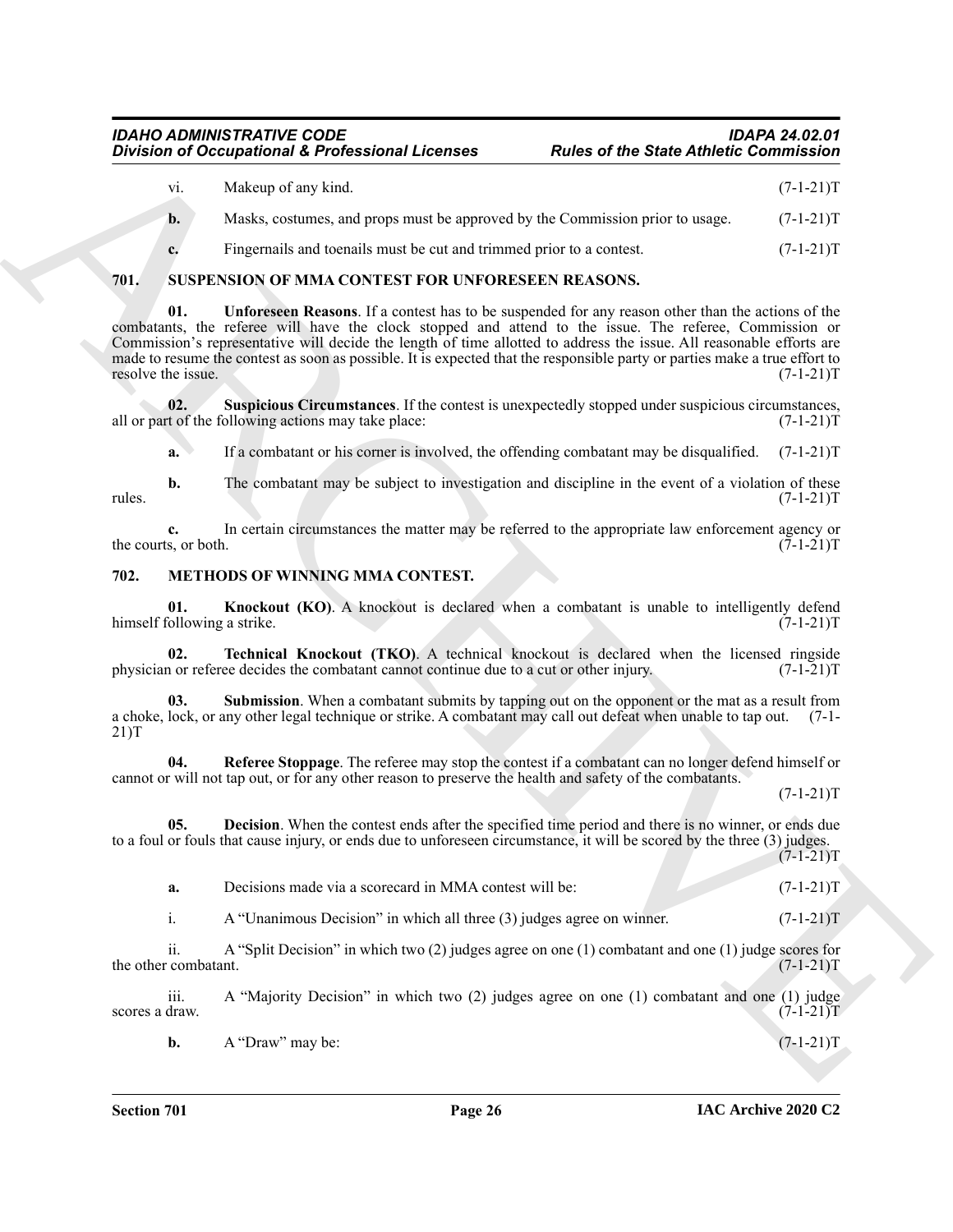# iii. A "Split" decision in which one (1) judge scores for a combatant, one (1) judge scores for the other nt and one (1) judge scores the contest a draw.  $(7-1-21)T$ combatant and one  $(1)$  judge scores the contest a draw.

|                       | Other scorecard decisions are: | $(7-1-21)T$ |
|-----------------------|--------------------------------|-------------|
|                       | <b>Technical Decision;</b>     | $(7-1-21)T$ |
| $\ddot{\mathbf{u}}$ . | Technical Draw; or             | $(7-1-21)T$ |

*IDAHO ADMINISTRATIVE CODE IDAPA 24.02.01*

# <span id="page-26-12"></span><span id="page-26-11"></span><span id="page-26-10"></span><span id="page-26-9"></span><span id="page-26-0"></span>**703. MMA COMBATANT DOWN AFTER THE SOUND OF THE BELL.**

# <span id="page-26-6"></span><span id="page-26-4"></span><span id="page-26-1"></span>**704. BLOWS AT OR AFTER THE BELL IN MMA CONTEST.**

# <span id="page-26-5"></span><span id="page-26-2"></span>**705. – 799. (RESERVED)**

# <span id="page-26-8"></span><span id="page-26-7"></span><span id="page-26-3"></span>**800. BOXING – RULES.**

|                                                         | <b>Division of Occupational &amp; Professional Licenses</b>                                                                                                                                                                                                                                                                                                                                                                                 | <b>Rules of the State Athletic Commission</b> |             |  |
|---------------------------------------------------------|---------------------------------------------------------------------------------------------------------------------------------------------------------------------------------------------------------------------------------------------------------------------------------------------------------------------------------------------------------------------------------------------------------------------------------------------|-----------------------------------------------|-------------|--|
| i.                                                      | A "Unanimous" decision in which all three (3) judges score the contest a draw;                                                                                                                                                                                                                                                                                                                                                              |                                               | $(7-1-21)T$ |  |
| ii.<br>a combatant; or                                  | A "Majority" decision in which two $(2)$ judges score the contest a draw and one $(1)$ judge scores for                                                                                                                                                                                                                                                                                                                                     |                                               | $(7-1-21)T$ |  |
| iii.                                                    | A "Split" decision in which one $(1)$ judge scores for a combatant, one $(1)$ judge scores for the other<br>combatant and one (1) judge scores the contest a draw.                                                                                                                                                                                                                                                                          |                                               | $(7-1-21)T$ |  |
| c.                                                      | Other scorecard decisions are:                                                                                                                                                                                                                                                                                                                                                                                                              |                                               | $(7-1-21)T$ |  |
| i.                                                      | <b>Technical Decision;</b>                                                                                                                                                                                                                                                                                                                                                                                                                  |                                               | $(7-1-21)T$ |  |
| ii.                                                     | Technical Draw; or                                                                                                                                                                                                                                                                                                                                                                                                                          |                                               | $(7-1-21)T$ |  |
| iii.                                                    | No Contest.                                                                                                                                                                                                                                                                                                                                                                                                                                 |                                               | $(7-1-21)T$ |  |
| d.<br>referee.                                          | A "Disqualification" can result from fouling or unsportsmanlike conduct as determined by the                                                                                                                                                                                                                                                                                                                                                |                                               | $(7-1-21)T$ |  |
| 06.                                                     | Inability of Opponent to Continue or Throws in Towel. If the opponent is unable or unwilling to<br>continue the contest or the combatant's corner decides that the combatant is unable to continue and indicates this by<br>throwing the towel into the ring or cage, a TKO will result against this combatant.                                                                                                                             |                                               | $(7-1-21)T$ |  |
| MMA COMBATANT DOWN AFTER THE SOUND OF THE BELL.<br>703. |                                                                                                                                                                                                                                                                                                                                                                                                                                             |                                               |             |  |
| 01.                                                     | End of Round. The round ends when the bell sounds to end the round.                                                                                                                                                                                                                                                                                                                                                                         |                                               | $(7-1-21)T$ |  |
| 02.                                                     | <b>Combatant Down After Round Has Ended.</b> If during the round legal blows negatively affect a<br>combatant and the combatant goes down after the bell has sounded ending the round, the referee will consider the<br>round ended and the one-minute rest period started. The referee may then allow the combatant's corner to assist the<br>downed combatant or he may summon the ringside physician to evaluate the combatant, or both. |                                               | $(7-1-21)T$ |  |
| 704.<br>BLOWS AT OR AFTER THE BELL IN MMA CONTEST.      |                                                                                                                                                                                                                                                                                                                                                                                                                                             |                                               |             |  |
| 01.<br>be a legal blow.                                 | Legal Blow. A blow that strikes a combatant concurrent with the sounding of the bell is deemed to                                                                                                                                                                                                                                                                                                                                           |                                               | $(7-1-21)T$ |  |
| 02.                                                     | Illegal Blow. A blow that strikes a combatant after the sounding of the bell is deemed to be a foul.<br>The referee will determine if it was accidental or intentional foul.                                                                                                                                                                                                                                                                |                                               | $(7-1-21)T$ |  |
| 705. – 799. (RESERVED)                                  |                                                                                                                                                                                                                                                                                                                                                                                                                                             |                                               |             |  |
| 800.                                                    | <b>BOXING - RULES.</b><br>A licensed combatant in a boxing contest must adhere to the Unified Rules of the Association of Boxing<br>Commissions and Combative Sports Unified Boxing Rules.                                                                                                                                                                                                                                                  |                                               | $(7-1-21)T$ |  |
| 01.                                                     | The Association of Boxing Commissions and Combative Sports. The Commission adopts the<br>Unified Boxing Rules of the Association of Boxing Commissions and Combative Sports as the official Rules of the<br>Idaho Athletic Commission for boxing.                                                                                                                                                                                           |                                               | $(7-1-21)T$ |  |
| 02.<br>the following schedule:                          | Weights and Classes of Boxing Combatants. The classes and weights for each class are shown in                                                                                                                                                                                                                                                                                                                                               |                                               | $(7-1-21)T$ |  |
|                                                         | Strawweight – up to one hundred five $(105)$ pounds.                                                                                                                                                                                                                                                                                                                                                                                        |                                               | $(7-1-21)T$ |  |
| a.                                                      |                                                                                                                                                                                                                                                                                                                                                                                                                                             |                                               |             |  |
| b.                                                      | Light-Flyweight – over one hundred five $(105)$ to one hundred eight $(108)$ pounds.                                                                                                                                                                                                                                                                                                                                                        |                                               | $(7-1-21)T$ |  |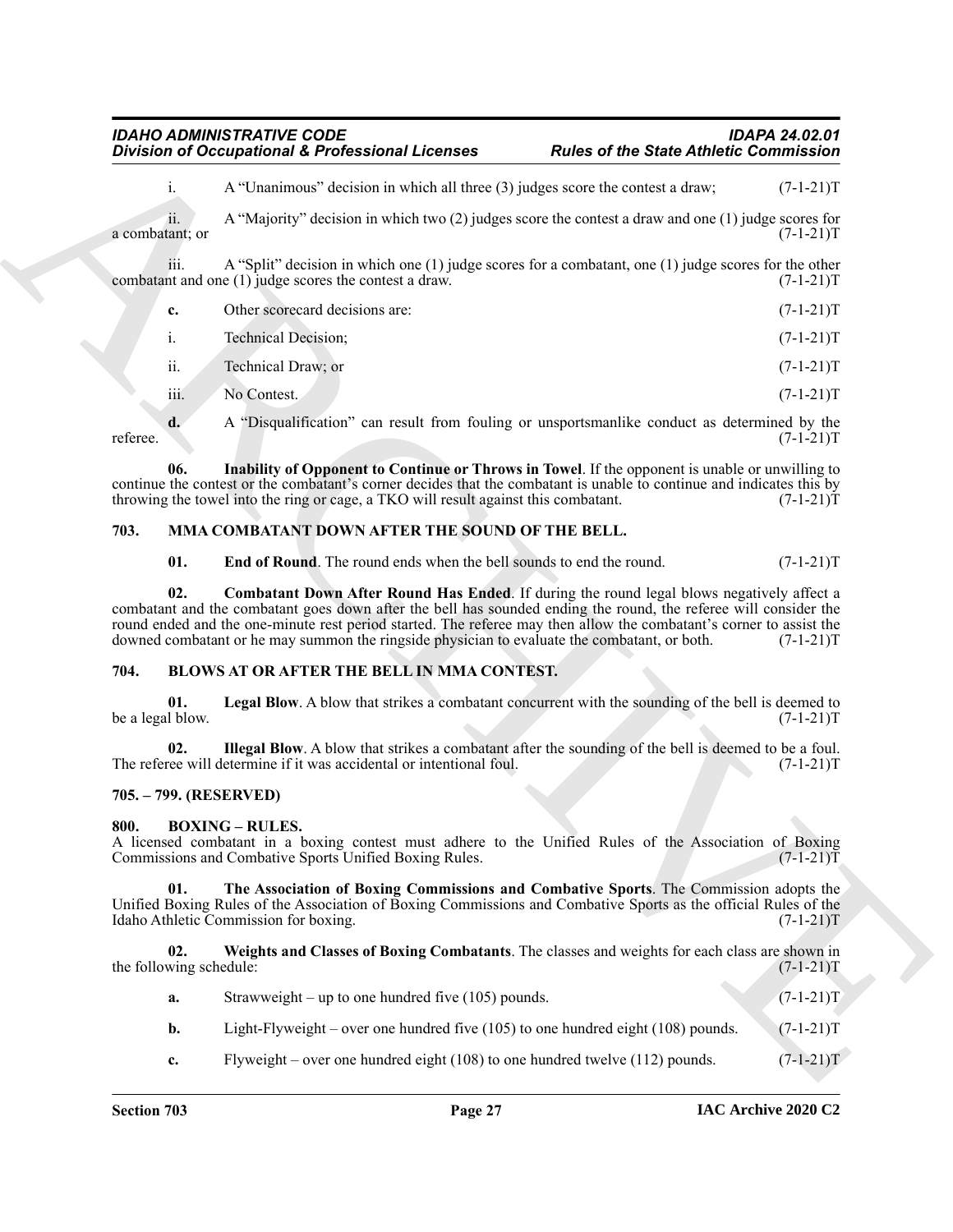<span id="page-27-0"></span>

| Super Flyweight – over one hundred twelve (112) to one hundred fifteen (115) pounds. $(7-1-21)$ T<br>d.<br>Bantamweight – over one hundred fifteen (115) to one hundred eighteen (118) pounds. $(7-1-21)$ T<br>e.<br>f.<br>Super Bantamweight – over one hundred eighteen $(118)$ to one hundred twenty-two $(122)$ pounds.<br>Featherweight – over one hundred twenty-two (122) to one hundred twenty-six (126) pounds.<br>g.<br>h.<br>Super Featherweight – over one hundred twenty-six $(126)$ to one hundred thirty $(130)$ pounds.<br>Lightweight – over one hundred thirty $(130)$ to one hundred thirty-five $(135)$ pounds.<br>i.<br>Super Lightweight – over one hundred thirty-five $(135)$ to one hundred forty $(140)$ pounds.<br>j.<br>k.<br>Welterweight - over one hundred forty (140) to one hundred forty-seven (147) pounds. (7-1-21)T | $(7-1-21)T$<br>$(7-1-21)T$<br>$(7-1-21)T$<br>$(7-1-21)T$<br>$(7-1-21)T$ |
|----------------------------------------------------------------------------------------------------------------------------------------------------------------------------------------------------------------------------------------------------------------------------------------------------------------------------------------------------------------------------------------------------------------------------------------------------------------------------------------------------------------------------------------------------------------------------------------------------------------------------------------------------------------------------------------------------------------------------------------------------------------------------------------------------------------------------------------------------------|-------------------------------------------------------------------------|
|                                                                                                                                                                                                                                                                                                                                                                                                                                                                                                                                                                                                                                                                                                                                                                                                                                                          |                                                                         |
|                                                                                                                                                                                                                                                                                                                                                                                                                                                                                                                                                                                                                                                                                                                                                                                                                                                          |                                                                         |
|                                                                                                                                                                                                                                                                                                                                                                                                                                                                                                                                                                                                                                                                                                                                                                                                                                                          |                                                                         |
|                                                                                                                                                                                                                                                                                                                                                                                                                                                                                                                                                                                                                                                                                                                                                                                                                                                          |                                                                         |
|                                                                                                                                                                                                                                                                                                                                                                                                                                                                                                                                                                                                                                                                                                                                                                                                                                                          |                                                                         |
|                                                                                                                                                                                                                                                                                                                                                                                                                                                                                                                                                                                                                                                                                                                                                                                                                                                          |                                                                         |
|                                                                                                                                                                                                                                                                                                                                                                                                                                                                                                                                                                                                                                                                                                                                                                                                                                                          |                                                                         |
|                                                                                                                                                                                                                                                                                                                                                                                                                                                                                                                                                                                                                                                                                                                                                                                                                                                          |                                                                         |
| l.<br>Super Welterweight – over one hundred forty-seven $(147)$ to one hundred fifty-four $(154)$ pounds.                                                                                                                                                                                                                                                                                                                                                                                                                                                                                                                                                                                                                                                                                                                                                | $(7-1-21)T$                                                             |
| Middleweight – over one hundred fifty-four $(154)$ to one hundred sixty $(160)$ pounds.<br>m.                                                                                                                                                                                                                                                                                                                                                                                                                                                                                                                                                                                                                                                                                                                                                            | $(7-1-21)T$                                                             |
| Super Middleweight – over one hundred sixty $(160)$ to one hundred sixty-eight $(168)$ pounds.<br>n.                                                                                                                                                                                                                                                                                                                                                                                                                                                                                                                                                                                                                                                                                                                                                     | $(7-1-21)T$                                                             |
| Light-Heavyweight – over one hundred sixty-eight $(168)$ to one hundred seventy-five $(175)$<br>0.<br>pounds.                                                                                                                                                                                                                                                                                                                                                                                                                                                                                                                                                                                                                                                                                                                                            | $(7-1-21)T$                                                             |
| Cruiserweight – over one hundred seventy-five $(175)$ to two hundred $(200)$ pounds.<br>р.                                                                                                                                                                                                                                                                                                                                                                                                                                                                                                                                                                                                                                                                                                                                                               | $(7-1-21)T$                                                             |
| Heavyweight - all over two hundred (200) pounds.<br>q.                                                                                                                                                                                                                                                                                                                                                                                                                                                                                                                                                                                                                                                                                                                                                                                                   | $(7-1-21)T$                                                             |
| Exceeding Weight Allowances. No contest may be scheduled and no combatant may engage in a<br>03.<br>boxing contest without the approval of the Commission if the difference in weight between combatants exceeds the<br>allowance shown in the following schedule:                                                                                                                                                                                                                                                                                                                                                                                                                                                                                                                                                                                       | $(7-1-21)T$                                                             |
| Up to one hundred eighteen $(118)$ pounds – not more than three $(3)$ pounds.<br>a.                                                                                                                                                                                                                                                                                                                                                                                                                                                                                                                                                                                                                                                                                                                                                                      | $(7-1-21)T$                                                             |
| One hundred eighteen (118) to one hundred twenty-six (126) pounds – not more than five (5)<br>b.<br>pounds.                                                                                                                                                                                                                                                                                                                                                                                                                                                                                                                                                                                                                                                                                                                                              | $(7-1-21)T$                                                             |
| One hundred twenty-six (126) to one hundred thirty-five (135) pounds – not more than seven (7)<br>c.<br>pounds.                                                                                                                                                                                                                                                                                                                                                                                                                                                                                                                                                                                                                                                                                                                                          | $(7-1-21)T$                                                             |
| One hundred thirty-five (135) to one hundred forty-seven (147) pounds – not more than nine (9)<br>d.<br>pounds.                                                                                                                                                                                                                                                                                                                                                                                                                                                                                                                                                                                                                                                                                                                                          | $(7-1-21)T$                                                             |
| One hundred forty-seven $(147)$ to one hundred sixty $(160)$ pounds – not more than eleven $(11)$<br>e.<br>pounds.                                                                                                                                                                                                                                                                                                                                                                                                                                                                                                                                                                                                                                                                                                                                       | $(7-1-21)T$                                                             |
| f.<br>One hundred sixty (160) to one hundred seventy-five $(175)$ – not more than twelve (12) pounds.                                                                                                                                                                                                                                                                                                                                                                                                                                                                                                                                                                                                                                                                                                                                                    | $(7-1-21)T$                                                             |
|                                                                                                                                                                                                                                                                                                                                                                                                                                                                                                                                                                                                                                                                                                                                                                                                                                                          |                                                                         |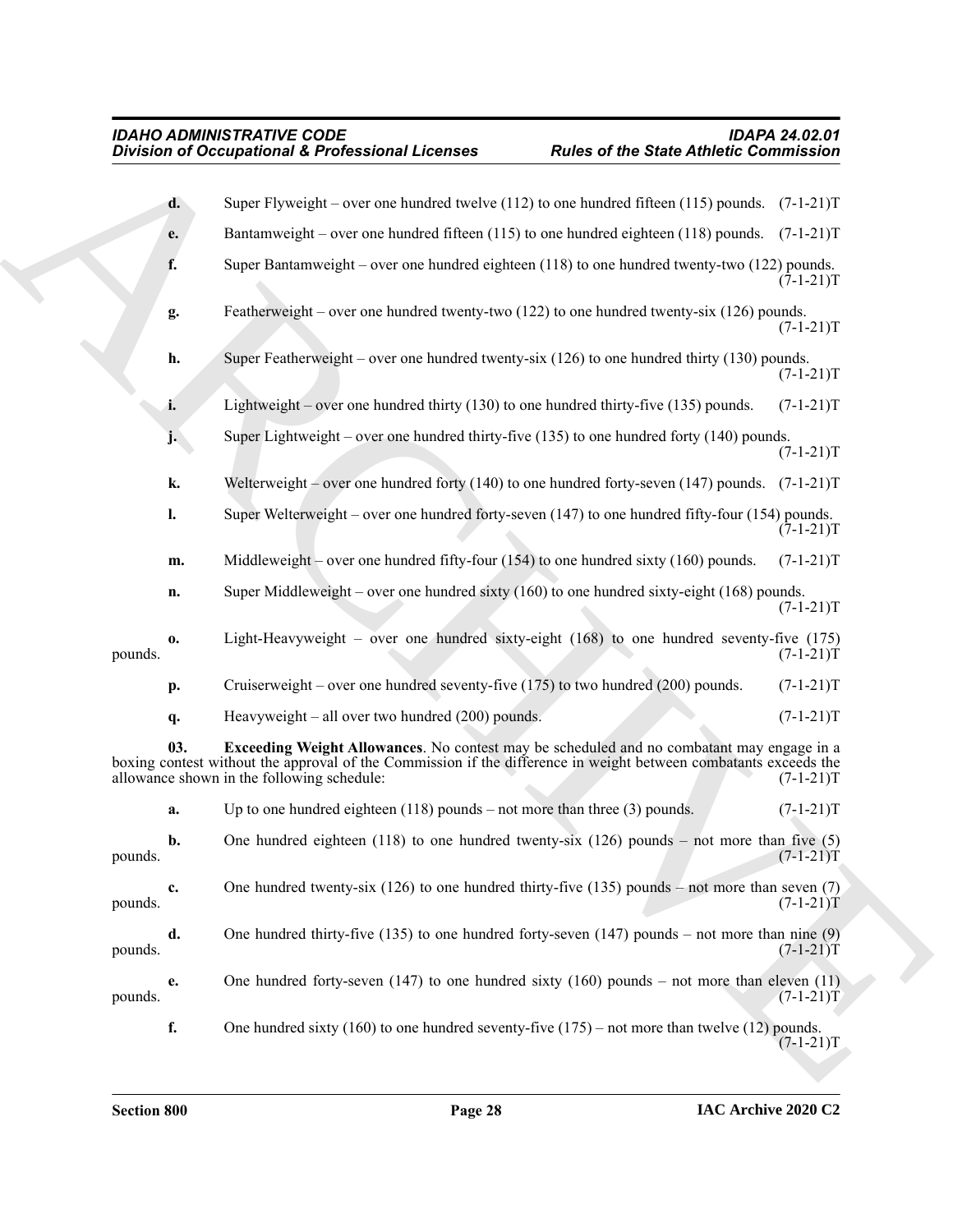**g.** One hundred seventy-five (175) to one hundred ninety-five (195) pounds – not more than twenty (20) pounds.  $(7-1-21)T$  $(20)$  pounds.  $(7-1-21)$ T

<span id="page-28-3"></span>**h.** One hundred ninety-five (195) pounds and over – no limit. (7-1-21)T

**04. Licensing Exemption**. Amateur Boxing Organizations that meet the conditions set forth within Section 54-406(3)(b), Idaho Code, are considered exempt from the licensing requirements set forth in these rules.

<span id="page-28-2"></span>**05. Boxing Gloves**. The gloves used in a boxing contest must meet the following requirements:  $(7-1-21)T$ 

**a.** General. The gloves will be examined by the Commission and the referee. If padding in any of the gloves is found to be misplaced or lumpy or if any of the gloves are found to be imperfect, they must be changed before the contest starts. No breaking, roughing or twisting of gloves is permitted.  $(7-1-21)$ T

**b.** Glove Specifications. The gloves for every main event will be new, of the same brand for both nts, furnished by the promoter, and of the size specified by the Commission. (7-1-21) combatants, furnished by the promoter, and  $\delta$  the size specified by the Commission.

**c.** Sanitary. If gloves to be used in preliminary contests have been used before, they will be whole, clean and in sanitary condition. The gloves are subject to inspection by the referee or the Commission. If found to be unfit, they will be immediately discarded and replaced with gloves meeting the requirements of this section.

 $(7-1-21)T$ 

Division of Comparisonal & Professional Licenses<br>
(26) youth model something of the State Anthony Comparison in the state Anthony Comparison in the state of the state of the state of the state of the state of the state of **d.** Weight of Gloves. Each combatant will wear gloves that are not less than eight (8) ounces and not more than ten (10) ounces in weight except that the Commission will set the weight of gloves to be used in a championship fight. Eight (8) ounce gloves will be used for all weight classes through welterweight (one hundred forty-seven (147) lbs). Super welterweight (above one hundred forty-seven (147) lbs) and above must use ten (10) ounce gloves.

**e.** All gloves will have the distal portion of the thumb attached to the body of the glove so as to the possibility of injury to an opponent's eye. (7-1-21) minimize the possibility of injury to an opponent's eye.

<span id="page-28-1"></span>**Bandaging of Combatant's Hands**. Bandages may not exceed one (1) winding of surgeon's adhesive tape, not over one and one-half (1 1/2) inches wide, placed directly on the hand to protect the part of the hand near the wrists. The tape may cross the back of the hand twice but may not extend within three-fourths  $(3/4)$ inch of the knuckles when the hand is clenched to make a fist. (7-1-21)T

**a.** Each combatant will use soft surgical bandage not over two (2) inches wide, held in place by not more than six (6) feet of surgeon's adhesive tape for each hand. Up to one (1) fifteen (15) yard roll of bandage may be used to complete the wrappings for each hand. Strips of tape may be used between the fingers to hold down the bandages. (7-1-21)T

**b.** Bandages must be adjusted in the dressing room in the presence of the Commission and both combatants. Either combatant may waive his privilege of witnessing the bandaging of the opponent's hands. (7-1- 21)T

#### <span id="page-28-4"></span><span id="page-28-0"></span>**801. BOXING RING.**

A boxing ring will meet the following requirements: (7-1-21)T

<span id="page-28-5"></span>**Ring Dimensions**. The ring will be not less than sixteen (16) feet square not more than twenty-four (24) feet square within the ropes. The ring floor will extend at least eighteen (18) inches beyond the ropes. The ring floor will be padded with ensolite or another similar closed-cell foam. Padding will extend beyond the ring ropes and over the edge of the platform, with a top covering of canvas, duck or similar material tightly stretched and laced to the ring platform. Material that tends to gather in lumps or ridges must not be used. (7-1-21)T

<span id="page-28-6"></span>**Ring Platform**. The ring platform will not be more than four (4) feet above the floor of the building, and will be provided with suitable steps for use of combatants. Ring posts will be of metal, not more than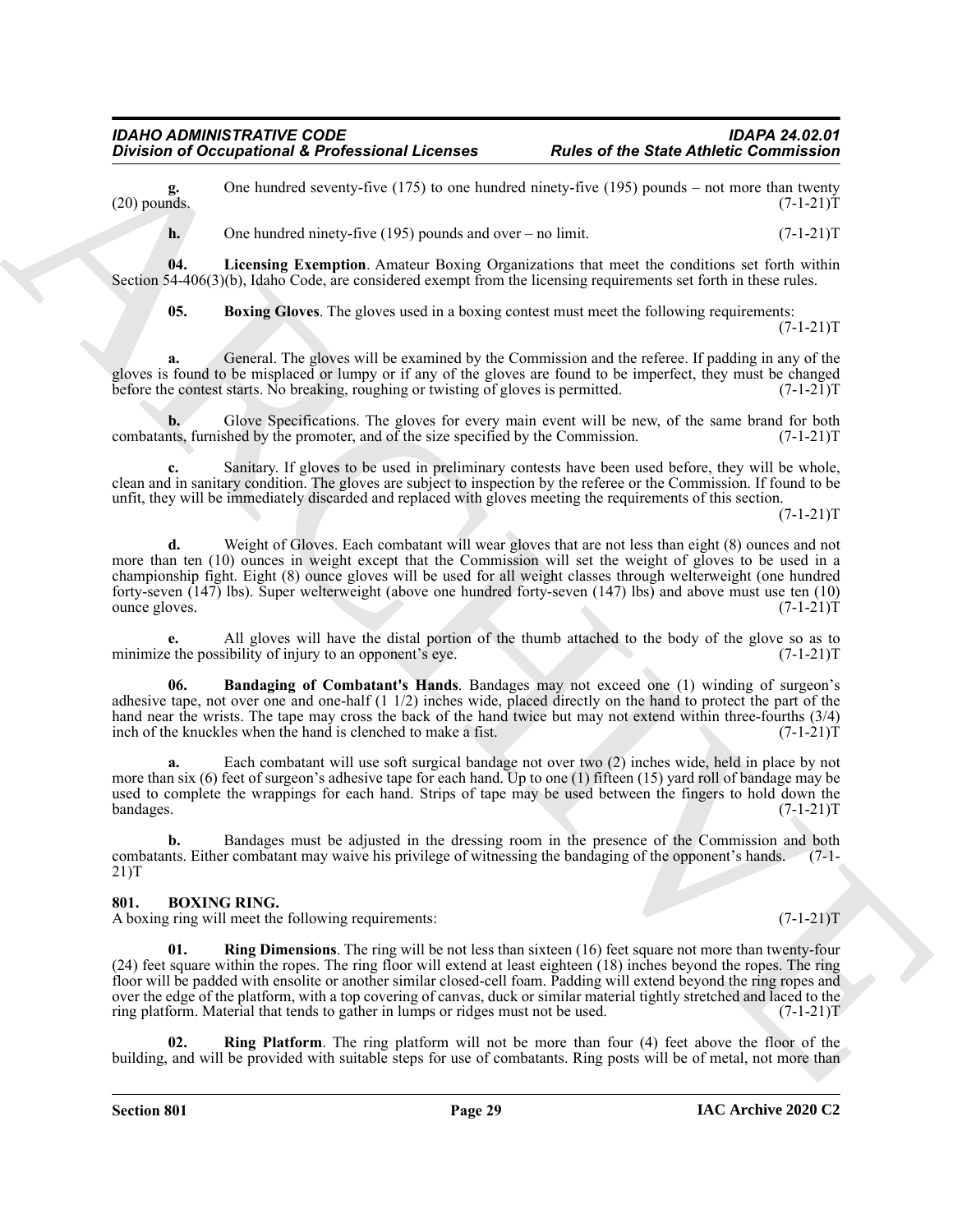three (3) inches in diameter, extending from the floor of the building to a height of fifty-eight (58) inches above the ring floor. Rings posts will be at least eighteen (18) inches away from the ropes.  $(7-1-21)$ ring floor. Rings posts will be at least eighteen  $(18)$  inches away from the ropes.

<span id="page-29-2"></span>**03.** Ropes. There will be four (4) padded ring ropes, not less than one (1) inch in diameter and wrapped in soft material. The lower rope will be eighteen (18) inches above the ring floor and offset four (4) inches to the outside of the ring from the ropes above.  $(7-1-21)$ outside of the ring from the ropes above.

### <span id="page-29-3"></span><span id="page-29-0"></span>**802. KNOCKDOWN OF BOXING COMBATANT – PROCEDURE FOR COUNTING.**

<span id="page-29-7"></span>**01.** Knockdown. When a combatant is knocked down, the referee will order the opponent to retire to the farthest neutral corner of the ring, pointing to the corner, and immediately begin the count over the combatant who is down. The referee will audibly announce the passing of the seconds, accompanying the count with motions of his arm, the downward motion indication the end of each second.  $(7-1-21)$ his arm, the downward motion indication the end of each second.

<span id="page-29-9"></span><span id="page-29-6"></span>**02. Timekeeper**. The timekeeper, by effective signaling, will give the referee the correct one (1) second interval for his count. The referee's count is the official count. Once the referee picks up the count from the timekeeper, the timekeeper will cease counting. No combatant who is knocked down may be allowed to resume boxing until the referee has finished counting to eight (8). The combatant may take the count either on the floor or standing. (7-1-21)T

Division of Octombroad A Professional Lemons C. Poles with the spin of the State Anthony C. State Anti-<br>
Archives the spin of the spin of the spin of the spin of the spin of the spin of the spin of the spin of the spin of **03. Failure of Opponent to Stay in Farthest Neutral Corner**. If the opponent fails to stay in the farthest neutral corner, the referee will cease counting until he has returned to his corner and will then go on with the count from the point at which it was interrupted. If the combatant who is down arises during the count, the referee may step between the combatants long enough to assure himself that the combatant just arisen is in condition to continue. If so assured, he will, without loss of time, order both combatants to go on with the contest. During the intervention by the referee the striking of a blow by either combatant may be ruled a foul. (7-1-21)T

<span id="page-29-8"></span>**Knock-Out**. When a combatant is knocked out, the referee will perform a full ten (10) second count unless, in the judgment of the referee, the safety for the combatant would be jeopardized by such a count. If the combatant who is knocked down is still down when the referee calls the count of ten (10), the referee will wave both arms to indicate that he had been knocked out and will raise the hand of the opponent as the winner.  $(7$ arms to indicate that he had been knocked out and will raise the hand of the opponent as the winner.

<span id="page-29-4"></span>**Both Combatants Down**. If both combatants go down at the same time, the count will be continued as long as one (1) is still down. If both combatants remain down until the count of ten (10), the contest is stopped and the decision is a technical draw.  $(7-1-21)$ stopped and the decision is a technical draw.

<span id="page-29-5"></span>**Combatants Down – Referee Counting**. If a combatant is down as a result of a legal blow at or ound, the ring official will continue the count. The combatant cannot be saved by the bell. (7-1near the end of a round, the ring official will continue the count. The combatant cannot be saved by the bell. 21)T

#### <span id="page-29-10"></span><span id="page-29-1"></span>**803. RESUMING COUNT ON BOXING COMBATANT.**

If a knockdown occurs before the normal termination of a round and the boxer who is down stands up before the count of ten (10) is reached and then falls down immediately without being struck, the referee will resume the count where it was left off. If the combatant is on the ring platform outside the ropes, he must enter the ring immediately where he may resume the contest or take a count. The referee will start the count as soon as the combatant who had fallen is back in the ring. (7-1-21)T fallen is back in the ring.

<span id="page-29-13"></span>**01. Stalling Outside Ropes**. If the combatant stalls for time outside the ropes, the referee will start the count without waiting for him to reenter the ring. (7-1-21)T

<span id="page-29-11"></span>**02. Combatant to Neutral Corner**. When one (1) combatant has fallen through the ropes, the other combatant will retire to the farthest corner and stay there until ordered to continue the contest by the referee. (7-1- 21)T

<span id="page-29-12"></span>**03. Penalty**. A combatant who deliberately wrestles or throws an opponent from the ring, or who hits when he is partly out of the ring and is prevented by the ropes from assuming a position of defense, may be penalized.  $(7-1-21)T$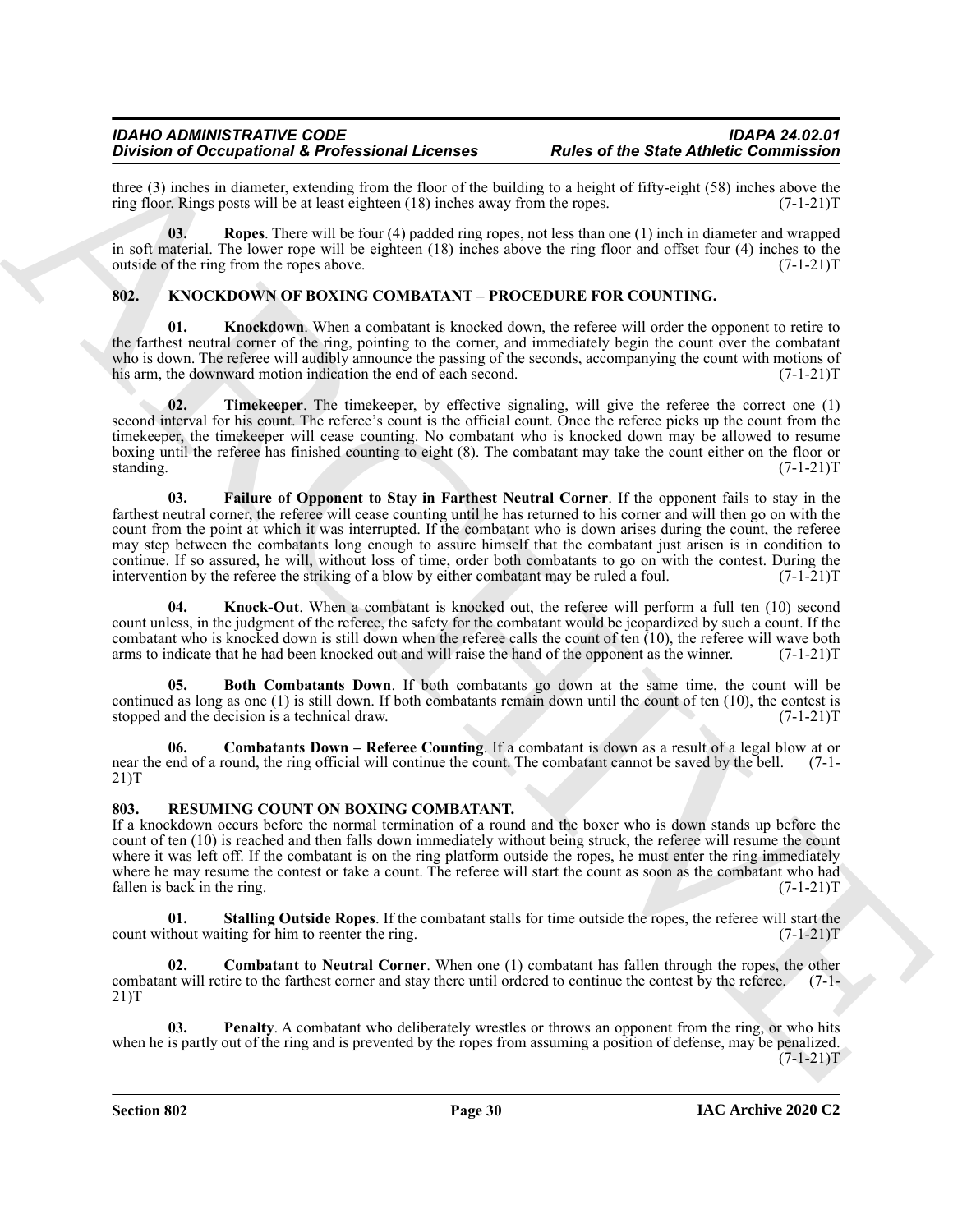#### <span id="page-30-15"></span><span id="page-30-0"></span>**804. WHEN BOXING COMBATANT FALLS FROM RING DURING ROUND.**

Division of Occupational & Professional Licenses<br>
SHE of the State Antheir Commission<br>
SHE VINEYIOR NOUNCEATATIVE FROM HIMO (HOLD URINGER) (RECEIVED FROM THE CONDUCT COMMISSION COMMISSION COMMISSION COMMISSION CONDUCT CON A combatant who has been knocked or has fallen through the ropes and over the edge of the ring platform during the contest may be helped back by anyone except his seconds or manager, and the referee may allow a reasonable amount of time for the combatant to return to the ring. If the combatant is on the ring platform outside the ropes, they must enter the ring immediately where they may resume the contest or take a count them to reenter the ring. A combatant who deliberately wrestles or throws an opponent from the ring, or who hits when they are partly out of the ring and is prevented by the ropes from assuming a position of defense, may be penalized.  $(7-1-21)T$ 

#### <span id="page-30-12"></span><span id="page-30-1"></span>**805. WHEN A BOXING COMBATANT SHALL BE DEEMED DOWN.**

<span id="page-30-13"></span>**01.** Feet Off Floor. A boxer is deemed to be down when any part of his body other than his feet is on the floor.  $(7-1-21)T$ the floor.  $(7-1-21)T$ 

<span id="page-30-14"></span>**02. Hanging Over Ropes**. A boxer is deemed to be down when hanging over the ropes without the ability to protect themself and he cannot fall to the floor. A referee may count a combatant out if they are on the floor or are being held up by the ropes.  $(7-1-21)$ or are being held up by the ropes.

#### <span id="page-30-2"></span>**806. – 899. (RESERVED)**

#### <span id="page-30-20"></span><span id="page-30-3"></span>**900. WRESTLING – SPECIAL LICENSE REQUIRED FOR A CONTEST.**

Unless a special license has been obtained, all professional wrestling programs under the supervision and authority of the Commission are only exhibitions and not contests, and those exhibitions cannot be advertised or announced as contests. (7-1-21) contests. (7-1-21)T

#### <span id="page-30-17"></span><span id="page-30-4"></span>**901. WRESTLING – DISQUALIFICATION FOR DANGEROUS TACTICS.**

<span id="page-30-19"></span>**01. Restrictions**. The referee will not permit physically dangerous conduct or tactics. Any wrestler who fails to discontinue those tactics, after being warned by the referee, will be disqualified and have their purse held<br>(7-1-21)T up and paid to the Commission.

<span id="page-30-18"></span>**02. Professionalism**. A referee cannot participate in an exhibition to the extent that the Commission or ee is made to look ridiculous. (7-1-21) the referee is made to look ridiculous.

#### <span id="page-30-8"></span><span id="page-30-5"></span>**902. LICENSEE'S DUTIES AT WRESTLING EXHIBITION.**

<span id="page-30-9"></span>**Conduct**. The referee, promoter and their agents, attaches and employees, and participants in any on will maintain peace, order and decency in the conduct of the exhibition. (7-1-21)T wrestling exhibition will maintain peace, order and decency in the conduct of the exhibition.

**02.** No Abusive Behavior. A person involved in such exhibition will not abuse the referee or an of the Commission. (7-1-21) official of the Commission.

<span id="page-30-16"></span><span id="page-30-11"></span><span id="page-30-10"></span>**03. Decision and Appeal**. The Commission will hear any complaint about a referee or an official.

 $(7-1-21)T$ 

#### <span id="page-30-6"></span>**903. WRESTLERS – PHYSICAL EXAMINATION.**

Any person applying for or renewing a license as a wrestler will first be examined by a physician approved by the Commission to establish physical and mental fitness. A wrestler will be furnished a list of approved examining physicians by the Commission. The Commission may order the examination of any wrestler for the purpose of determining whether the wrestler is fit and qualified to engage in further exhibitions.  $(7-1-21)T$ determining whether the wrestler is fit and qualified to engage in further exhibitions.

#### <span id="page-30-7"></span>**904. – 999. (RESERVED)**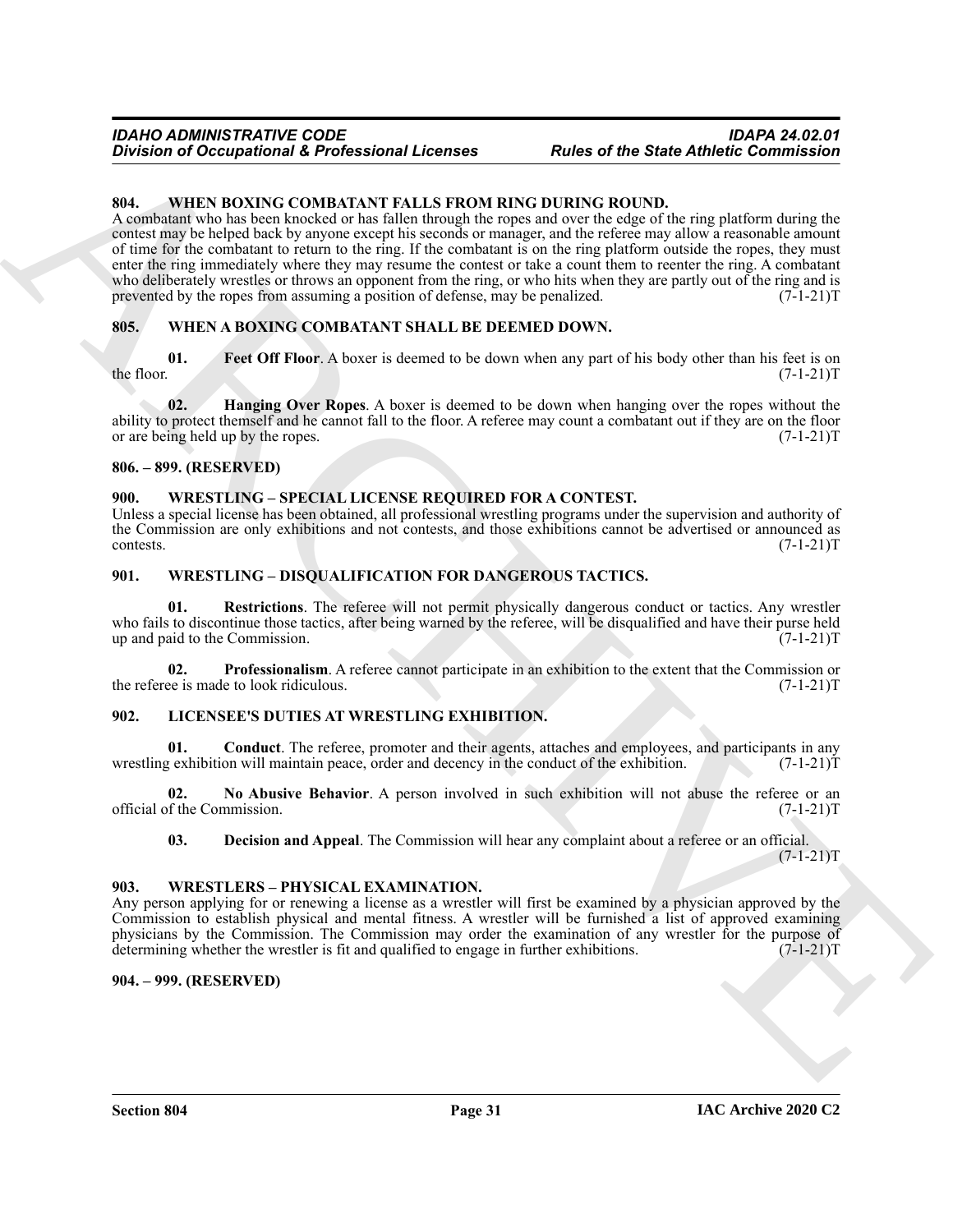# *Subject Index*

#### **A**

Ability Of Combatant 6 Questioned Ability 7 Admission Fee At Quarters Where Combatant Trains 17 Fee 17 State Fee 17 Admission Of Licensees & Agents To Events 19 Commissioner or Agent 19 Participants 19 Advance Appearance Of Combatant Scheduled To Fight In Main Event 21 Expenses 21 When to Appear 21 Announcement Of Winner Of Bout 24 Approval Of Sanctioned Event Permits 8 Cancellation 9 Deadline 9 Prior Approval 8 Arrangement Of Contest For Promoter 9 Authorized Persons in Dressing Rooms 20

#### **B**

Bell Or Gong 21 Beverage Containers 17 Blows At Or After The Bell In MMA Contest 27 Illegal Blow 27 Legal Blow 27 Boxing – Rules 27 Bandaging of Combatant's Hands 29 Boxing Gloves 29 Exceeding Weight Allowances 28 Licensing Exemption 29 Weights & Classes of Boxing Combatants 27 Boxing Ring 29 Ring Dimensions 29 Ring Platform 29 Ropes 30

#### **C**

Change Of Decision In Contest 24 Collusion 24 Error in Interpretation of Rules 24 Error in Scoring 24 Failure of Drug Test 24 Changes To Main & Semi-Main Events 16 Notice 16

Admity [C](#page-11-6)haracterize Communication (Section 19)<br>
Archives Communication (Section 2)<br>
Communication (Section 2)<br>
Communication (Section 2)<br>
Communication (Section 2)<br>
Communication (Section 2)<br>
Communication (Section 2)<br>
Co Refunds 16 Substitutions 16 Combatant 6 Additional Examination 6 Age of Combatant 6 Blood Testing 6 Blood Testing & Five Panel Drug Test Results 6 Drug Abuse 6 Examination by Physician 6 Combatant Down After The Sound Of The Bell 27 Combatant Not To Have Promoter Or Certain Others Act As Manager Or Hold Financial Interest 14 Combatant? Physical Appearance Grease of Foreign Substances 22 Hair 22 Combatant's Physical Appearance 22 Combatant's Report Of Own Illness Or Injury – Examination – Fee 12 Combatant's Report of Non-Participation to Commission 12 Payment of Fees to Physician 13 Combatants Must Report 22 Complimentary Tickets 17 Limitation 17 More Than Two Percent Issued 17 Contents Of Tickets 17 Changes 17 General 17 License to Sell 17 Continuous Presence Of Physician At Ringside 22 Injury to Combatant During Round 23 Presence of Physician at Ringside 22 Contract Between Manager & Combatant 13 After Contract Services 13 Contract Approval 13 Contractual Obligations 13 Manager Limitations 14 Manager Responsibilities 14 Options 13 Contract Between Promoter & Combatant 14 Contract Prohibitions 14 Gate Receipts 14 Costume & Equipment 22 Costume 22 Fit 22

### **D**

Definitions, IDAPA 24.02.01 5 Combatant 5 Event 5 Main Event 5 Mixed Martial Arts (MMA) 5 Ticket 5 Denial Or Revocation Of License 10

Equipment Of A Timekeeper 21 Equipment Of The Chief Second 21 Ammonia 21 Equipment 21 Inspection 21

**E**

### **F**

Failure Of Combatant To Appear 15 Failure Of Combatant To Resume 24 Fees 12 Female Combatants 8 Addendum Requirement 8 General Requirements 8 Limitation 8 Filing Certain Contracts With Commission 14 Disciplinary Action 14 Main & Semi-Main Events 14 Media Contracts 14 Other Combatants 14

### **H**

Health Insurance 8 Honoring Actions Of Regulatory Agencies In Other Jurisdictions 7 Suspension 7

### **I**

Incorporation By Reference 5 Association of Boxing Commissions Unified Rules of Mixed Martial Arts as of 2019 5 Athlete Guide to the 2020 Prohibited List 5

**J**

Judges 10 Fees 10 Physical Examination 10 Protests 10 Selection 10 Station of Judges 10

#### **K**

Knockdown Of Boxing Combatant – Procedure For Counting 30 Both Combatants Down 30 Combatants Down – Referee

Other Equipment 22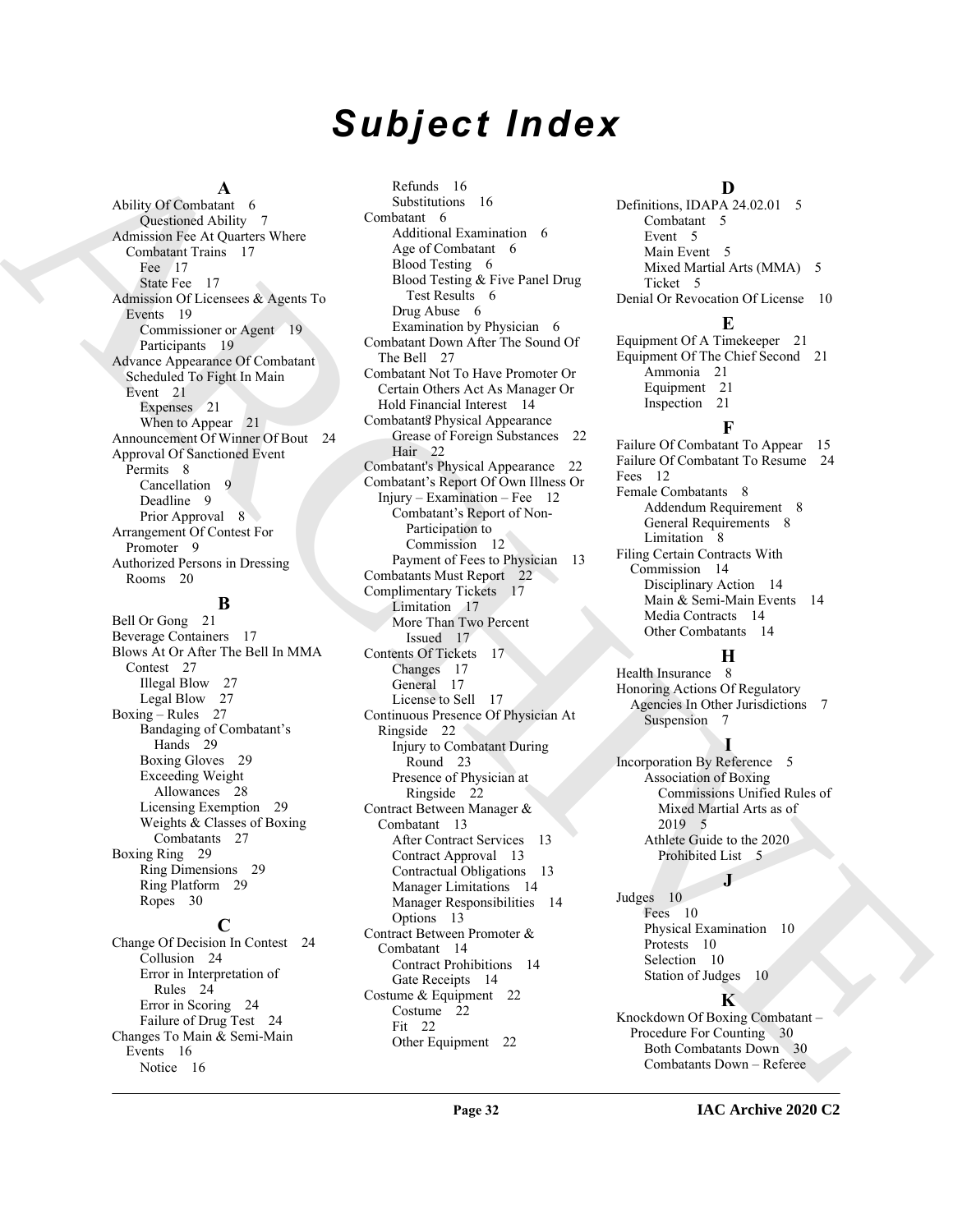#### *Subject Index (Cont'd)*

Counting 30 Failure of Opponent to Stay in Farthest Neutral Corner 30 Knockdown 30 Knock-Out 30 Timekeeper 30

#### **L**

Legal Authority 5 Licensee's Duties At Wrestling Exhibition 31 Conduct 31 Decision & Appeal 31 No Abusive Behavior 31 Licensing 5 Application for License 5 Limitations On Seconds 23 Excessive Use of Water 23 Number of Seconds 23

#### **M**

Manager Acting As Second 9 Manager's Advances – Accounting 14 Martial Arts & Mixed Martial Arts  $(MMA)$  – Rules 24 Commission Approved Attire 25 Gloves 25 Licensing Exemption 25 MMA Weight Classes 25 Practices, Belt Promotion Testing, & Non-Contact Demonstrations 25 Prohibited Equipment & Attire 25 Regulation of Marital Arts & MMA 24 Use of Official Rules for Art 25 Methods Of Winning MMA Contest 26 Decision 26 Inability of Opponent to Continue or Throws in Towel 27 Knockout (KO) 26 Referee Stoppage 26 Submission 26 Technical Knockout (TKO) 26 MMA Combatant Down After The Sound Of The Bell Combatant Down After Round Has Ended 27 End of Round 27 **N**

Non-Combatant Licenses 9 Combatant 9 Matchmaker 9 Ring Official 9 Second 9

#### **O**

Officials Of Events 9 Commission Involvement 10 Officials Described 9

#### **P**

 $\begin{tabular}{|c||c||c|} \hline \multicolumn{3}{c}{\textbf{F. (a)} $\mathcal{R}$ & $\mathcal{R}$ & $\mathcal{R}$ & $\mathcal{R}$ & $\mathcal{R}$ & $\mathcal{R}$ & $\mathcal{R}$ & $\mathcal{R}$ & $\mathcal{R}$ & $\mathcal{R}$ & $\mathcal{R}$ & $\mathcal{R}$ & $\mathcal{R}$ & $\mathcal{R}$ & $\mathcal{R}$ & $\mathcal{R}$ & $\mathcal{R}$ & $\mathcal{R}$ & $\mathcal{R}$ & $\mathcal{R}$ & $\mathcal{R}$ & $\mathcal{R}$ & $\mathcal{R}$ & $\mathcal{R}$ & $\mathcal{R}$ & $\mathcal{R}$ & $\mathcal$  $\begin{tabular}{|c||c||c|} \hline \multicolumn{3}{c}{\textbf{F. (a)} $\mathcal{R}$ & $\mathcal{R}$ & $\mathcal{R}$ & $\mathcal{R}$ & $\mathcal{R}$ & $\mathcal{R}$ & $\mathcal{R}$ & $\mathcal{R}$ & $\mathcal{R}$ & $\mathcal{R}$ & $\mathcal{R}$ & $\mathcal{R}$ & $\mathcal{R}$ & $\mathcal{R}$ & $\mathcal{R}$ & $\mathcal{R}$ & $\mathcal{R}$ & $\mathcal{R}$ & $\mathcal{R}$ & $\mathcal{R}$ & $\mathcal{R}$ & $\mathcal{R}$ & $\mathcal{R}$ & $\mathcal{R}$ & $\mathcal{R}$ & $\mathcal{R}$ & $\mathcal$  $\begin{tabular}{|c||c||c|} \hline \multicolumn{3}{c}{\textbf{F. (a)} $\mathcal{R}$ & $\mathcal{R}$ & $\mathcal{R}$ & $\mathcal{R}$ & $\mathcal{R}$ & $\mathcal{R}$ & $\mathcal{R}$ & $\mathcal{R}$ & $\mathcal{R}$ & $\mathcal{R}$ & $\mathcal{R}$ & $\mathcal{R}$ & $\mathcal{R}$ & $\mathcal{R}$ & $\mathcal{R}$ & $\mathcal{R}$ & $\mathcal{R}$ & $\mathcal{R}$ & $\mathcal{R}$ & $\mathcal{R}$ & $\mathcal{R}$ & $\mathcal{R}$ & $\mathcal{R}$ & $\mathcal{R}$ & $\mathcal{R}$ & $\mathcal{R}$ & $\mathcal$ Payment Of Combatant 15 Manager's Share 15 Payment in Full 15 Pending Action 15 Prior Approval of Commission 15 Prior Written Commitments 15 Payment Of Fee To Official Designated By Commission 19 Payment Of Purse 15 Alternative Payment 16 Non-Payment of Amateurs 16 Payment Made 15 Reconciliation 16 Signatures 15 Penalties For Certain Violations – Review By Commission 11 Later Review 11 Penalties General 11 Percentage Of Gate Receipts To Combatant 14 Persons Allowed In Ring 23 Physician – Suitable Place To Examine Combatant – Fee – Emergency Treatment 22 Emergency Treatment 22 Fees 22 Suitable Examination Place 22 Physician Qualifications 12 Physician's Determination Of Fitness Of Combatants & Referee – Certification – Report 12 Determination of Physician 12 Physician's Written Report 12 Written Certification 12 Physician's Report To Commission After Contest 24 Postponement Of Program 19 Advance Notice 20 Limitations on Postponement 20 No Fault Postponement 20 Prior Approval 19 Preparations To Stop Hemorrhaging 13 Procedure For Use Of Scorecards 23 Delivery of Scorecards to Commission 23 Presentation of Scorecards to Press After Contest 23 Report of Each Contest 23 Scorecards 23

Scoring by Judges 23 Procedure When Combatant Is Knocked Out 24 Program For Charity 16 Application 16 Certified, Itemized Statement 17 Prohibited Substances 13 Procedure for Testing for Prohibited Substance(s) 13 Suspension 13 Urinalysis 13 Promoter? Advances To Combatant Or Manager Or Occurrence Of Debt On His Behalf Any Indebtedness Restricted 15 Restrictions 15 Promoter's Advances To Combatant Or Manager Or Occurrence Of Debt On His Behalf 14 Provisions Of Tickets Without Charge Or At Reduced Rates 18 Admission Criteria 18 Duties Required 18 Fees 18 No Fees 18 Optional Charges 18

#### **R**

Referee?'s Instructions To Combatants 23 Referees 10 Protests 10 Selection 10 Required Number Of Ambulances – Notice To Ambulance Service & Hospital 20 Promoter Requirements 20 Required Number of Ambulances 20 Requirements For License As A Promoter 8 Requirements For License As A Ring Official 9 Requirements For License As Ring Official Equivalent Qualifications 9 Qualifications 9 Resuming Count On Boxing Combatant 30 Combatant to Neutral Corner 30 Penalty 30 Stalling Outside Ropes 30 Retaining Portion Of Purse Pending Determination Of Whether Penalty With Be Charged 16

**S**

Sanitation 20